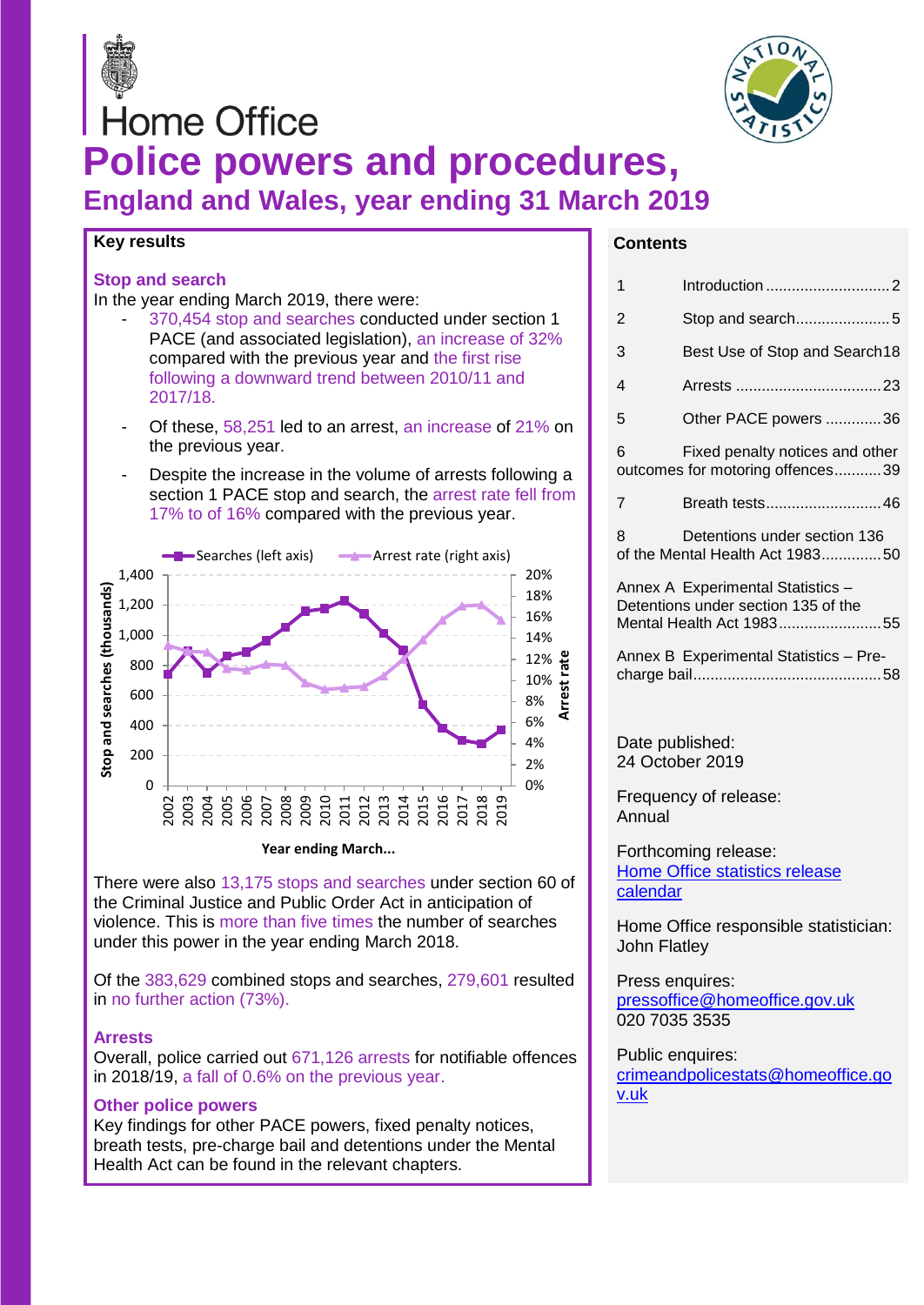# <span id="page-1-0"></span>**1 Introduction**

# **1.1 GENERAL INTRODUCTION**

This release contains statistics on the use of various police powers in England and Wales up to the year ending 31 March 2019. The release is broken down into seven main sections. Each section contains a summary of the key findings at the start.

The **stop and search** section contains information provided by the 43 police forces in England and Wales, and the British Transport Police (BTP), on a financial-year basis. It includes statistics on the:

- number of stops and searches carried out under a range of legislative powers, including:
	- o section 1 of the Police and Criminal Evidence Act 1984 (PACE)
	- o section 60 of the Criminal Justice and Public Order Act 1994
	- o section 44/47A of the Terrorism Act 2000
- ethnicity of persons searched
- reason given by the officer for conducting a search
- number of searches that led to an arrest

The **Best Use of Stop and Search (BUSS)** section contains information provided by the 43 police forces in England and Wales, and the British Transport Police (BTP), on a financialyear basis. It includes statistics on:

- additional outcomes given following a stop and search under the Best Use of Stop [and Search Scheme \(BUSSS\)](https://www.gov.uk/government/publications/best-use-of-stop-and-search-scheme)
- whether or not the outcome was linked to the initial reason for conducting the search (i.e. the officer found what they were searching for)

The **arrests** section contains information provided by the 43 territorial police forces in England and Wales on a financial-year basis. It includes statistics on the:

- number of arrests for notifiable offences
- reason for which persons were arrested
- age, gender and ethnicity of those arrested

The section on **other PACE powers** contains data provided by the 43 police forces in England and Wales on a financial-year basis. It includes statistics on the:

- number of persons detained under a warrant for further detention
- number of intimate searches made under section 55 of PACE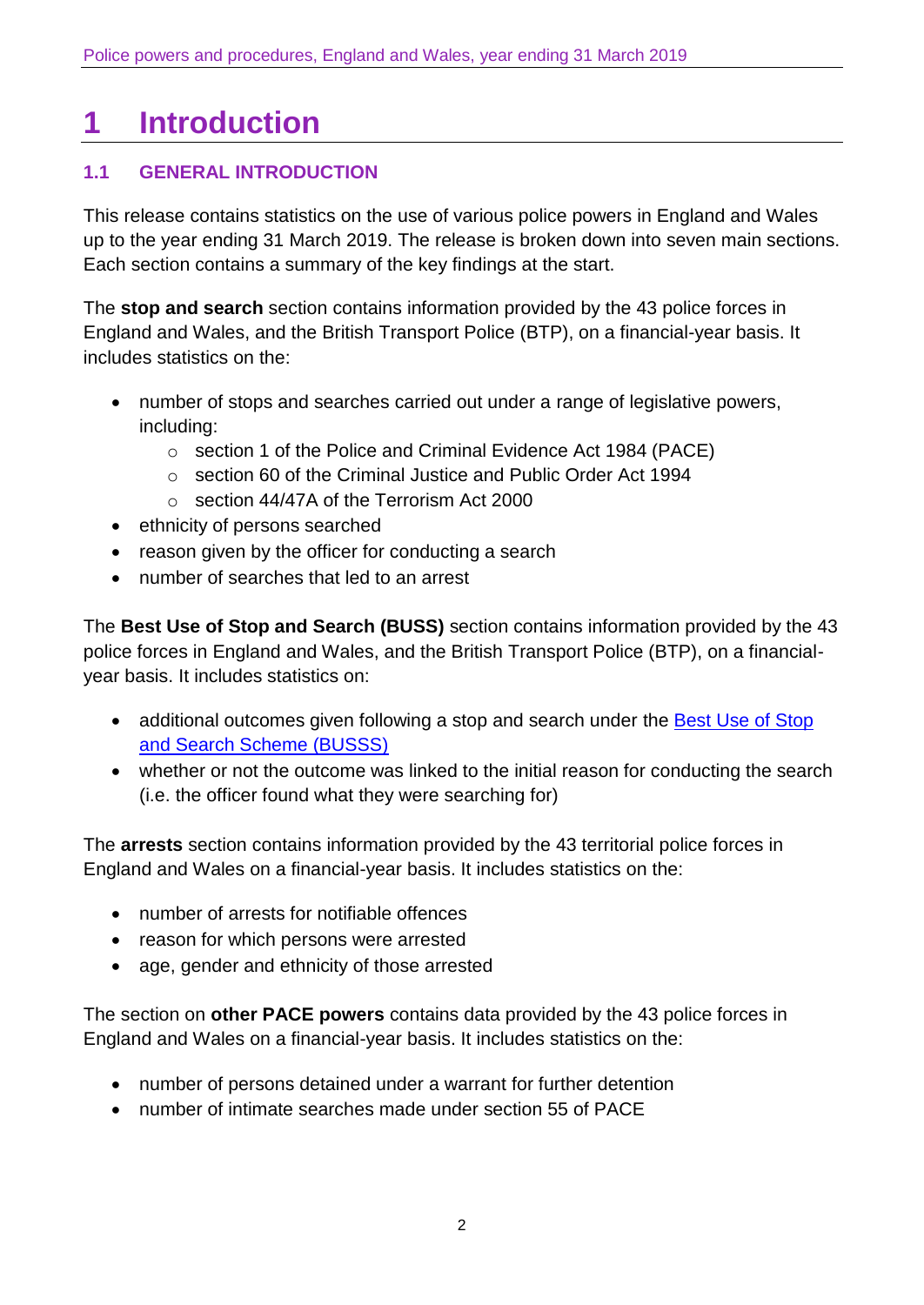The **Fixed Penalty Notices (FPNs) and other outcomes for motoring offences** section contains data from the national fixed penalty processing system (PentiP), on a calendaryear basis. It includes statistics on the number of:

- endorsable and non-endorsable FPNs issued for a range of motoring offences
- FPNs issued as a result of camera-detected offences
- cases where the penalty was paid
- motoring offences that resulted in a driver retraining course, or court action

The **breath tests** section contains data from the 43 police forces in England and Wales on a calendar-year basis. It includes statistics on the number of alcohol screening breath tests carried out by police and tests that were positive or refused.

The section on **detentions under section 136 of the Mental Health Act 1983** contains data provided by the 43 police forces in England and Wales, and British Transport Police, on a financial-year basis. It includes statistics on the:

- number of detentions under section 136 of the Mental Health Act 1983
- age-group, gender and ethnicity of persons detained
- type of place of safety used to detain individuals, and the reason for using a police station (where applicable)
- method of transportation used to transport an individual to a place of safety, and the reason for using a police vehicle (where applicable)

[Annex A](#page-54-0) provides provisional data on **detentions under section 135 of the Mental Health Act 1983**, which have been designated as **Experimental Statistics**.

[Annex B](#page-57-0) provides provisional data on **pre-charge bail**, which have also been designated as **Experimental Statistics**.

Further information on these data collections can be found in the [user guide](https://www.gov.uk/government/collections/police-powers-and-procedures-england-and-wales) and in the accompanying [data tables](https://www.gov.uk/government/statistics/police-powers-and-procedures-england-and-wales-year-ending-31-march-2019) on the relevant sections.

# **1.2 NATIONAL STATISTICS STATUS**

These statistics have been assessed by the UK Statistics Authority to ensure that they continue to meet the standards required to be designated as National Statistics. This means that these statistics meet the highest standards of trustworthiness, impartiality, quality and public value, and are fully compliant with the [Code of Practice for Statistics.](https://www.statisticsauthority.gov.uk/monitoring-and-assessment/code-of-practice/)

The Home Office worked closely with the UK Statistics Authority to improve information on the quality and limitations of the various datasets, and the ways in which the Home Office engages with users of the statistics. This is documented in the [user guide,](https://www.gov.uk/government/collections/police-powers-and-procedures-england-and-wales) which is published alongside this release.

Given the known issues around the quality of the data, statistics in this release on 'Best Use of Stop and Search' are designated as **Official Statistics**, and not National Statistics.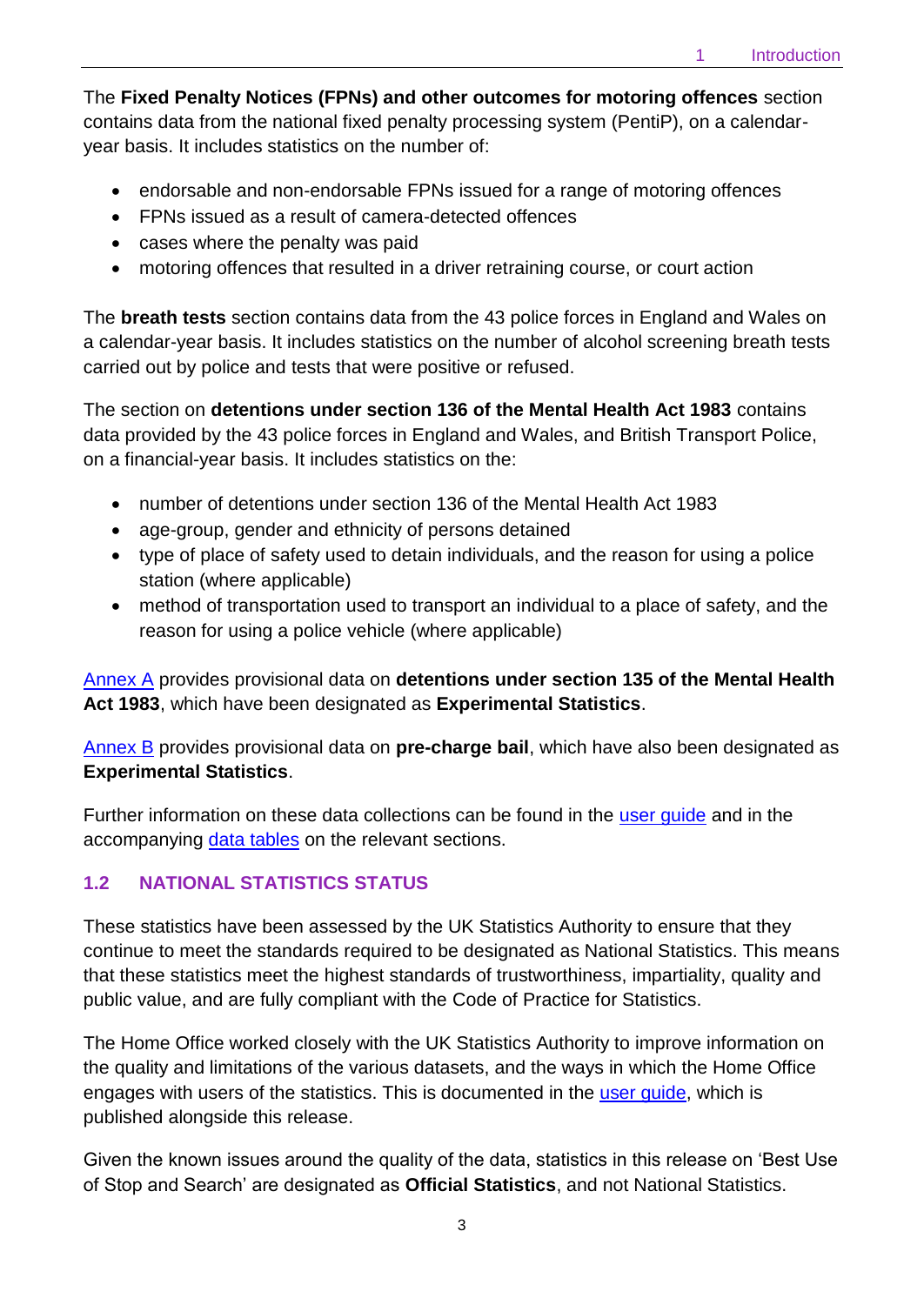Further information can be found in [chapter 3.](#page-17-0)

Furthermore, given the partial nature of the data and inconsistencies across forces, statistics on detentions under section 135 of the Mental Health Act and pre-charge bail are designated as **Experimental Statistics.** These statistics do not yet meet the overall quality standards necessary to be designated as National Statistics. The Home Office intends to improve the completeness and quality of these data in future years.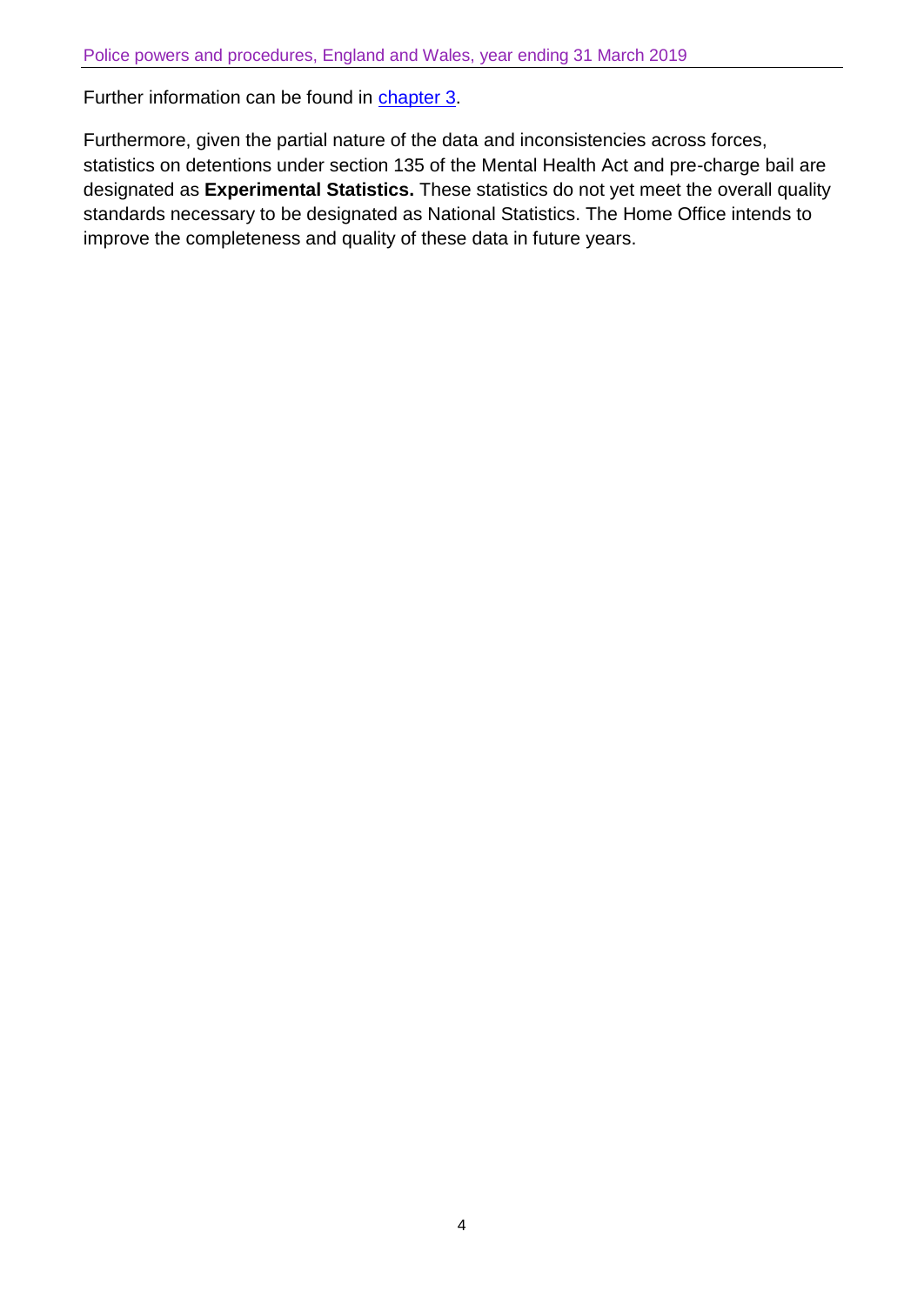# <span id="page-4-0"></span>**2 Stop and search**

#### **Key results**

In the year ending March 2019:

- There were **370,454 stops and searches** conducted under section 1 PACE (and associated legislation) by police in England and Wales. This was **an increase of 90,726 (32%)** compared with the previous year **(279,728)** and **the first rise following a downward trend between 2010/11 and 2017/18.**
- Of those conducted under section 1 PACE (and associated legislation), **58,251 led to an arrest**. This was **21%** higher than the previous year (48,106).
- Despite the increase in the volume of arrests following a section 1 PACE stop, the **arrest rate fell from 17% to of 16%** compared with the previous year.
- Police in England and Wales carried out **13,175 stops and searches** under section 60 of the Criminal Justice and Public Order Act in anticipation of violence. This is **more than five times** the number of searches under this power in the year ending March 2018 **(from 2,503 to 13,175).**
- Combined, there were a total of **383,629 searches** in 2018/19, resulting in **58,876 arrests (an overall arrest rate of 15%).**

## **2.1 INTRODUCTION**

This section presents the latest statistics on stops and searches conducted by police in England and Wales (including the British Transport Police) under three different legislative powers. These are:

- section 1 of the Police and Criminal Evidence (PACE) Act 1984 and associated  $legislation<sup>1</sup>$
- section 60 of the Criminal Justice and Public Order Act 1994
- sections 44/47A of the Terrorism Act 2000

These powers allow police to search persons and vehicles without a warrant in specific situations. Details of the above legislation and the legislation associated with section 1 of PACE are included in the user quide.

This section includes statistics on the:

- number of stops and searches, and subsequent arrests carried out under different **legislation**
- reason for the stop and search and/or subsequent arrest
- ethnicity of persons stopped

 $\overline{a}$ 

<sup>1</sup> The associated legislation includes stop and search powers under section 47 of the Firearms Act 1968, section 23 of the Misuse of Drugs Act 1971, section 43 of the Terrorism Act 2000 as well as other legislation.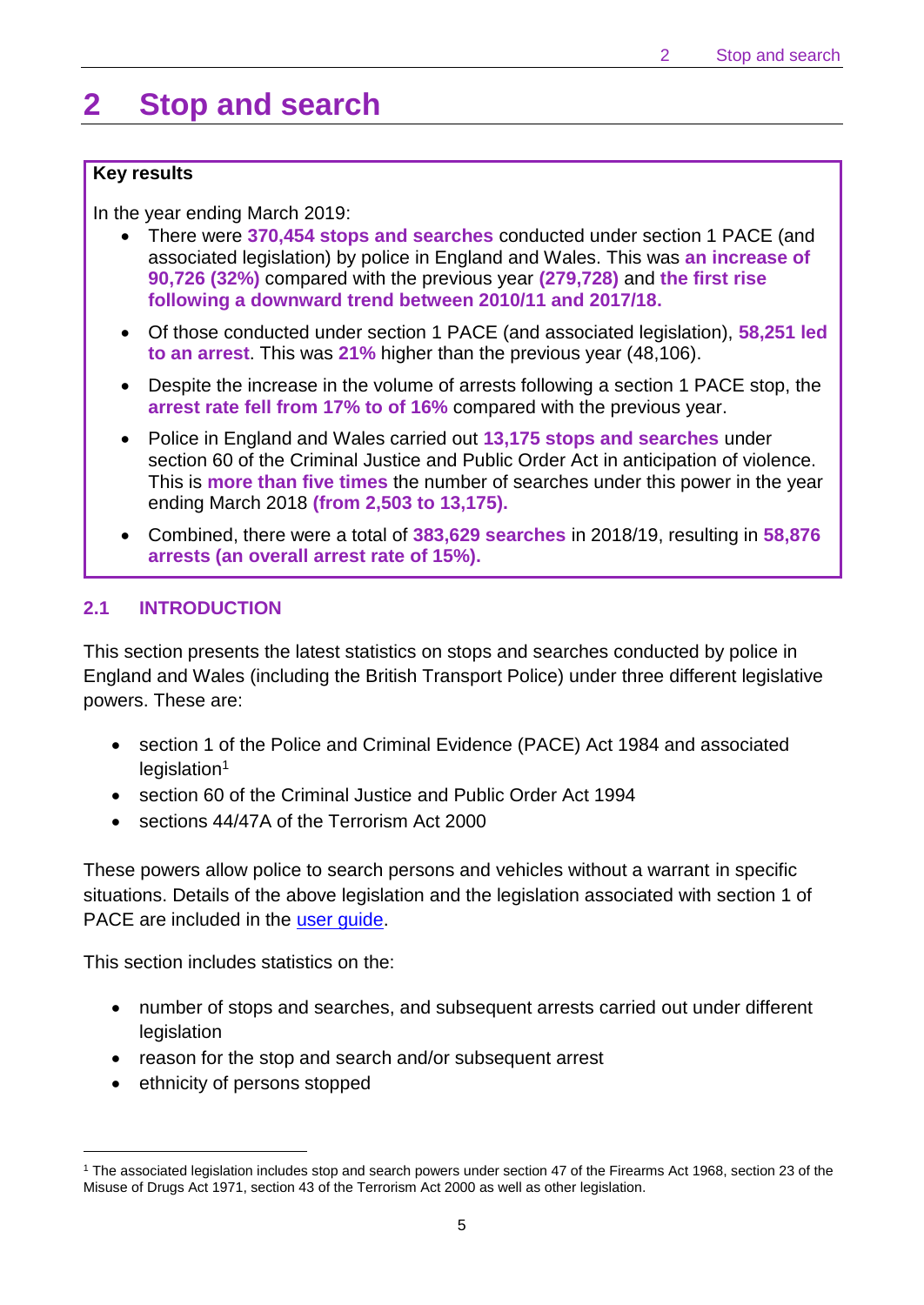# **2.2 SECTION 1 PACE AND ASSOCIATED LEGISLATION**

Under section 1 of PACE and associated legislation, police are given the power to search persons and/or vehicles for a range of items including stolen property, offensive weapons, controlled drugs or evidence relating to terrorism, if the officer has reasonable cause to suspect he/she will find such items. Further details can be found in the [user guide.](https://www.gov.uk/government/collections/police-powers-and-procedures-england-and-wales)

In the financial year 2018/19, there were 370,454 stops and searches conducted under section 1 PACE by police in England and Wales (including the British Transport Police). This was an increase of 90,726 or 32% compared with the previous year (279,728) and the first rise following a downward trend between 2010/11 and 2017/18 (Figure 2.1). Despite the latest increase, the number of stops and searches conducted in 2018/19 was 70% below the peak in 2010/11 (1,229,324 stops and searches).

The rate of reduction between 2010/11 and 2017/18 in stop and searches accelerated following the then Home Secretary's decision in 2014 to re-focus the use of such powers. This trend has reversed in the latest year and is in part thought to reflect willingness to make greater use of such powers as part of the operational response to knife crime. This has been driven by an increase in the Metropolitan Police Service (MPS), which account for 43% of the total increase in stops and searches in 2018/19. Merseyside Police accounted for 12% of the increase in the latest year and Essex Police for 6%.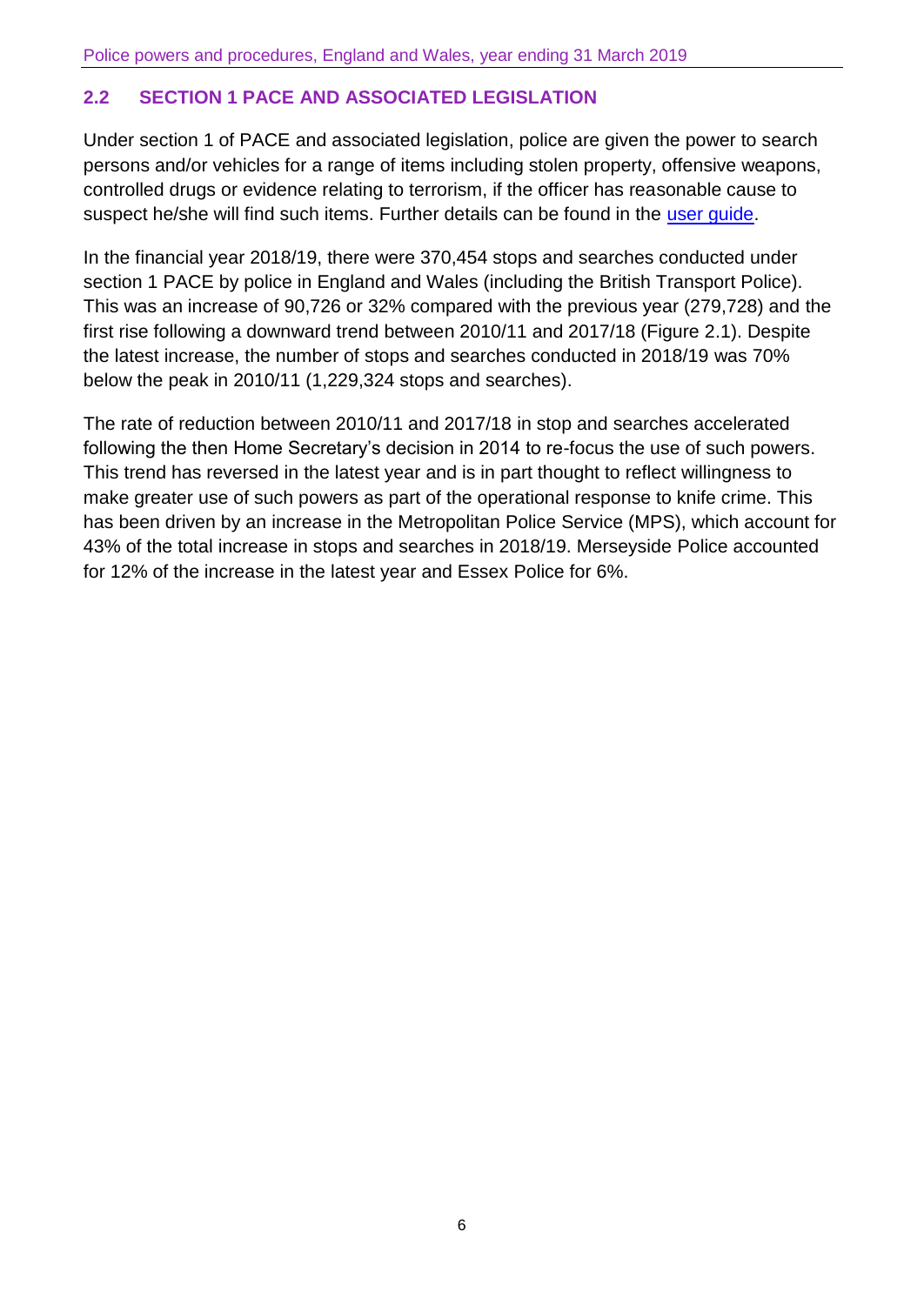## **Figure 2.1: Number of stops and searches and resultant arrests under section 1 PACE and associated legislation, England and Wales<sup>1</sup> , year ending March 2002 to 2019**



**Source:** *[Stop and Search table SS\\_02,](https://www.gov.uk/government/statistics/police-powers-and-procedures-england-and-wales-year-ending-31-march-2019) Home Office*

#### **Notes:**

1. Data from 2009/10 onwards includes the British Transport Police (BTP). Prior to this data are not directly comparable with more recent years. BTP accounted for 1.5% of all stop and searches in 2018/19 across England and Wales.

The number of resulting arrests increased by 21% compared with the previous year (up from 48,106 to 58,251). As Figure 2.1 shows, the number of arrests following a stop and search generally follows a similar pattern to the total number of stops and searches. However, arrest numbers remained fairly stable between the years ending March 2011 and 2014, despite a large fall in the number of searches during this period, suggesting better targeting of the power during this period.

#### **Arrest Rate – the proportion of stop and searches resulting in an arrest**

While the number of arrests following a section 1 PACE search rose by 21% in the latest year, this was a smaller increase than the total number of section 1 PACE searches over the same time (32%). This led to a small reduction in the arrest rate from 17% to 16% compared with the previous year (Figure 2.2). Until the latest year, the arrest rate had been on an upward trend as the volume of stops decreased. The latest arrest rate is at a similar level to 2015/16, when there was also a similar number of stops compared with the latest year.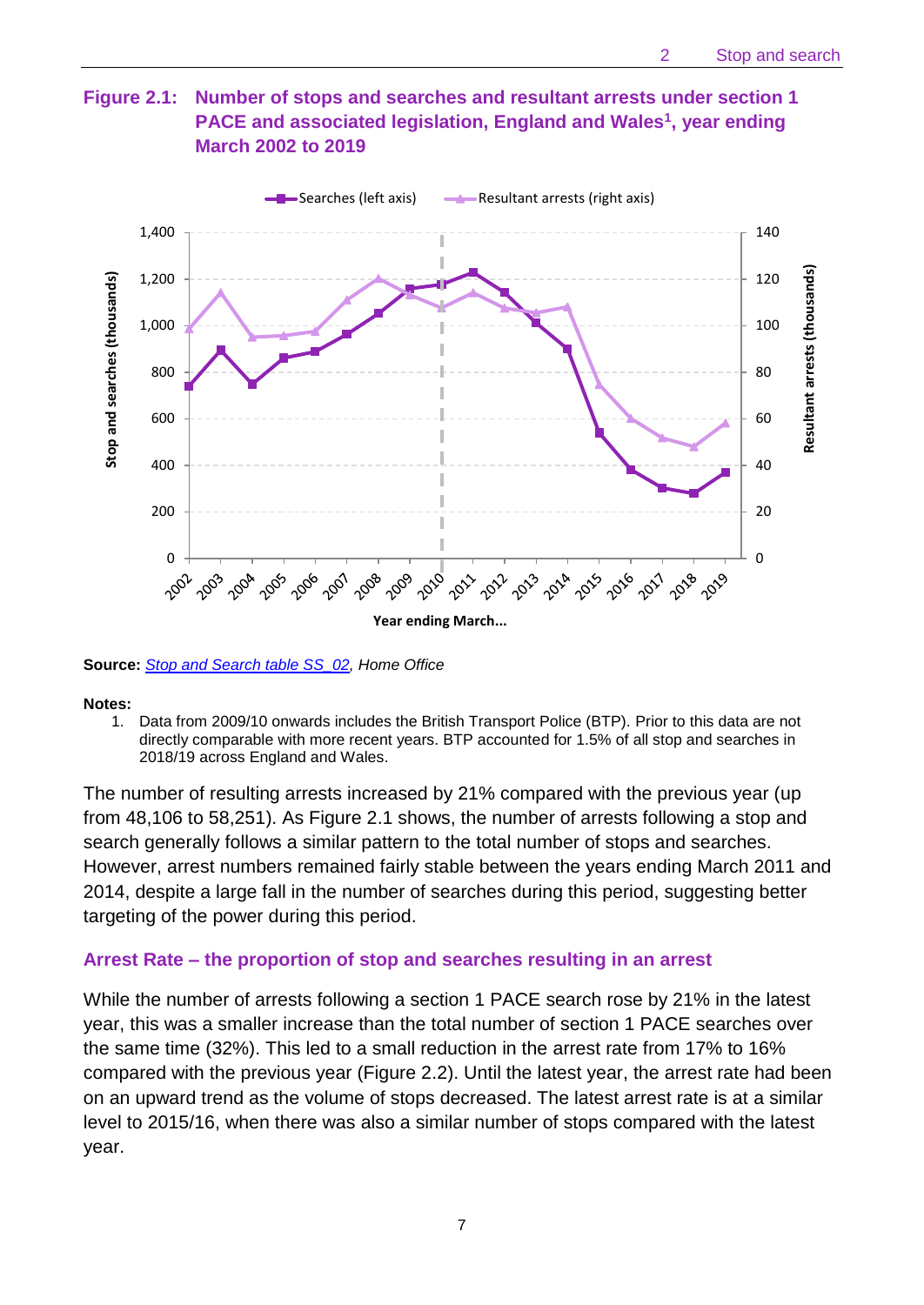



**Source:** *[Stop and Search table SS\\_02,](https://www.gov.uk/government/statistics/police-powers-and-procedures-england-and-wales-year-ending-31-march-2019) Home Office*

#### **Notes:**

1. Data from 2009/10 onwards includes the British Transport Police (BTP). Prior to this data are not directly comparable with more recent years.

Arrest is just one outcome following a stop and search, and there are several other possible outcomes that are not covered here. The [Best Use of Stop and Search Scheme \(BUSSS\)](https://www.gov.uk/government/publications/best-use-of-stop-and-search-scheme) aims to capture these additional outcomes to provide a fuller picture of stop and search. Though impacts on crime levels and community relations are not covered in this release, data on other outcomes resulting from stop and search can be found in the Best Use of [Stop and Search section.](#page-17-0)

#### **Reason for search**

There are several reasons why the police may carry out a section 1 PACE stop and search, such as suspecting an individual is carrying drugs or a weapon. Any subsequent arrests resulting from a PACE search may not be related to the initial reason for the search; for example, an officer may suspect that an individual is carrying drugs but arrest them as they are found to be carrying a weapon. As a result, while arrest rates give an overall picture of the number of searches leading to arrests, they do not give insight into arrest rates for specific offence categories. More information on how frequently arrests (and other outcomes) are linked to the initial reason for the search can be found in the **Best Use of** [Stop and Search section.](#page-17-0)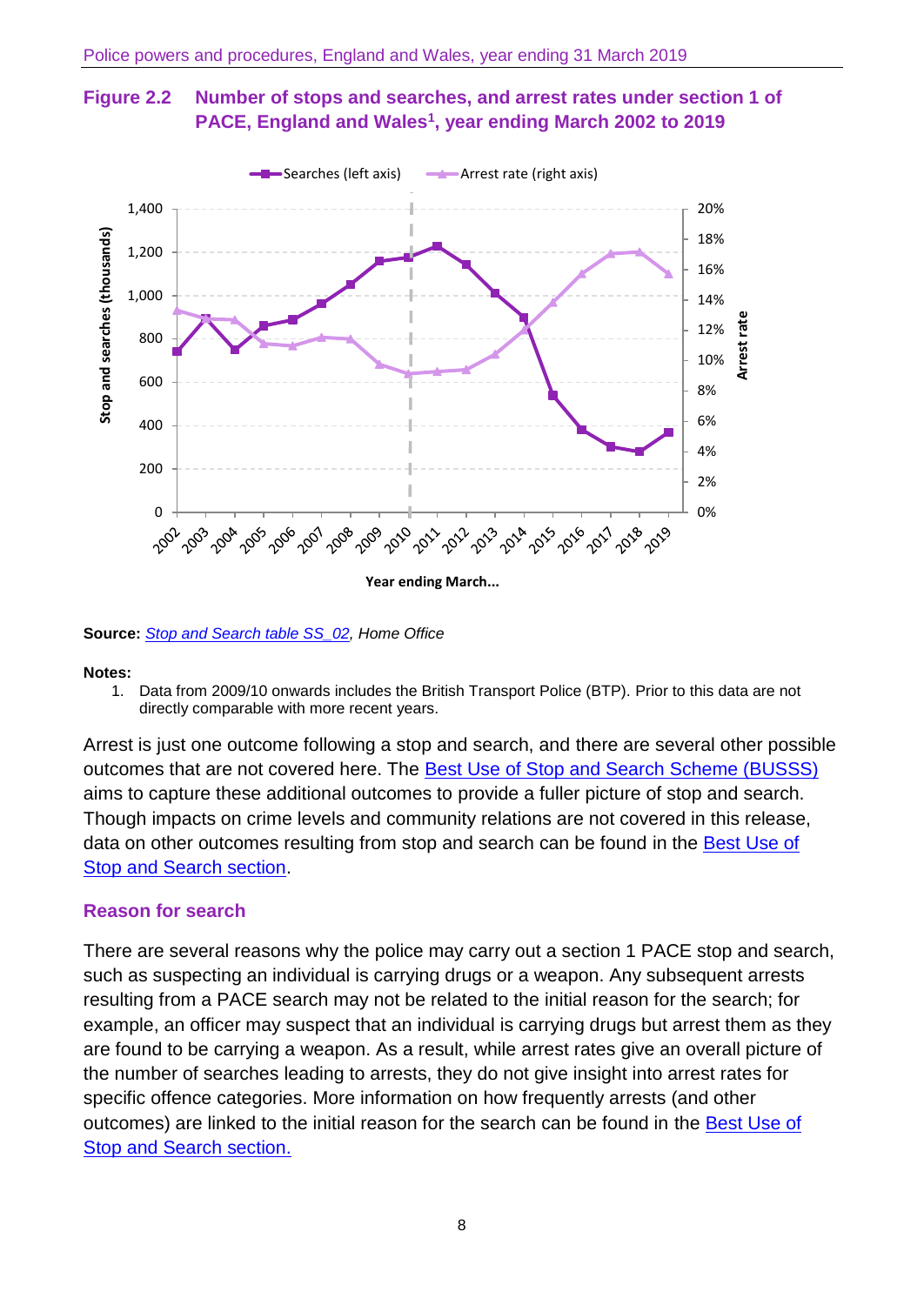As in previous years, the most common reason for carrying out a PACE stop and search was on suspicion of drug possession. These accounted for 61% of all stop and searches in the latest year, a similar proportion (60%) to the previous year (Table 2.1). There was a small rise in the proportion of searches on suspicion of carrying offensive weapons (up from 14% to 16%) which reflected increased police activity to combat knife crime. The number of searches on suspicion of carrying offensive weapons increased by 21,041, or 54% (from 39,050 to 60,091) between 2017/18 and 2018/19. The MPS accounted for 64% of this total increase.

## **Table 2.1 Proportion of PACE stops and searches and subsequent arrests, England and Wales, year ending March 2018 and year ending March 2019**

|                   |                                      |         |                                                   | <b>England and Wales</b> |
|-------------------|--------------------------------------|---------|---------------------------------------------------|--------------------------|
| Reason            | <b>Proportion of</b><br>searches (%) |         | <b>Proportion of</b><br>subsequent arrests<br>(%) |                          |
|                   | 2017/18                              | 2018/19 | 2017/18                                           | 2018/19                  |
| <b>Drugs</b>      | 60                                   | 61      | 45                                                | 47                       |
| Stolen property   | 13                                   | 11      | 17                                                | 15                       |
| Offensive weapons | 14                                   | 16      | 14                                                | 14                       |
| Going equipped    | 9                                    | 8       | 5                                                 | 6                        |
| Other $1,2$       | 5                                    |         | 18                                                | 18                       |

**Source:** *[Stop and Search tables SS\\_03 and SS\\_04,](https://www.gov.uk/government/statistics/police-powers-and-procedures-england-and-wales-year-ending-31-march-2019) Home Office*

#### **Notes:**

1. 'Other' reason for search category includes all other reasons for a stops/arrests, such as firearms, and criminal damage, as well as searches and arrests under section 43 of the Terrorism Act 2000.

2. The Metropolitan Police Service are unable to supply data for going equipped arrests as these are not separately identified on their system. Arrests from going equipped are therefore included in 'Other'. This is likely to be driving the large proportion of 'Other' arrests. Excluding the Metropolitan Police Service, the proportion of arrests for 'Other' in England and Wales is 10%.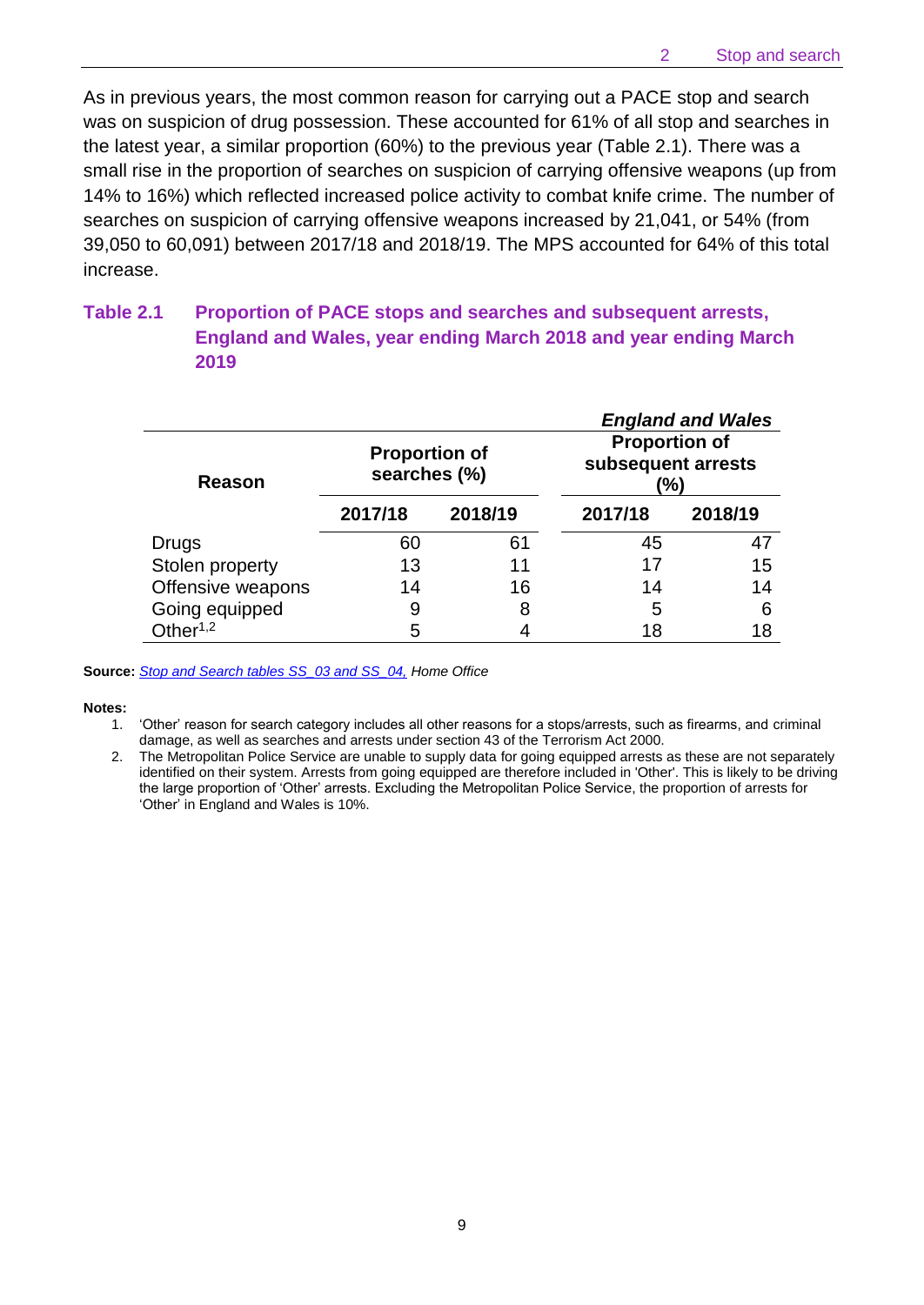The number of searches conducted in the latest year rose across most search reasons, except for firearms, which remained at a similar level to last year (Figure 2.3).

## **Figure 2.3 PACE stops and searches by reason for search, England and Wales, the year ending March 2019 compared with the year ending March 2018**



**Source:** *[Stop and Search tables SS\\_03,](https://www.gov.uk/government/statistics/police-powers-and-procedures-england-and-wales-year-ending-31-march-2019) Home Office*

#### **Notes:**

1. The 'other' search category includes searches for reasons such as fireworks, as well as searches under section 43 of the Terrorism Act 2000.

## **2.3 SECTION 60 OF THE CRIMINAL JUSTICE AND PUBLIC ORDER ACT**

Under section 60 of the Criminal Justice and Public Order Act 1994, the police have the power to stop and search persons and/or vehicles in anticipation of violence through the use of offensive weapons or dangerous instruments. Further details can be found in the [user guide.](https://www.gov.uk/government/collections/police-powers-and-procedures-england-and-wales)

In the year ending March 2019, police in England and Wales carried out 13,175 stops and searches under section 60 of the Criminal Justice and Public Order Act (CJPOA). This is more than five times the number of searches under this power in the previous year (2,503). This is the second consecutive annual increase, following a previous downward trend since a peak in 2008/09, of around 150,000 such searches. The increase in the latest year was driven by the MPS, who accounted for 73% of the increase, and West Midlands Police accounted for 18% of the increase.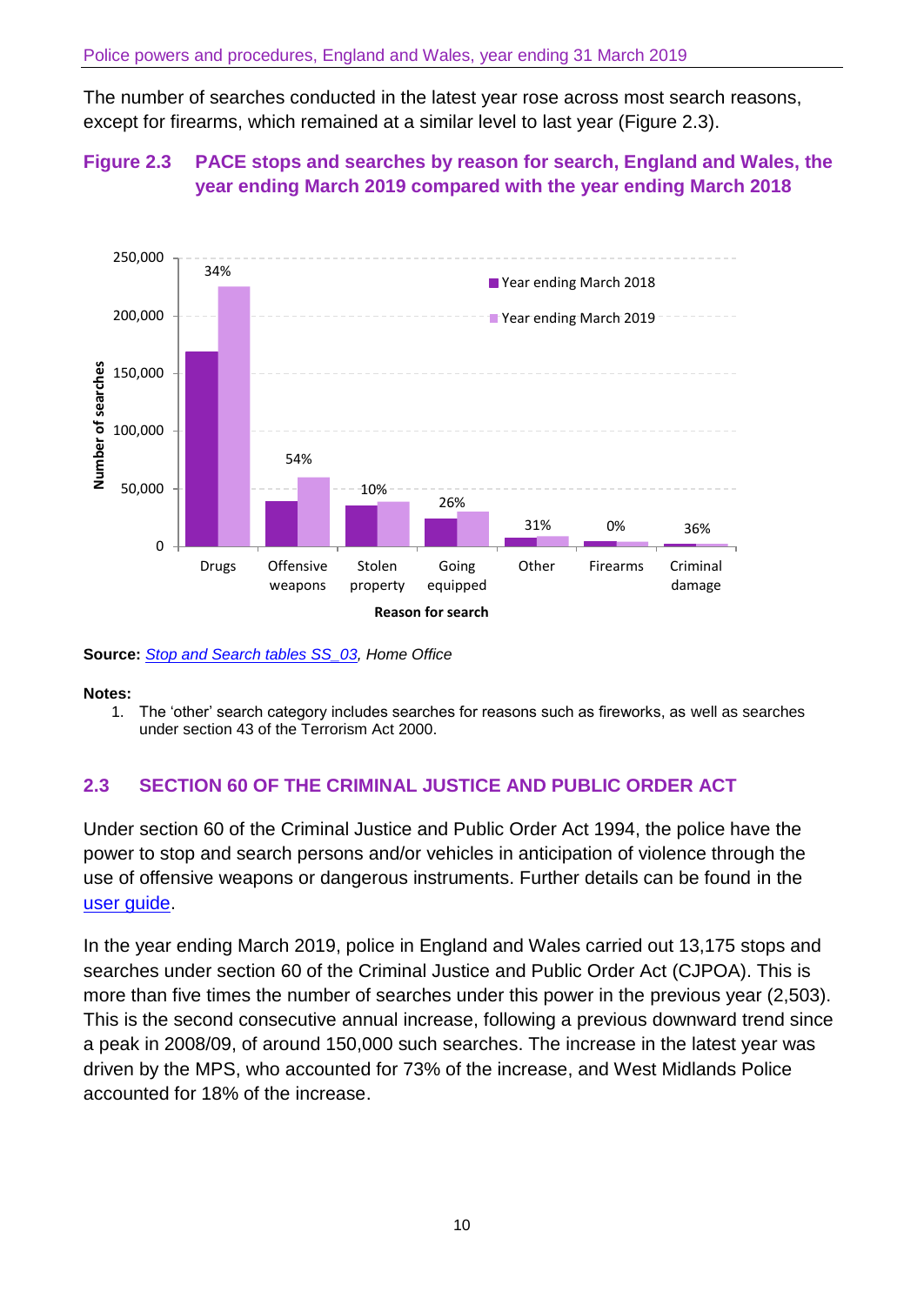# **Figure 2.4 Stops and searches under section 60 of the Criminal Justice and Public Order Act 1994, England and Wales<sup>1</sup> , years ending March 2007 to 2019**



**Source:** *[Stop and search open data table,](https://www.gov.uk/government/statistics/police-powers-and-procedures-england-and-wales-year-ending-31-march-2019) Home Office*

#### **Notes:**

1. Data from 2009/10 onwards includes the British Transport Police (BTP). Prior to this data are not directly comparable with more recent years.

The number of forces making at least one stop and search under section 60 powers increased from 19 to 25 of the 44 forces in England and Wales (including BTP) in the latest year. As in previous years, most section 60 stops took place in London with the MPS accounting for nearly three-quarters (73%) of all section 60 searches in England and Wales. This was followed by West Midlands Police (15%) and the British Transport Police (6%).

The proportion of section 60 searches that resulted in an arrest in the latest year was 5%, a fall of 3 percentage points compared with the previous year. Between 2002/03 and 2015/16, the arrest rate fluctuated between 2% and 6% then, in 2016/17 the arrest rate peaked at 11%. However, since then, the arrest rate has fallen by 3 percentage points in each of the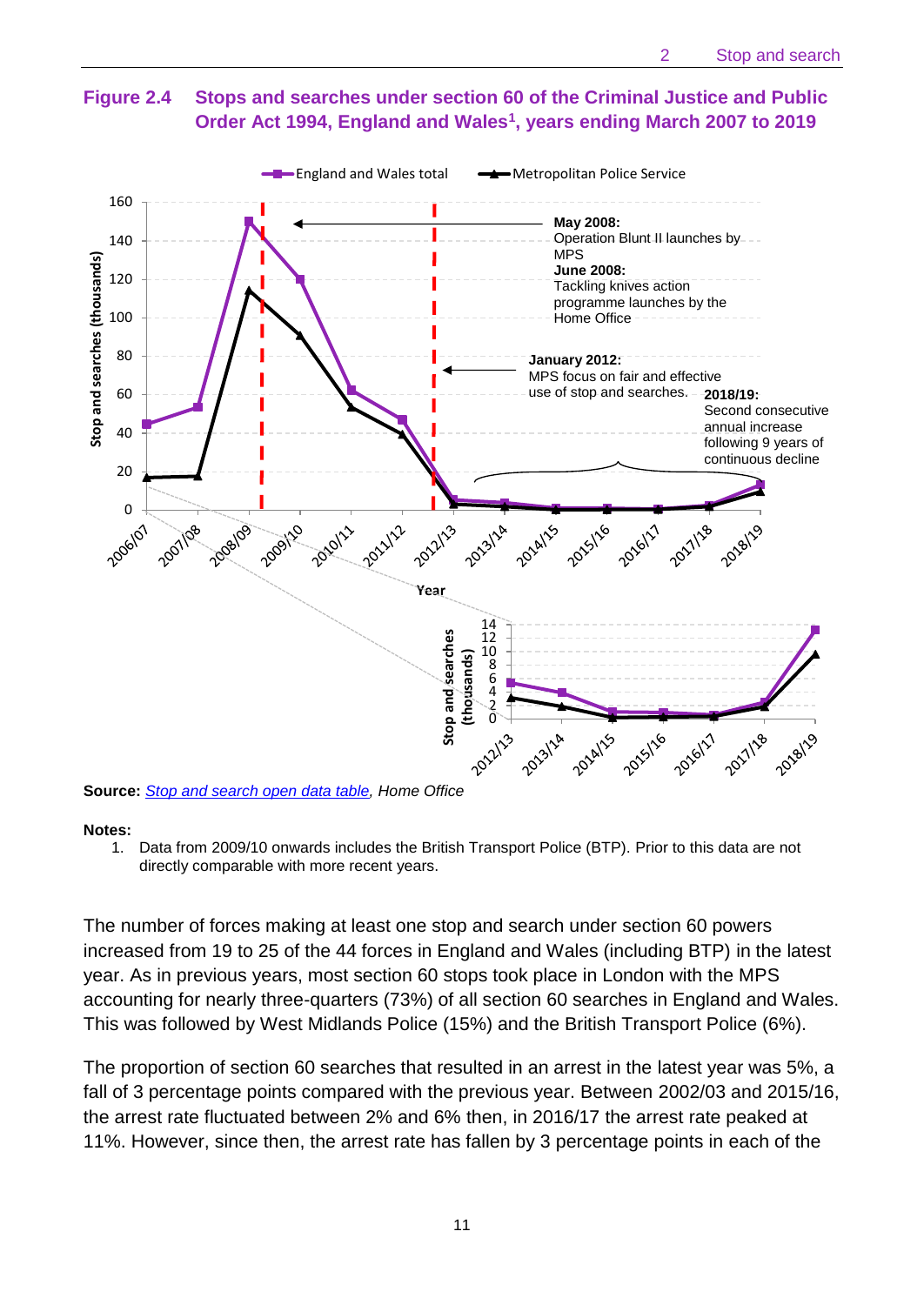last two years. As in previous years, the arrest rate for section 60 searches (5%) is much lower than those under section 1 of PACE (16%).

### **2.4 SECTION 44/47A OF THE TERRORISM ACT 2000**

Section 47A (as amended by the Protection of Freedoms Act 2012) of the Terrorism Act 2000 (TACT) allows the police to exercise stop and searches powers when there is reasonable suspicion an act of terrorism will take place, and only when such powers are considered necessary to prevent such an act taking place. This must be authorised by a senior officer, at least at the rank of Assistant Chief Constable, and the area and duration of the authorisation must be no greater than is necessary to prevent such an act. Section 47A of TACT stop and search powers replaced similar powers under section 44 of TACT on 18 March 2011. Further information on these searches can be found in the [user guide.](https://www.gov.uk/government/collections/police-powers-and-procedures-england-and-wales)

In the year ending March 2019, stop and search powers under section 47A of TACT were not used. In the previous year, there were 149 stop and searches under section 47A of TACT, details of which can be found in [last year's bulletin.](https://www.gov.uk/government/statistics/police-powers-and-procedures-england-and-wales-year-ending-31-march-2018)

## **2.5 STOP AND SEARCH BY POLICE FORCE AREA**

The MPS continued to account for a large proportion of all stop and searches in England and Wales (47% in the year ending March 2019)<sup>2</sup>. When examining the use of stop and search amongst different police forces, it is useful to take account of the population of each force using resident-based population figures, produced by the Office for National Statistics (ONS). It should be noted that in areas with relatively large influx of non-residents (such as commuters and tourists), such rates will not take into account the daytime population.

In England and Wales there were 6 searches per 1,000 population in the year ending March 2019. The Metropolitan Police Force Area had the highest search rate at 20 stops per 1,000 population<sup>3</sup>.

Taking into account searches under both section 1 PACE and section 60 CJPOA, in England and Wales there was an arrest rate of 15% in the year ending March 2019 (Figure 2.5). Stop and searches in the City of London Force Area resulted in the highest arrest rate (32%) followed by Cleveland Police and Leicestershire Police (both 25%). Gwent Police Force Area had the lowest arrest rate, with 8% of searches leading to an arrest.

 $\overline{a}$ 

<sup>2</sup> Includes searches under section 1 PACE, section 60 of the Criminal Justice and Public Order Act 1994 and section 47A of the Terrorism Act 2000 (though this power was not used in 2018/19).

<sup>&</sup>lt;sup>3</sup> Based on the resident population of the Police Force Area.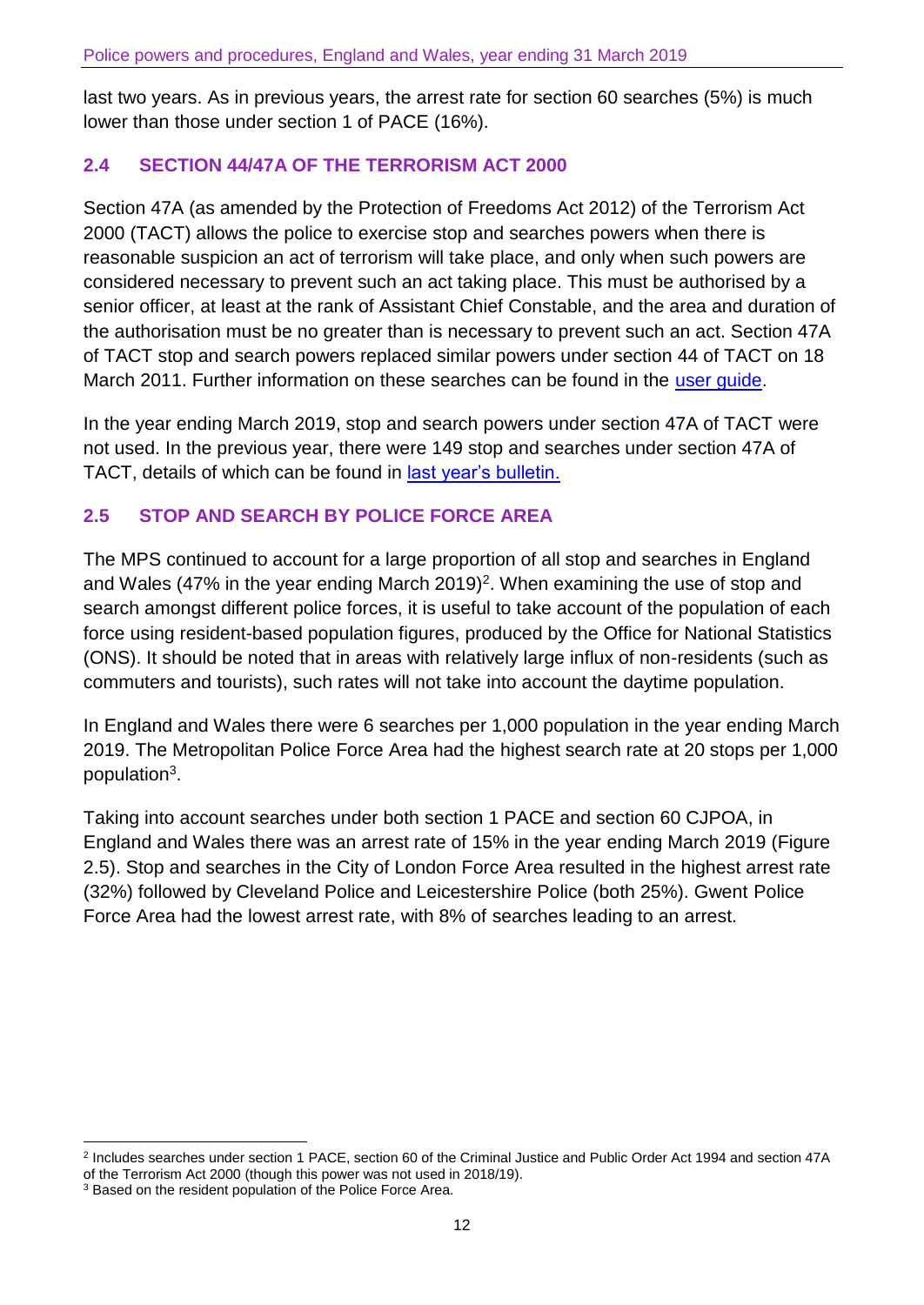

## **Figure 2.5 Arrest rate following a stop and search<sup>1</sup> , England and Wales, year ending March 2019**

#### **Source:** *[Stop and search table SS\\_14,](https://www.gov.uk/government/statistics/police-powers-and-procedures-england-and-wales-year-ending-31-march-2019) Home Office*

#### **Notes:**

1. Includes stop and searches under section 1 of PACE and associated legislation, and section 60 of the Criminal Justice and Public Order Act 1994.

While an arrest is one outcome of a stop and search, there are a range of other outcomes that could indicate a successful search, including cautions, cannabis/khat warnings, community resolutions and summonses. These are not included in this section, but the [BUSSS](https://www.gov.uk/government/publications/best-use-of-stop-and-search-scheme) aims to collect data on these additional outcomes (more information can be found in the **Best Use of Stop and Search section**). This release does not look at other aspects of stop and search, such as its association with crime levels or the impact it has on community relations and perceptions of the police.

## **2.6 ETHNICITY OF PERSONS SEARCHED**

When a stop and search is undertaken, the person being searched is asked by the police which ethnic group they consider themselves to be in. This is a measure of "self- defined" ethnicity rather than "officer observed" which appear in some other police data collections. For the purpose of analysis, ethnicities were grouped into the following categories:

- **White**
- Black (or Black British)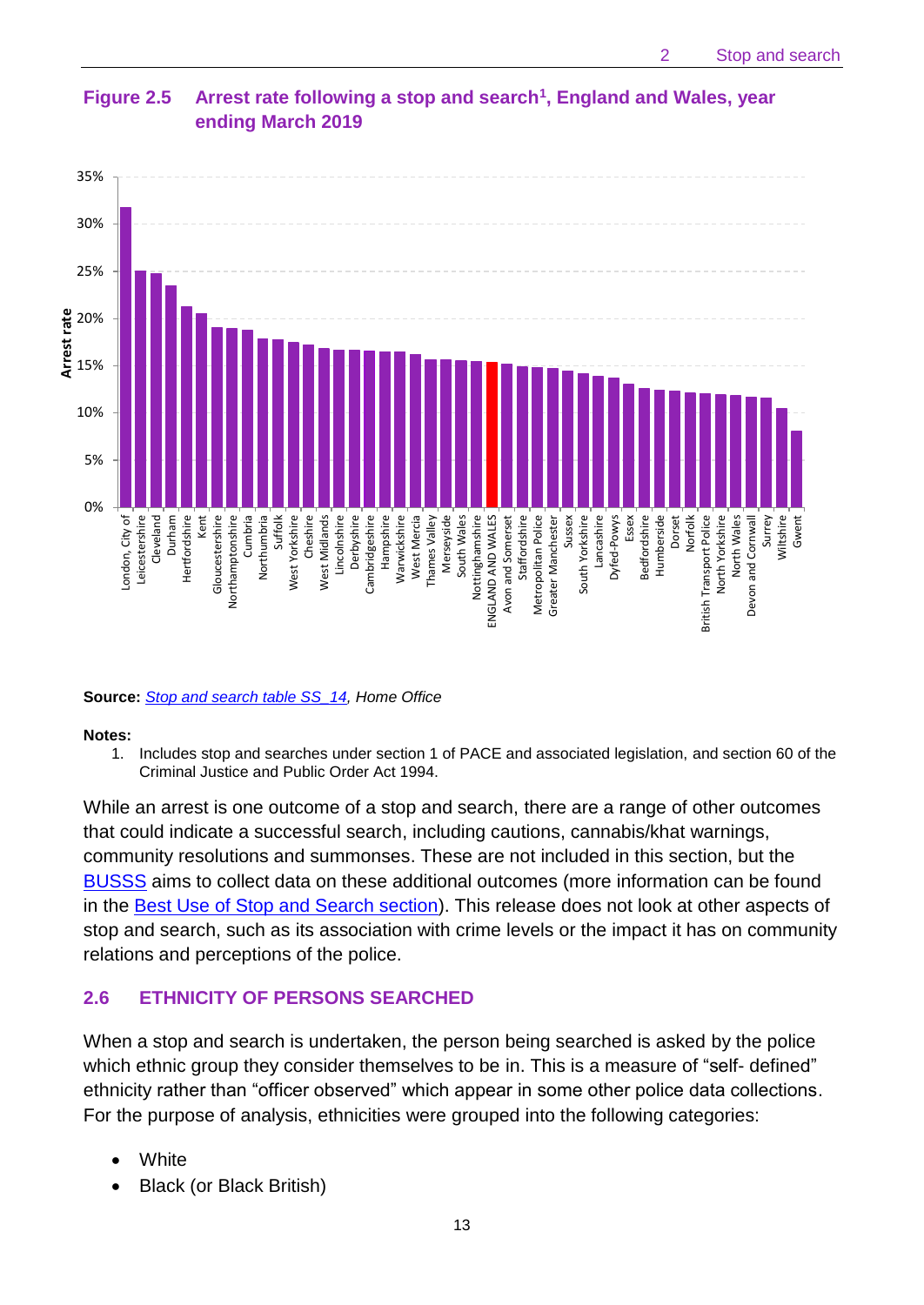- Asian (or Asian British)
- Chinese or other
- Mixed
- Not Stated

The Metropolitan Police Service undertake a large proportion (47%) of all stops and searches in England and Wales. This Police Force Area also has a proportionately larger number of Black, Asian and Minority Ethnic (BAME) people within its resident population  $(40%)$  than the rest of England and Wales  $(10%)<sup>4</sup>$ . The combination of the two can mean that data for the MPS area can skew the picture at a national level. In the table below, as with tables [SS\\_16 and SS\\_17,](https://www.gov.uk/government/statistics/police-powers-and-procedures-england-and-wales-year-ending-31-march-2019) the MPS area are presented separately, and England and Wales totals exclude the force.

Table 2.2 shows that for both section 1 PACE searches and section 60 searches, stops of individuals who define themselves as BAME accounted for a larger proportion of all stops in the MPS area when compared with forces in the rest of England and Wales.

# **Table 2.2 Proportion of stop and searches1,2 by ethnic group, England and Wales<sup>3</sup> and the MPS area, year ending March 2019**

| Percentages       |                       |            |                      |            |                   | <b>England and</b><br><b>Wales</b> |
|-------------------|-----------------------|------------|----------------------|------------|-------------------|------------------------------------|
|                   | <b>Section 1 PACE</b> |            | <b>Section 60</b>    |            | <b>Population</b> |                                    |
|                   | <b>England</b>        | <b>MPS</b> | <b>England</b>       | <b>MPS</b> | <b>England</b>    | <b>MPS</b>                         |
|                   | & Wales <sup>1</sup>  |            | & Wales <sup>1</sup> |            | & Wales           |                                    |
| White             | 68                    | 32         | 28                   | 18         | 90                | 60                                 |
| <b>BAME</b>       | 19                    | 52         | 55                   | 59         | 10                | 40                                 |
| <b>Not Stated</b> | 13                    | 16         | 17                   | 24         | ۰                 |                                    |

**Source:** *[Stop and search table SS\\_16,](https://www.gov.uk/government/statistics/police-powers-and-procedures-england-and-wales-year-ending-31-march-2019) Home Office*

#### **Notes:**

 $\overline{\phantom{a}}$ 

- 1. Excludes vehicle only searches.
- 2. Includes searches under section 1 PACE and associated legislation and section 60 of the Criminal Justice and Public Order Act 1994.
- 3. MPS are excluded from the England and Wales figures.

The increase in the use of stop and search over the last year has been seen across all ethnic groups (Figure 2.6). The largest rise, in terms of volume of searches, was for White individuals, which increased by 40,322 (27%) from 147,439 to 187,761, followed by Black individuals, which increased by 16,253 (30%) from 54,395 to 70,648. Proportionally, stops of Asian (or Asian British) individuals increased by the most (44%) from 28,787 to 41,472, followed by Chinese or Other, which increased by 39% from 4,659 to 6,457 Overall, stops of BAME individuals have increased by 33,281 (34%) from 98,310 to 131,591.

<sup>4</sup> Population data from the 2011 Census, based on whole population. Data available at: <https://www.ons.gov.uk/census/2011census/2011censusdata>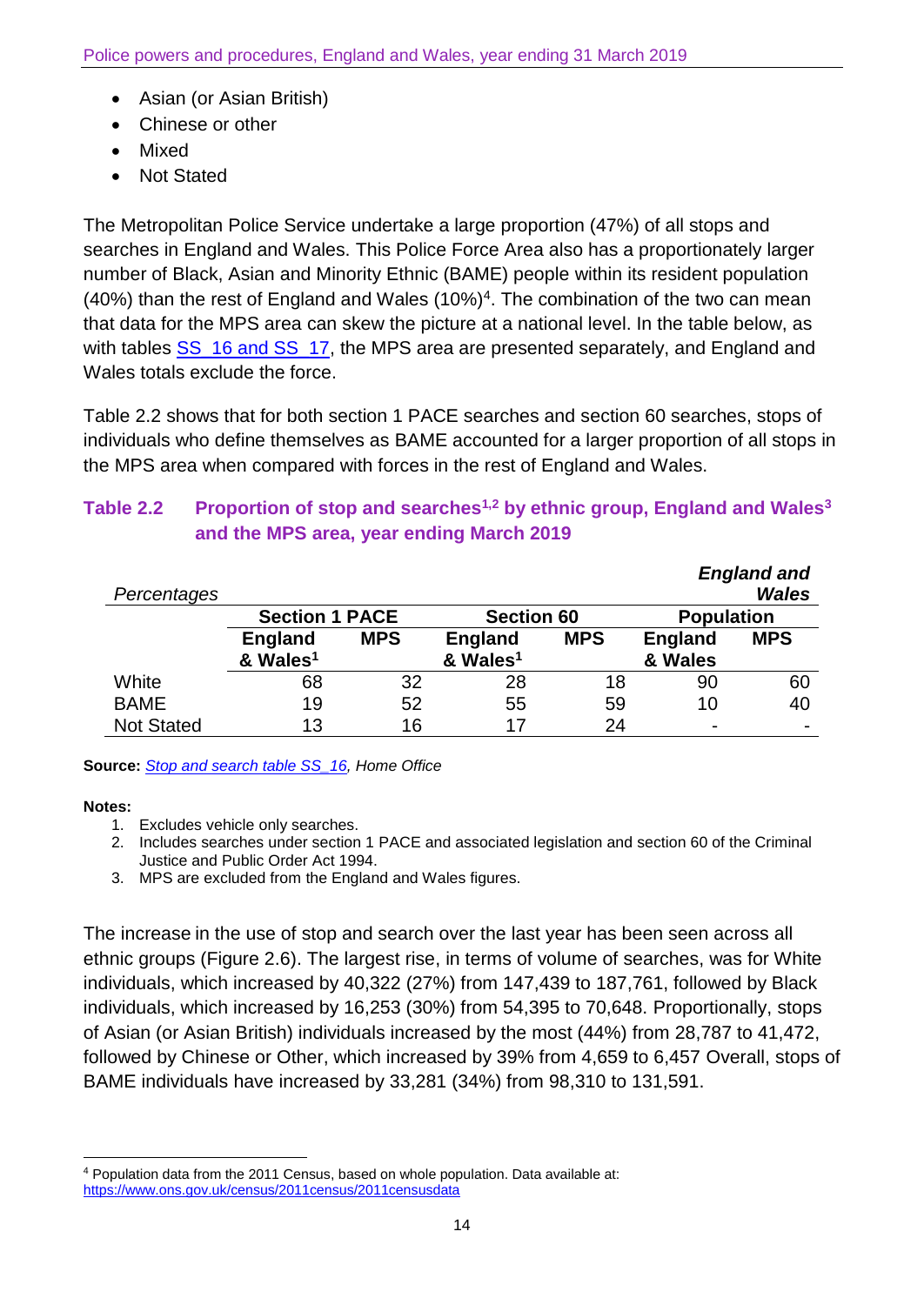## **Figure 2.6 Change in stops and searches<sup>1</sup> by ethnicity, England and Wales, the year ending March 2019 compared with the year ending March 2018**



**Source:** *[Stop and search tables SS\\_06 and SS\\_10,](https://www.gov.uk/government/statistics/police-powers-and-procedures-england-and-wales-year-ending-31-march-2019) Home Office*

#### **Notes:**

1. Includes searches under section 1 PACE and associated legislation, section 60 of the Criminal Justice and Public Order Act 1994, and section 47A of the Terrorism Act 2000.

The above aggregate numbers fail to take account of the rate of stop and search by ethnicity and particularly the variation in the size and geographical distribution of different ethnic groups. The following analysis considers the self-defined ethnicity of those searched relative to the population as a whole, by calculating search rates for each ethnic group. Population data is based on the 2011 Census, and so should be considered with caution given the length of time since the last Census. Data are presented in terms of how likely BAME people were to be searched compared with those who were White.

In the year ending March 2019, BAME people were 4.3 times as likely to be stopped as those who were White. This was similar to the previous year when the differential was 4.1. However, there has been a general widening of the differential since 2012/13 when it was twice as likely. As figure 2.6 shows, in the latest year, searches against BAME people increased proportionally more than those who were White.

A similar pattern was seen for the Black ethnic group, where the differential fell from 6 times as likely to just over 4 times as likely between the years ending March 2012 and 2015, before rising to 6 and a half times as likely in the year ending March 2016. In the year ending March 2017 the differential rose to over 8 times as likely, before rising again to 9 and a half times in the year ending March 2018. In the year ending March 2019, those who identify as Black or Black British were 9.7 times as likely to be stopped than those who identify as White.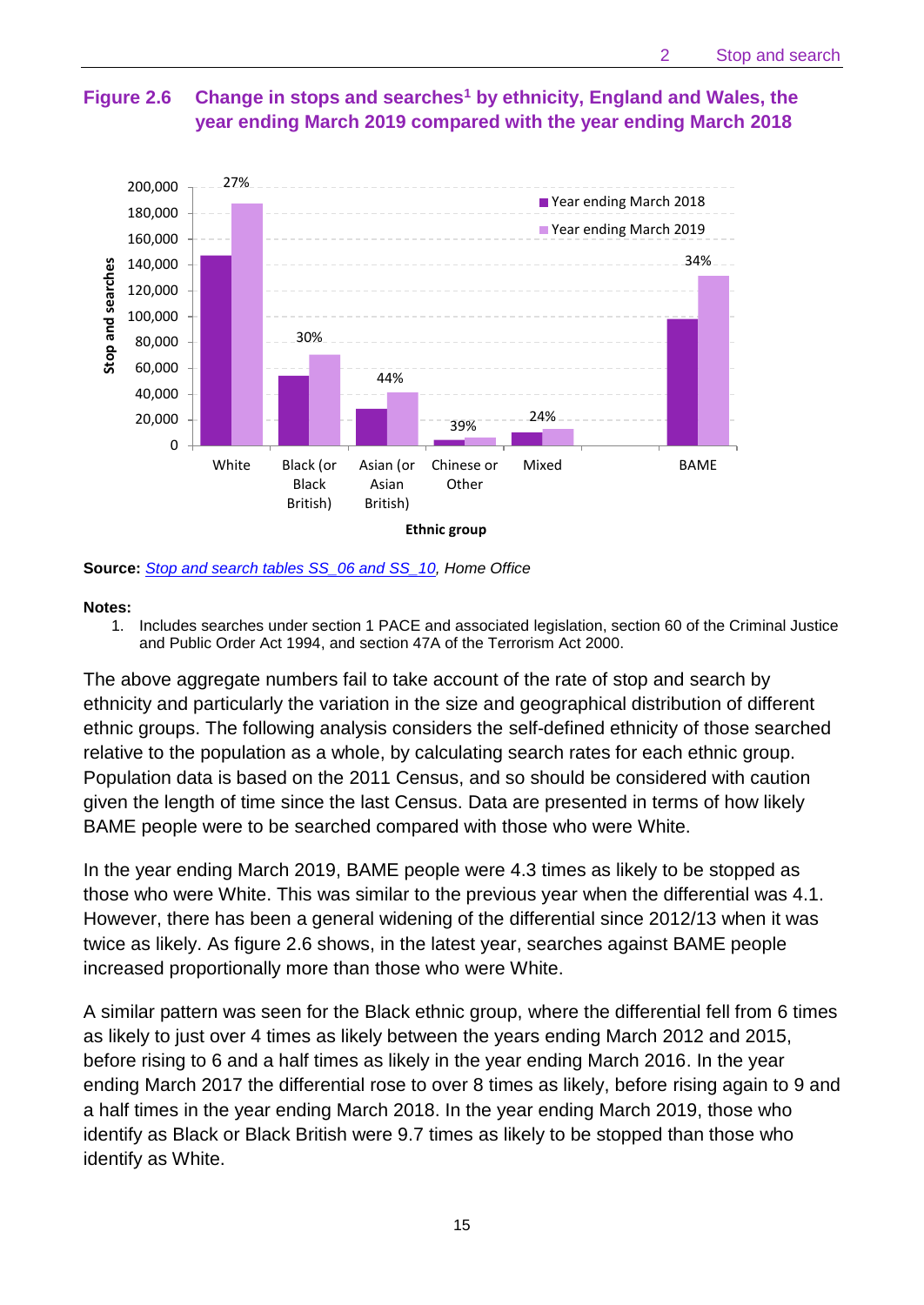# **Figure 2.7 Likelihood<sup>1</sup> of being stopped and searched<sup>2</sup> by BAME group, compared with those from White ethnic groups, England and Wales<sup>3</sup> , year ending March 2019 compared with 2018**



**Source:** *[Stop and search table SS\\_13,](https://www.gov.uk/government/statistics/police-powers-and-procedures-england-and-wales-year-ending-31-march-2019) Home Office*

#### **Notes:**

- 1. Likelihood of 1 indicates that the ethnic group is equally as likely to be stopped as those who are White.
- 2. Includes searches under section 1 PACE and associated legislation, section 60 of the Criminal Justice and Public Order Act 1994, and section 47A of the Terrorism Act 2000.
- 3. Population breakdowns are based on the 2011 Census. It is likely that ethnicity breakdowns have changed since 2011. Such changes are not accounted for in the figures. Therefore, these figures should be considered as estimates only.

# **2.7 DATA QUALITY**

Data presented here have been provided to the Home Office by the 43 territorial police forces in England and Wales and the British Transport Police (BTP). Since the year ending March 2010, BTP have been providing data to the Home Office. Data on total searches prior to this period are therefore not directly comparable to more recent years. However, as BTP typically only account for just over 1.5% of all stop and searches each year, their exclusion has only a marginal impact on the longer-term time series.

The figures presented are correct at the time of publication and may include revisions submitted by forces for previous years.

For some years, certain forces were unable to provide all the requested breakdowns of the data; for example, the reason for some stops and searches or the ethnicity of the person searched may not have been provided for all cases. Such cases have been outlined in the relevant table notes. To ensure data are comparable over time, some forces may have been excluded from annual comparisons. These cases have been highlighted.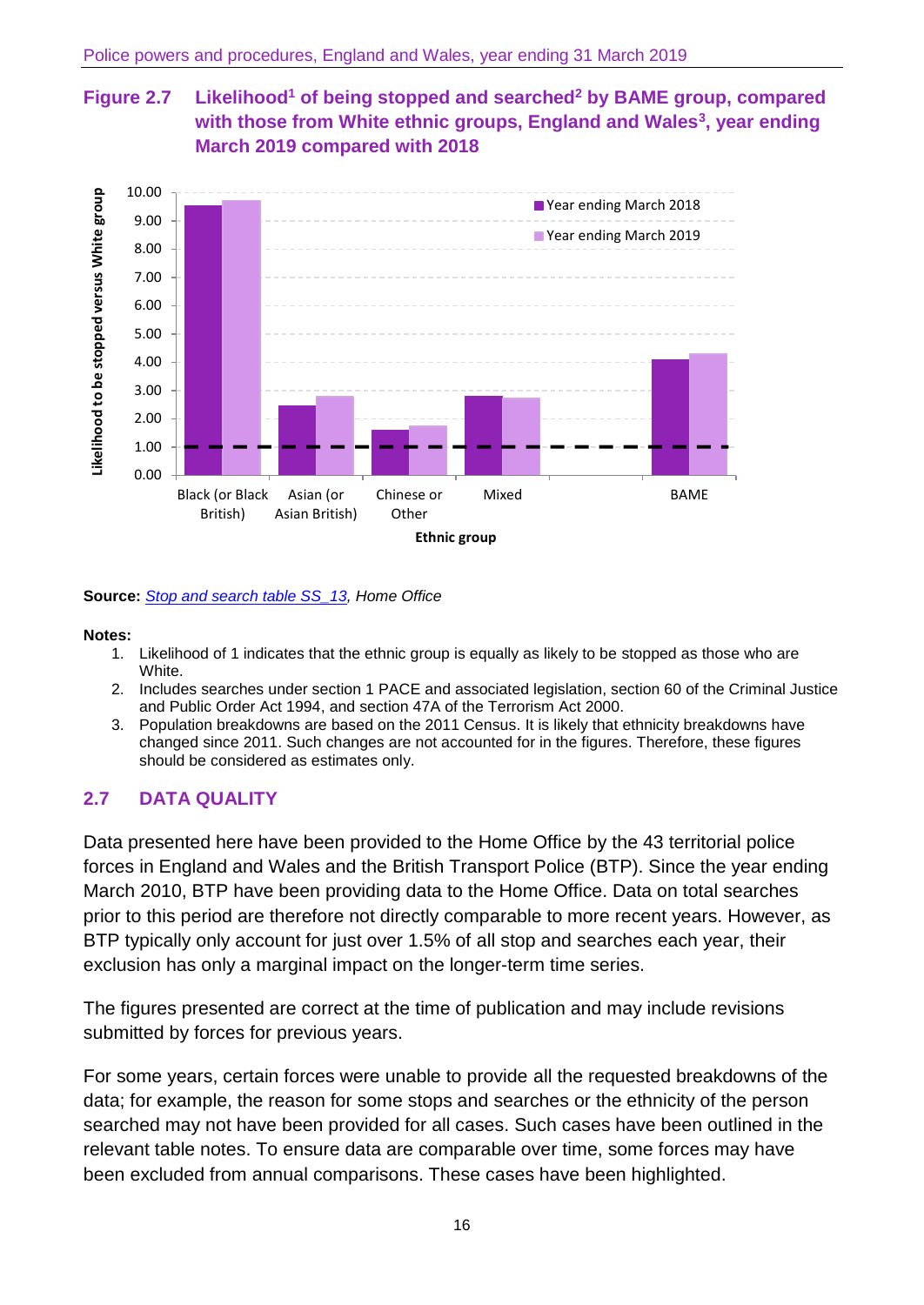The [user guide](https://www.gov.uk/government/collections/police-powers-and-procedures-england-and-wales) provides further details relating to definitions, legislation and procedure around stop and search.

## **2.8 OTHER DATA SOURCES**

Quarterly figures for stops and searches conducted in Great Britain under the Terrorism Act 2000 appear in the Home Office series Operation of police powers under the Terrorism Act [2000.](https://www.gov.uk/government/collections/operation-of-police-powers-under-the-terrorism-act-2000)

MOJ publishes a biennial [Race and the criminal justice system](https://www.gov.uk/government/collections/race-and-the-criminal-justice-system) series that includes data supplied by the Home Office on stop and search. The next publication is due for release in November 2019.

The Metropolitan Police Service publishes [monthly reports](http://www.met.police.uk/foi/units/stop_and_search.htm) on the use of stop and search by the force. Other forces may publish similar reports.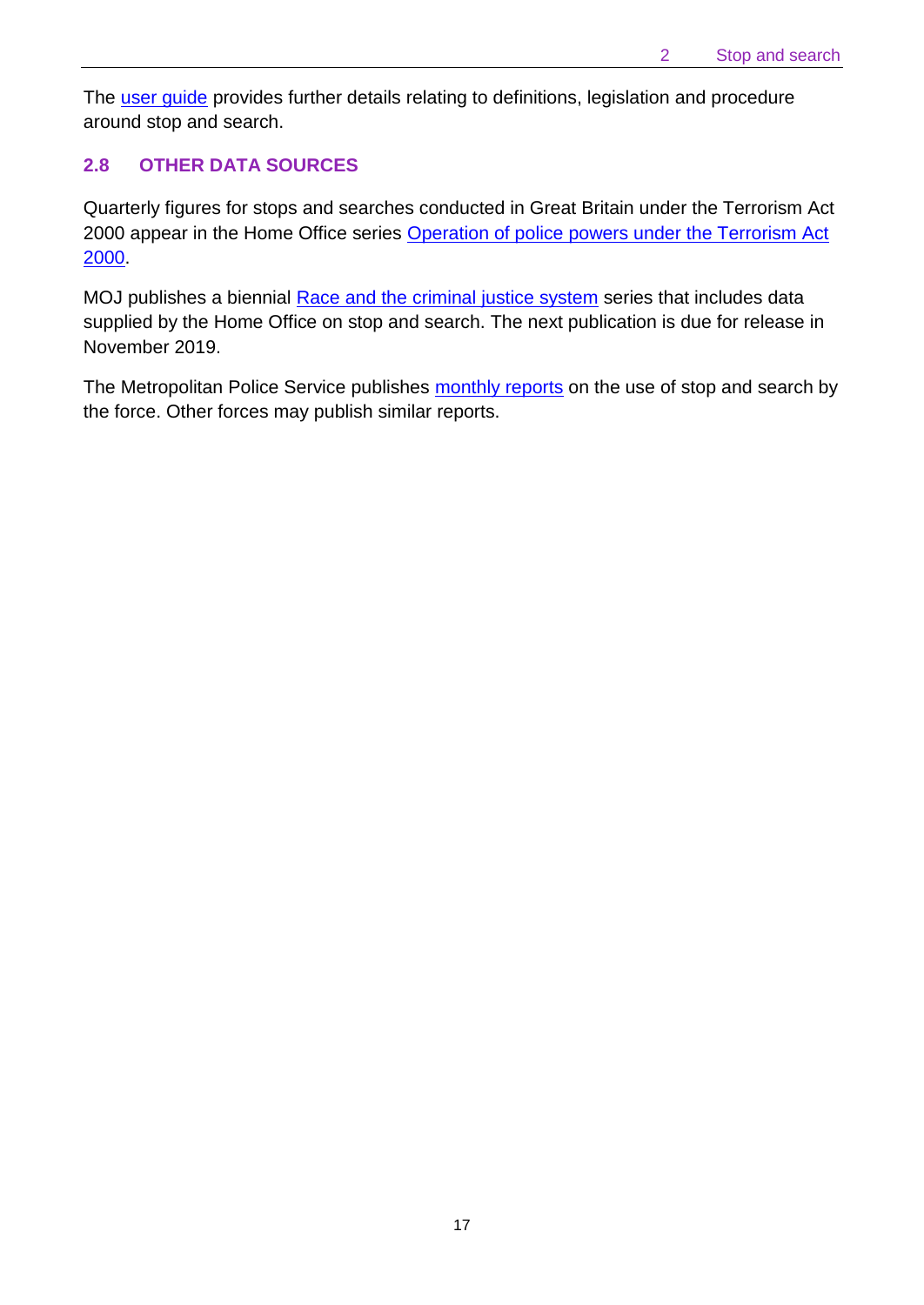# <span id="page-17-0"></span>**3 Best Use of Stop and Search**

#### **Key results**

In the year ending March 2019:

- Of **383,629 stops and searches** conducted by police in England and Wales, **279,601 resulted in no further action (73%).**
- **In 22% of stops and searches,** the outcome was linked to the initial reason for the search. This varied by reason for search, from **28% for drugs** to **4% for searches under section 60 of the Criminal Justice and Public Order Act** in anticipation of violence.

## **3.1 INTRODUCTION**

On 30 April 2014, the [Best Use of Stop and Search \(BUSS\) scheme](https://www.gov.uk/government/publications/best-use-of-stop-and-search-scheme) was announced. The aims of the scheme were to:

- achieve greater transparency around how stop and search is used
- improve community engagement and involvement in the use of stop and search powers
- develop a more intelligence-led approach to the use of stop and search
- encourage accountability in the police use of stop and search powers

#### **Outcomes of stop and search**

Historically, forces have provided data on the number of stops and searches conducted, and the number of resultant arrests. Arrests represent only one of several possible outcomes available to the police when conducting a stop and search. As part of the scheme, forces are required to report on a wider range of outcomes including:

- Arrests
- Cautions
- Summons
- Penalty Notices for Disorder
- Cannabis/Khat warnings
- Community resolutions
- No further action

#### **One outcome per stop and search**

For each stop and search, only the first outcome is recorded. For example, where a criminal sanction follows an arrest, only the arrest will be shown in these statistics. Therefore, outcomes that follow an arrest (such as cautions) will be an under-count of the actual number of such outcomes. The data should therefore not be used to infer, for example, the total number of cautions that result from stops and searches.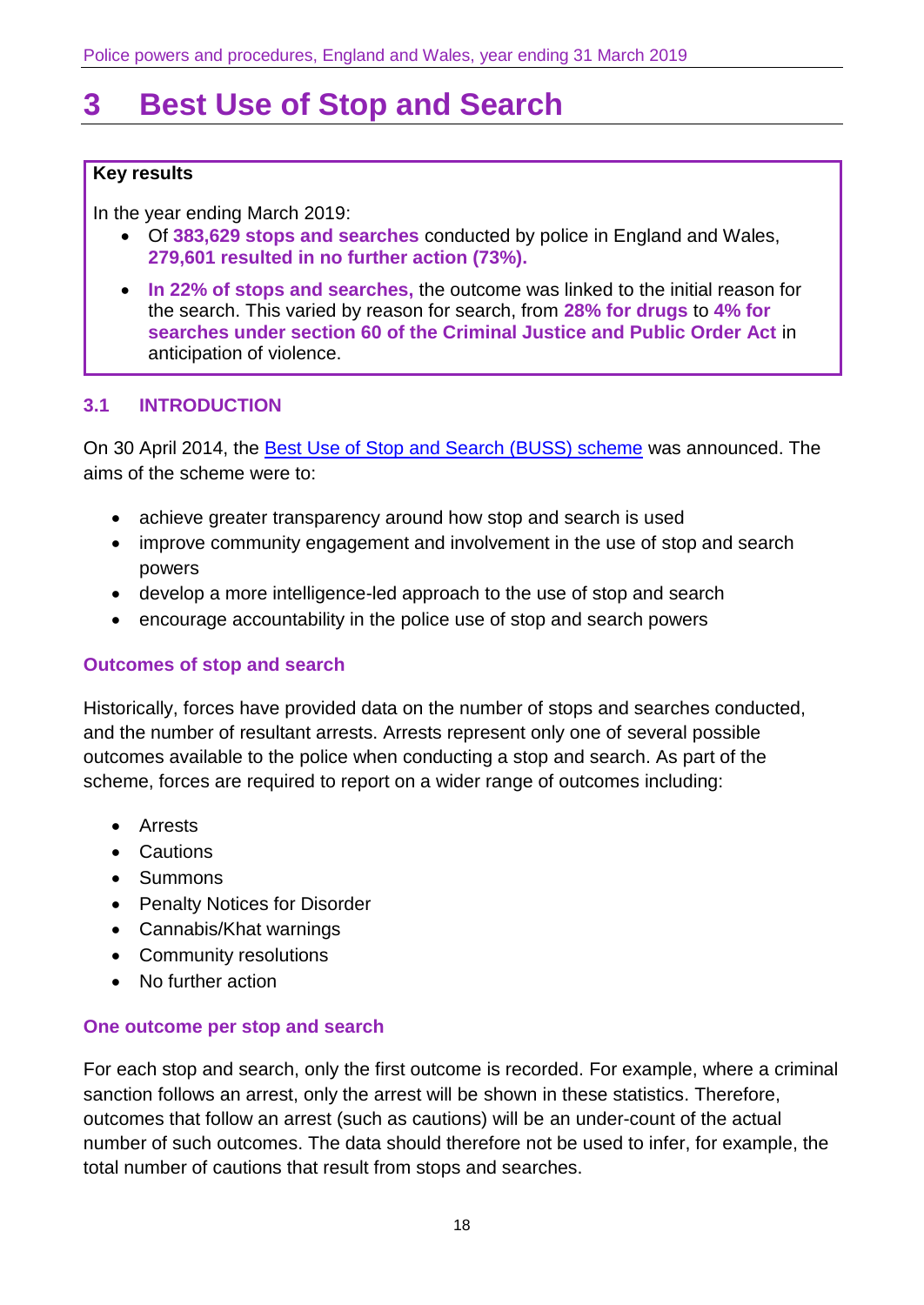## **Outcome linked to reason for stop and search**

Forces are also required to report on whether the outcome was linked to the initial reason for conducting the search. For example, police may stop someone on suspicion of carrying drugs. If cannabis is found during the search and the person is given a cannabis warning, then the outcome is linked to the reason for the search. However, if a weapon is found instead of cannabis and the person is arrested, the outcome is not linked to the initial reason for the search. If nothing untoward is found and no action is taken, the outcome is also not linked to the reason for the search.

Tracking whether or not the outcome is linked to the reason for the search aims to increase transparency by allowing for a distinction between outcomes where the officer found what they were searching for, those where the item found was not what the officer was initially searching for, or where nothing was found. Further details can be found in the BUSS [guidance.](https://www.gov.uk/government/publications/best-use-of-stop-and-search-scheme)

Currently all forces in England and Wales are signed up to the BUSS scheme. This release includes data provided from the 43 police forces in England and Wales and the British Transport Police. Given the known issues around the quality of the data, these statistics are designated as **Official Statistics**, and not National Statistics. Further information can be found in the limitation section of this chapter (3.4).

Since BUSS data are collected separately from stop and search data in chapter 2, figures and arrest rates in this chapter may not match exactly those presented in the previous chapter.

# **3.2 PRINCIPAL OUTCOME FOLLOWING A STOP AND SEARCH**

These data include the initial outcome given following the search only. It should be noted that 'No further action' can include a wide range of scenarios. It is therefore possible that, in some cases, an outcome of 'No further action' could be given where the officer finds what they were looking for (outcome linked) but decides not to deal with it by means of arrest, cautions, community resolutions or another outcome.

These data include searches under both section 1 PACE and section 60 of the Criminal Justice and Public Order Act 1994. In 73% of stop and searches the outcome was 'No further action'. In a further 15% the initial outcome was an arrest and an alternative outcome was given in the remaining 12% of cases.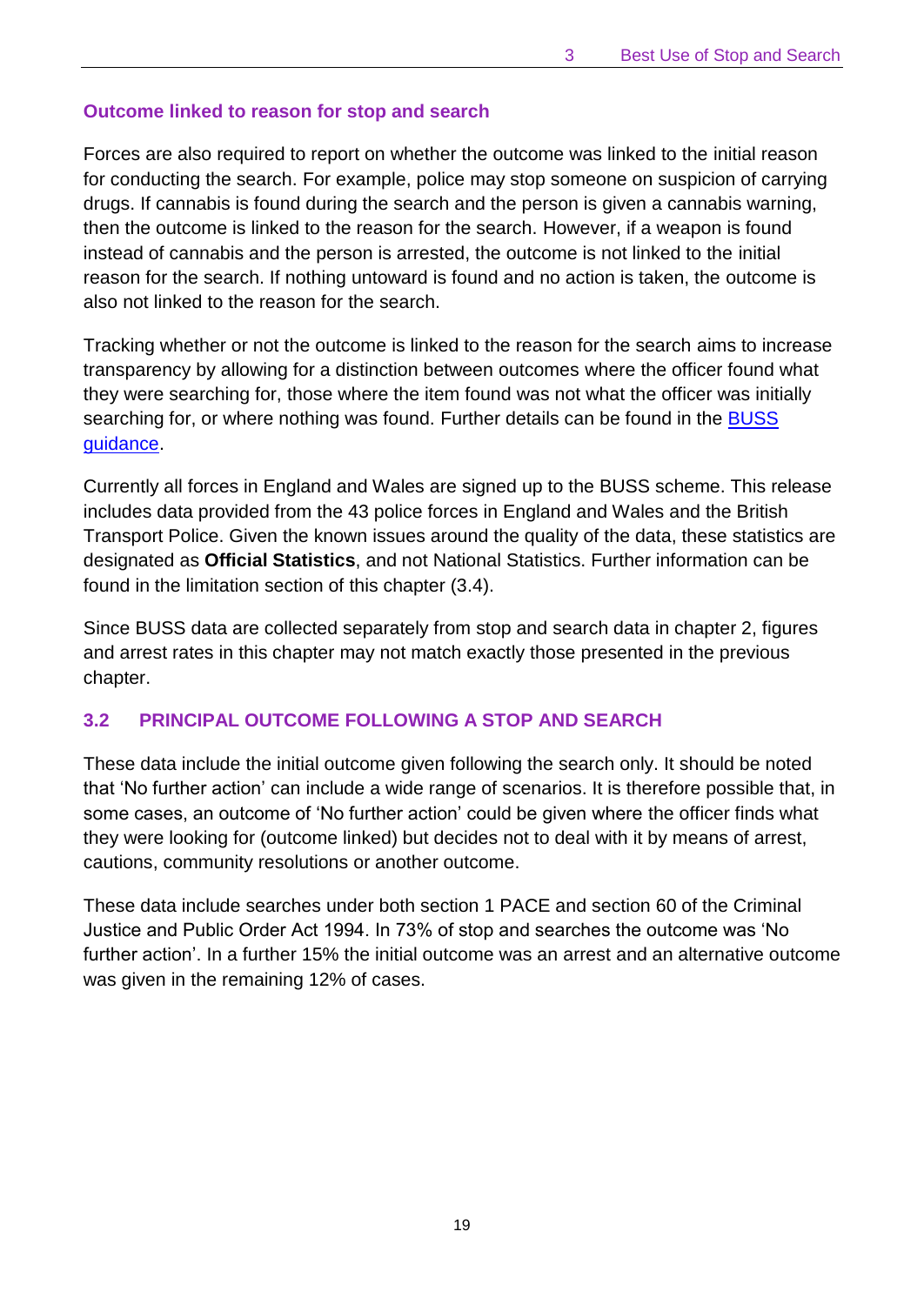# **Figure 3.1 Principal outcome following stop and search<sup>1</sup> , England and Wales<sup>2</sup> , year ending March 2019**



**Source:** *[Best Use of Stop and Search table BUSS\\_01,](https://www.gov.uk/government/statistics/police-powers-and-procedures-england-and-wales-year-ending-31-march-2019) Home Office*

#### **Notes:**

- 1. Includes vehicle only searches.
- 2. Includes British Transport Police.

The latest figures show a reduction in the use of khat/cannabis warnings following a stop and search whilst, at the same time, there has been a rise in the use of community resolutions. This reflects the fact that a number of forces have adopted a policy of using community resolutions rather than a formal khat/cannabis warning to deal with the possession of small amounts of cannabis. Community resolutions require the offender to confirm that they accept responsibility for the offence, and may also include additional advice or warnings about the offending behaviour.

## **3.3 LINK BETWEEN OUTCOME AND REASON FOR STOP AND SEARCH**

In the latest year, just over 1 in 5 stop and searches (22%) resulted in an outcome that was linked to the reason for the search. This proportion varied considerably depending on the reason for the stop, as shown in Table 3.2. While over 1 in 4 drug stops (28%) led to an outcome related to 'Drugs', this figure was 1 in 5 (21%) for 'Stolen property' and just over 1 in 8 (12%) for searches relating to 'Offensive weapons' and 'Going equipped'. These proportions are similar to the previous year, with the exception of 'Going equipped', which increased from 6% to 12%.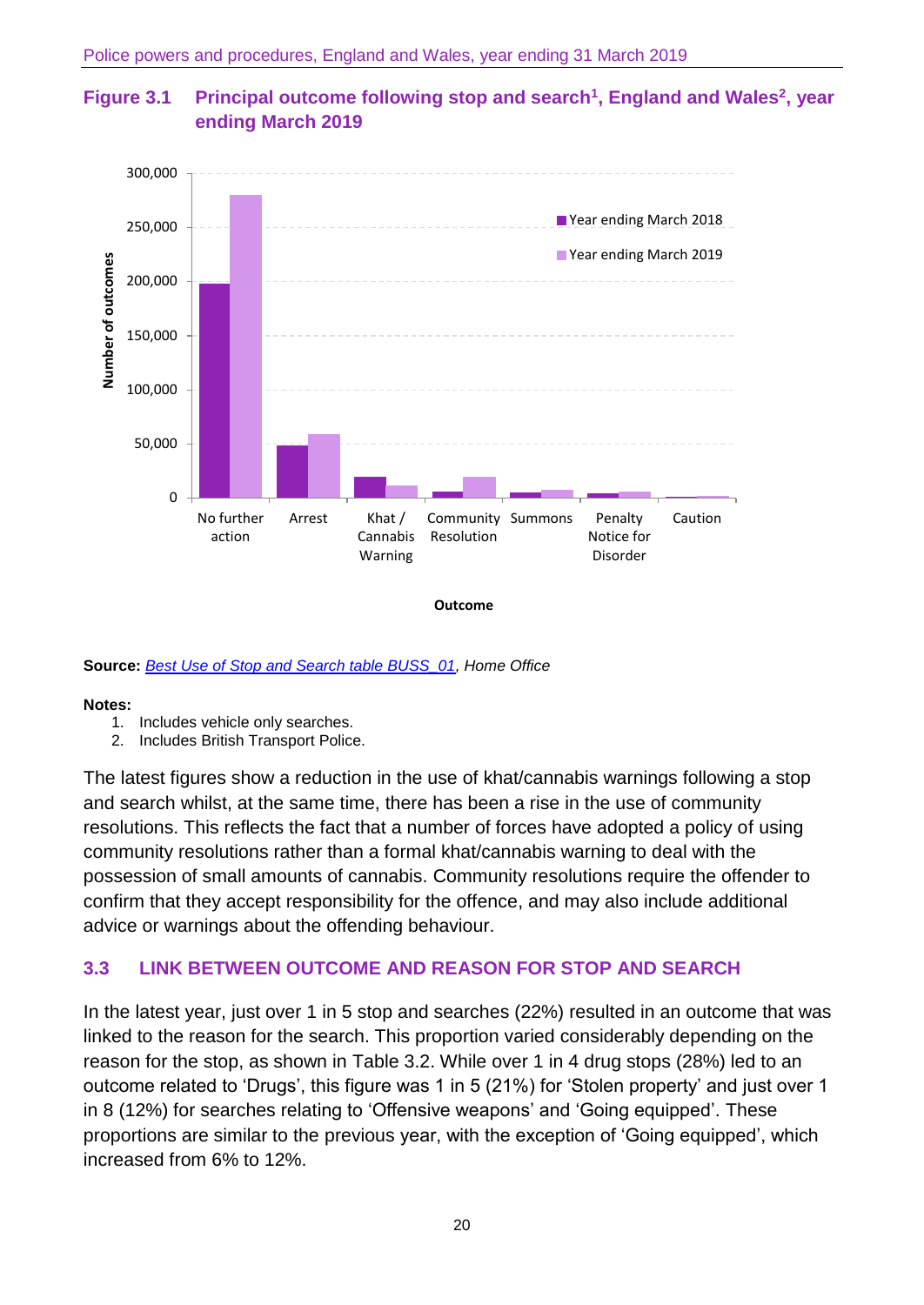# **Table 3.2 Proportion of cases where the outcome of the stop was linked to the reason for the stop and search, by reason for stop and ethnicity, England and Wales<sup>1</sup> , year ending March 2019<sup>2</sup>**

| Percentages                                                                                                        |                                        | <b>England and Wales</b>              |                                        |
|--------------------------------------------------------------------------------------------------------------------|----------------------------------------|---------------------------------------|----------------------------------------|
|                                                                                                                    | Self-defined<br>ethnicity              |                                       |                                        |
| Reason for stop                                                                                                    | White                                  | <b>BAME</b>                           | Overall <sup>3</sup>                   |
| Drugs<br>Stolen property<br><b>Firearms</b><br>Offensive weapons<br>Criminal damage<br>Going equipped<br>Other $4$ | 29<br>22<br>16<br>14<br>13<br>12<br>18 | 30<br>20<br>8<br>10<br>13<br>12<br>23 | 28<br>21<br>12<br>12<br>13<br>12<br>19 |
| <b>Total Section 1 PACE</b>                                                                                        | 24                                     | 24                                    | 23                                     |
| Section 43 of TACT 2000<br>Section 60 of Criminal<br>Justice and Public Order                                      | 9                                      | 8                                     | 8                                      |
| Act 1994                                                                                                           | 4                                      | 4                                     | 4                                      |
| Total                                                                                                              | 23                                     | 23                                    | 22                                     |

#### **Source:** *[Best Use of Stop and Search table BUSS\\_5a,](https://www.gov.uk/government/statistics/police-powers-and-procedures-england-and-wales-year-ending-31-march-2019) Home Office*

#### **Notes:**

- 1. Includes British Transport Police.
- 2. Proportions are calculated excluding cases where an object was found however the link between the reason for search and outcome is unknown, or where it's unknown whether an object was found.
- 3. Includes vehicle only searches and instances where the ethnicity is not known.
- 4. The 'other' search category includes searches under Section 1 PACE that do not fall into other categories

## **3.4 LIMITATIONS OF THE DATA**

Statistics on Best Use of Stop and Search are designated as '**Official Statistics**' rather than 'National Statistics'. This is due to several data quality issues, which are outlined below. While the findings in this section should be considered with caution, they give a reasonable indication of the picture at the national level, but users should be wary of making force comparisons.

While the outcome of each stop and search is relatively straightforward to record, the link between the reason for the search and the search outcome is more complex. In many forces, officers themselves assess whether a link is involved, and so there is an element of subjectivity involved. It is likely that different officers may classify whether there is a link or not in different ways.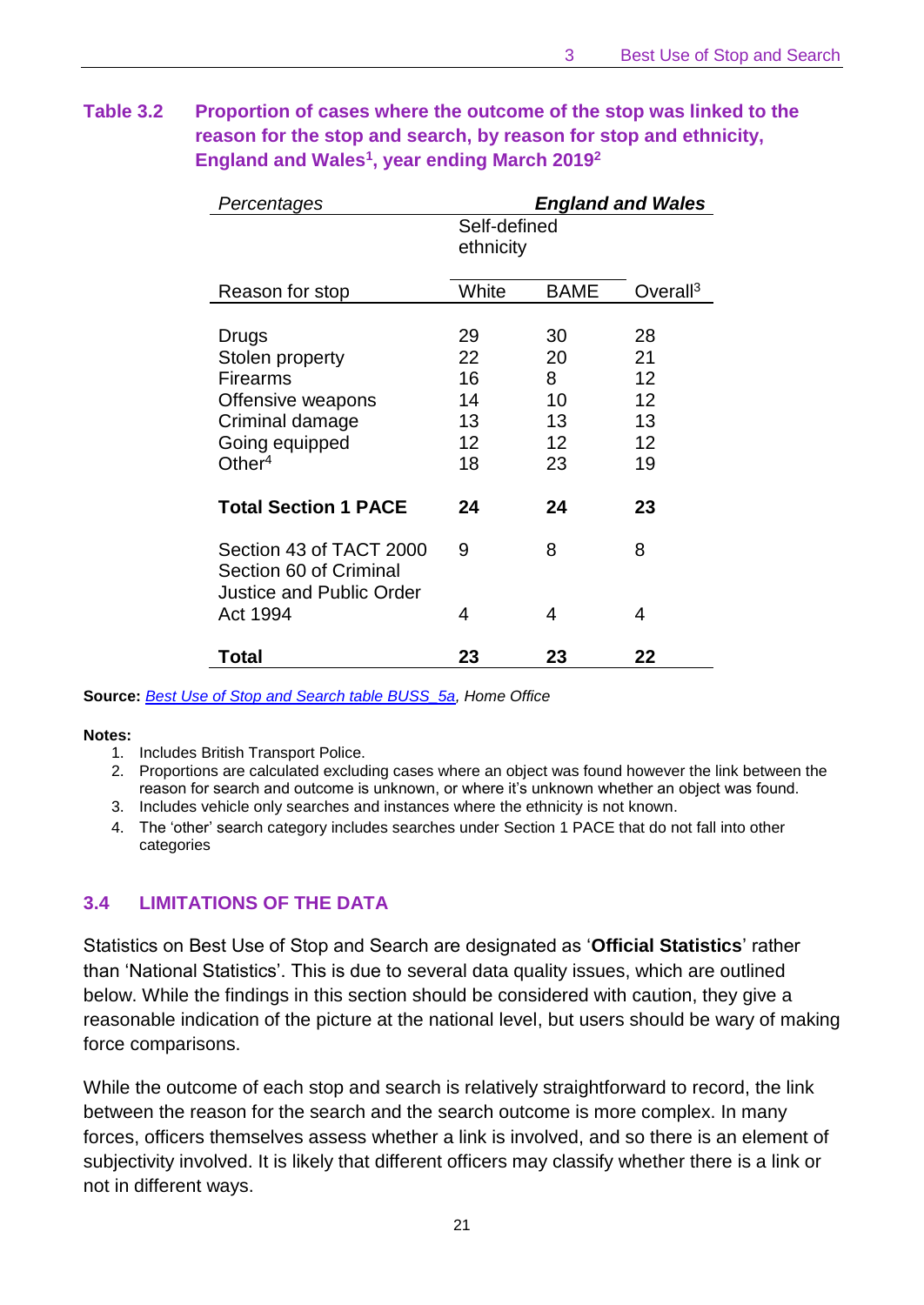#### Police powers and procedures, England and Wales, year ending 31 March 2019

Furthermore, a number of forces have adopted mobile devices to allow officers to directly record stop and searches at the scene, as well as the outcome following a stop and search under the BUSS scheme. Some forces have reported inconsistencies in the way officers use these devices, leading to difficulties when deciding whether the outcome of the search was linked to the reason for the search (for example, more than one outcome was recorded, or the officer had marked the outcome as "linked" to the reason for the search where it did not appear that the outcome was linked).

The Home Office intends to continue to work with forces to ensure greater consistency of recording in future years.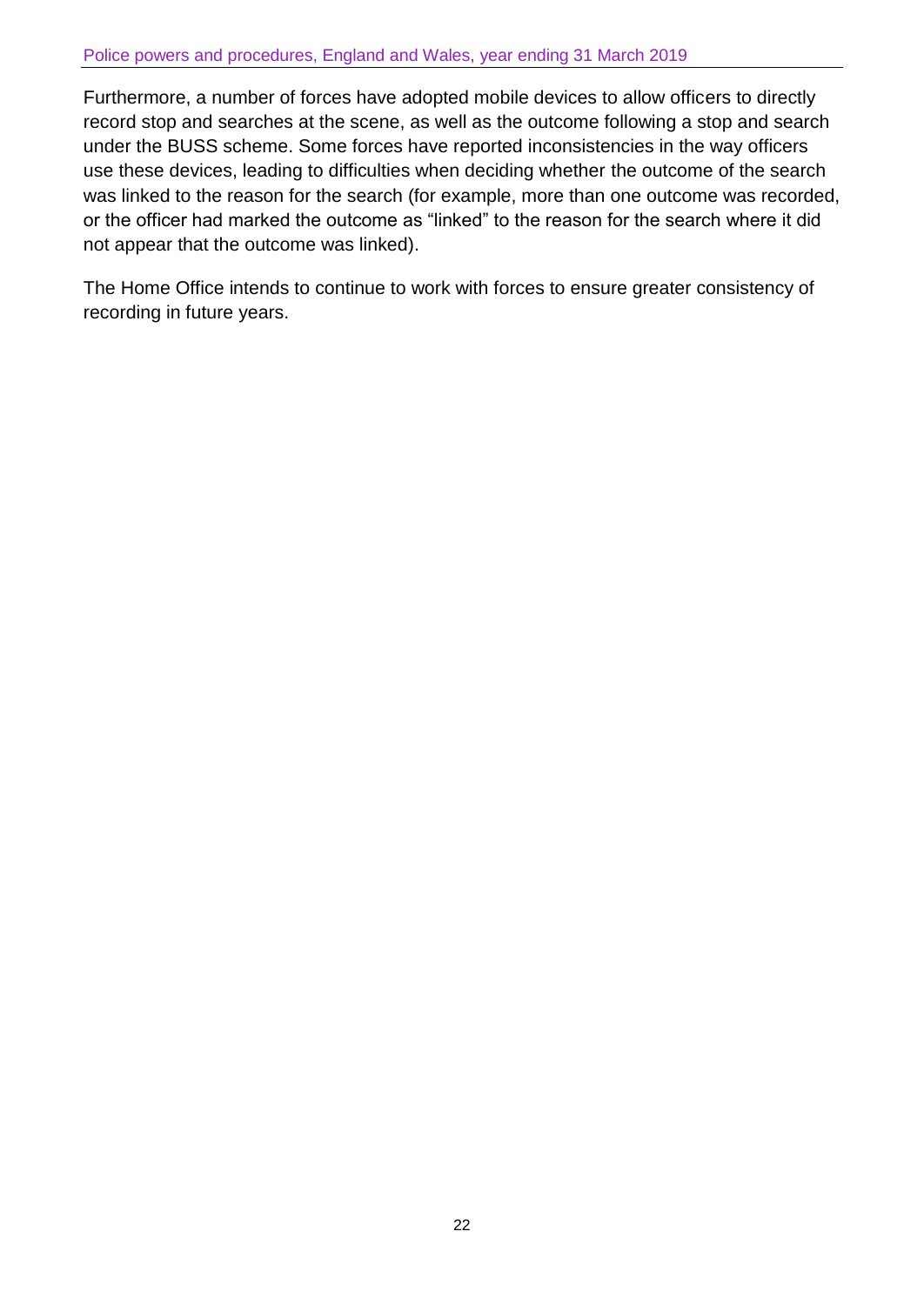# <span id="page-22-0"></span>**4 Arrests**

#### **Key results**

In the year ending March 2019:

- There were **671,126 arrests** carried out by territorial police forces in England and Wales, **a fall of 0.6% on the previous year**. Although this continues the downward trend seen since a peak in 2007/08, **the reduction this year is less than it has been in previous years.**
- The changes across England and Wales were mixed, with half of the police forces having an increased number of arrests, and the other half had fewer arrests compared with last year.
- The **change in the number of arrests varied among different offence groups**. There was a **19% increase in arrests for possession of weapons offences and a 7% increase in drug offences**, which reflects the increases in stop and search for these offence types (see [chapter 2\)](#page-4-0). In contrast to this, there was a 12% fall in arrests for fraud offences and, an 8% fall in arrests for theft offences.

#### **4.1 INTRODUCTION**

 $\overline{a}$ 

Data presented here are on the police power of arrest. In line with police recorded crime statistics, the arrest collection is designed to cover only arrests for notifiable offences<sup>5</sup> carried out by police in England and Wales. Further, in this collection, an arrest is counted for each occasion a person is arrested, provided that the arrest is for offence which is not related to an offence for which the person has already been subject to arrest during the same year. If the arrest is connected, or if a person has been arrested for one or more notifiable offences at the same time, only one arrest is counted and the offence with the highest maximum penalty is recorded<sup>6</sup>. Thus, it does not provide a measure of all arrests made by the police during 2018/19.

Data are presented on a financial-year basis and are provided to the Home Office by the 43 territorial police forces in England and Wales. However, Lancashire Constabulary was not able to provide complete data in time for inclusion in this year's publication. The Home Office does not receive data on arrests from the British Transport Police (BTP).

Figures on arrests reported to the Home Office reflect police activity and should not be used to infer levels of crime committed by offenders. For example, the number of arrests for drug

<sup>5</sup> A Notifiable Offence is any offence where the police must inform the Home Office by completing a crime report form for statistical purposes. There are strict rules regarding the recording of crime which is outlined in the Home Office counting [rules for recorded crime.](https://www.gov.uk/government/publications/counting-rules-for-recorded-crime)

 $6$  Devon and Cornwall Police, Kent Police and North Wales Police are unable to separately identify the primary arrest in a series of reasons for arrests. Due to this, these forces' data includes all arrests for notifiable offences.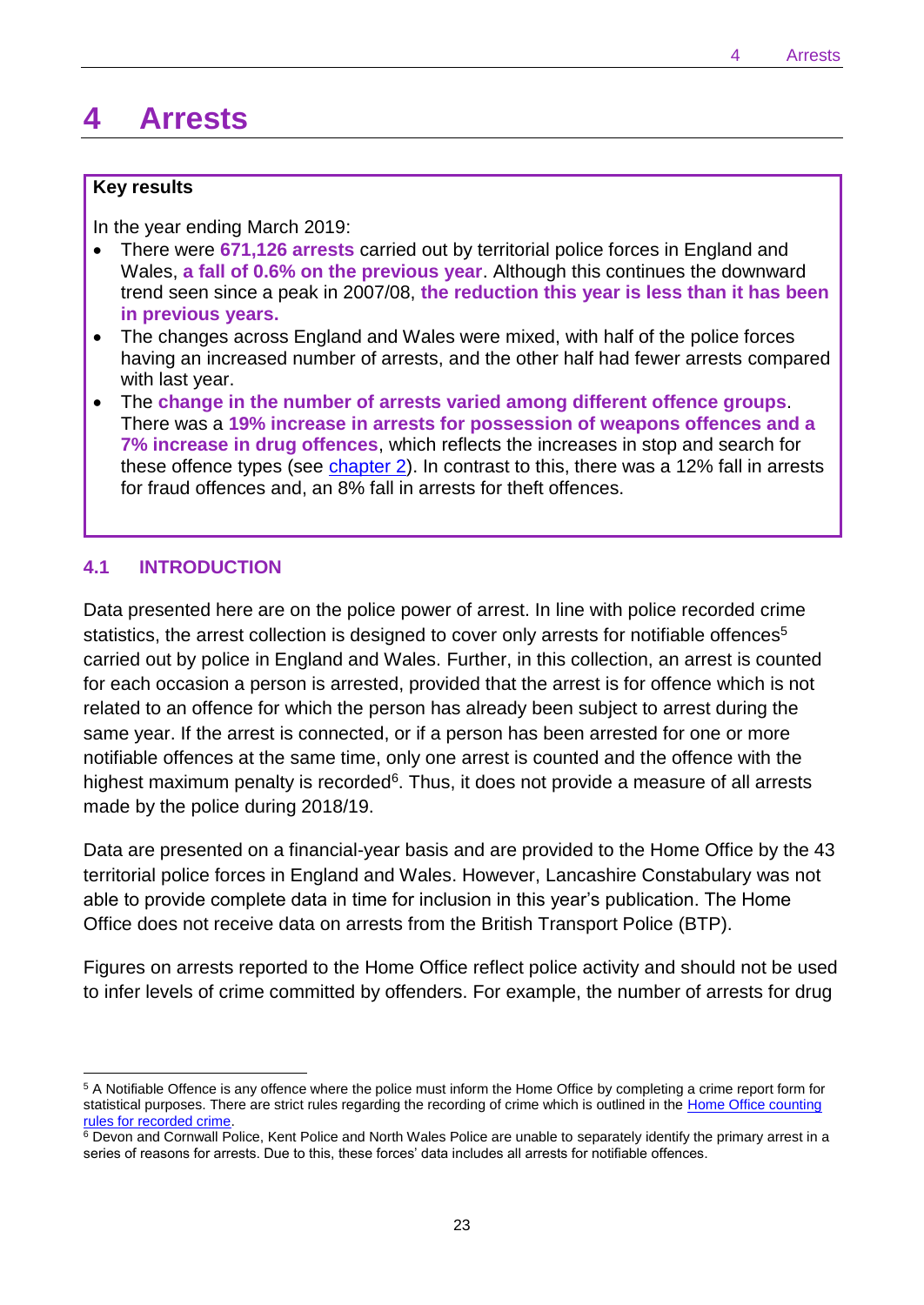offences is greatly dependent on police activities and priorities and does not give a reliable indication of trends in the level of drug offending.

The Office for National Statistics (ONS) amended the offence groups for the police recorded crime series in the year ending March 2013. Since the publication of 'Police powers and procedures' in October 2016, arrests data collected by the Home Office on the reason for arrest are in line with the ONS crime groups. For this reason, data from year ending March 2016 on the reason for arrest are not directly comparable with earlier years. The table below lists the current offence categories and indicates how comparable each is with previous years.

| <b>Reason for arrest</b><br>(offence group) | <b>Comparability with the year ending March 2018 data</b>        |
|---------------------------------------------|------------------------------------------------------------------|
| Criminal damage and arson                   | Mostly comparable with the year ending March 2015 and earlier.   |
| Drug offences                               | Directly comparable with the year ending March 2015 and earlier. |
| Fraud offences                              | Not comparable with the year ending March 2015 and earlier.      |
| Misc. crimes against society                | Not comparable with the year ending March 2015 and earlier.      |
| Possession of weapons offences              | Not comparable with the year ending March 2015 and earlier.      |
| Public order offences                       | Not comparable with the year ending March 2015 and earlier.      |
| Robbery                                     | Directly comparable with the year ending March 2015 and earlier. |
| Sexual offences                             | Mostly comparable with the year ending March 2015 and earlier.   |
| Theft offences                              | Not comparable with the year ending March 2015 and earlier.      |
| Violence against the person                 | Not comparable with the year ending March 2015 and earlier.      |

## **Table 4.1 Comparability of the 'reason for arrest' groups with previous years**

Where a person has been arrested for one or more notifiable offence on the same occasion, forces are asked to record the arrest against the offence with the highest maximum penalty (the primary arrest). However, Devon and Cornwall Police, Kent Police and North Wales Police are unable to separately identify the primary arrest in a series of reasons for arrests. Due to this, these forces' data includes all arrests for notifiable offences and are not directly comparable with other forces. These forces have minimal effect on national totals and have therefore been included in the England and Wales total.

## **4.2 TRENDS IN THE NUMBER OF ARRESTS**

Lancashire Constabulary were unable to provide the Home Office with complete arrests data for this publication. Therefore, to ensure comparability with previous years, Lancashire Constabulary are excluded from all analyses in this chapter. In previous years, this force has contributed around 3% of the total number of arrests in England and Wales.

In the year ending March 2019 there were 671,126 arrests carried out by territorial police forces in England and Wales (excluding Lancashire), a fall of 0.6% on the previous year. Although this continues the downward trend seen since a peak in 2007/08, when there were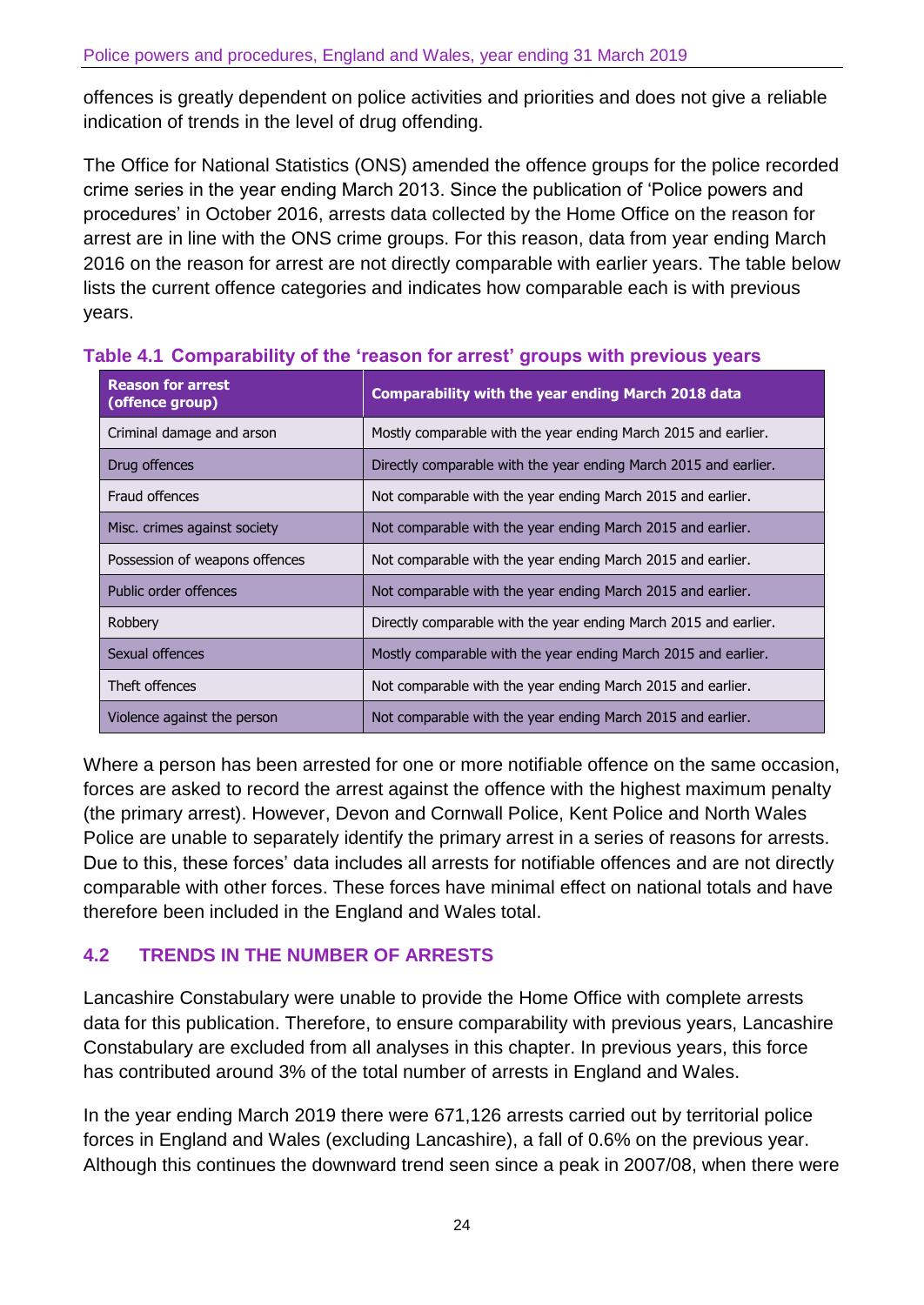1,475,266 arrests (or 1,427,387 arrests excluding Lancashire Constabulary), the reduction this year is less than it has been in previous years (Figure 4.1).



## **Figure 4.1 Number of arrests, by sex, and police recorded crime, England and Wales, years ending March 2007 to 2019<sup>1</sup>**

#### **Source:** *[Arrests table A.01,](https://www.gov.uk/government/statistics/police-powers-and-procedures-england-and-wales-year-ending-31-march-2019) Home Office [Appendix table A.4,](https://www.ons.gov.uk/redir/eyJhbGciOiJIUzI1NiJ9.eyJpbmRleCI6NCwicGFnZVNpemUiOjEwLCJwYWdlIjoxLCJ1cmkiOiIvcGVvcGxlcG9wdWxhdGlvbmFuZGNvbW11bml0eS9jcmltZWFuZGp1c3RpY2UvZGF0YXNldHMvY3JpbWVpbmVuZ2xhbmRhbmR3YWxlc2FwcGVuZGl4dGFibGVzIiwibGlzdFR5cGUiOiJyZWxhdGVkZGF0YSJ9.HWzH68QhBSuPzT9RQ23ZMvdvhfiHDmz1ql3NfOD4wB4) ONS Crime statistics*

#### **Notes:**

1. Arrests data excludes Lancashire Constabulary for all years, however, Lancashire are included in the police recorded crime data.

As Figure 4.1 shows, a general downward trend was seen in both the volume of crimes recorded by the police and the number of arrests between 2006/07 and 2012/13. In the four following years the downward trend in arrests continued at the same time as the volume of crimes recorded by the police increased. However, in the latest year, the downward trend in the number of arrests has levelled off, whilst police recorded crime has continued to increase.

As explained by the **ONS**, improvements in recording processes by the police in the wake of critical reviews, by both the [Home Affairs Select Committee](https://publications.parliament.uk/pa/cm201314/cmselect/cmpubadm/760/760.pdf) and [HMICFRS,](https://www.justiceinspectorates.gov.uk/hmicfrs/wp-content/uploads/crime-recording-making-the-victim-count.pdf) is thought to be the main driver behind the rise in recorded crime. In addition, it is thought that victims of domestic violence and sexual offences have come forward in greater numbers which has also added to the growing volume and complexity of the crime mix being dealt with by the police.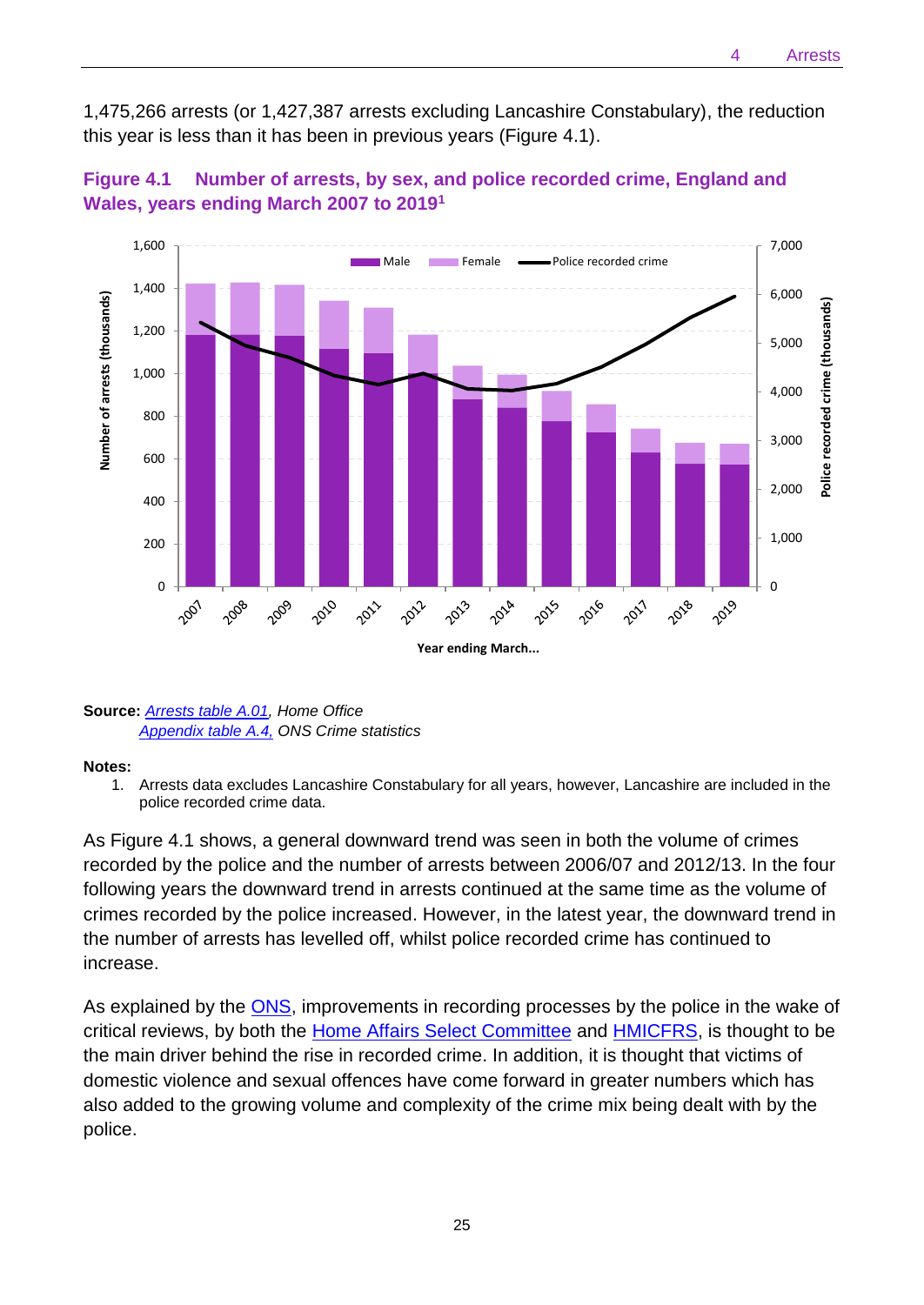# **4.3 ARRESTS BY OFFENCE GROUP**

As in previous years, over a third of all arrests by police in England and Wales were connected with violence against the person offences (39%). The next most common offence group was theft, which accounted for 19% of all arrests (Figure 4.2). The proportion of arrests in each offence group has changed little compared with the previous year.



## **Figure 4.2 Proportion of arrests in each offence group, year ending March 2019<sup>1</sup>**



#### **Notes:**

1. Excludes Lancashire Constabulary.

In comparison, violence against the person offences made up 28% of police recorded crime in 2018/19, and theft offences made 34% of all police recorded crime [\(ONS Crime](https://www.ons.gov.uk/peoplepopulationandcommunity/crimeandjustice)  [Statistics\)](https://www.ons.gov.uk/peoplepopulationandcommunity/crimeandjustice). Most other offence types were represented in the arrest collection in the same proportion as their distribution in the recorded crime series. Two outliers were fraud which comprised just 1% of all arrests but 12% of all recorded crime (Table 4.2) and drug offences, which comprised 10% of arrests but 3% of recorded crime.

Direct comparisons between the two series should be made with caution since arrests relate to persons and recorded crime relates to offences. For example, one offence may be committed by multiple offenders and therefore may generate several arrests. In addition, some crimes take longer to investigate then others and therefore arrests and charges may lag trends in recorded crime.

As noted elsewhere (Crime Outcomes in England Wales: year ending March 2019 statistical [bulletin\)](https://www.gov.uk/government/statistics/crime-outcomes-in-england-and-wales-2018-to-2019), in recent years police forces have been dealing with both an increased volume of crime and a more complex crime mix. This is thought to have contributed to a downward trend in both the volume and proportion of crimes resulting in a charge/summons and a growth in the proportion of cases in which victims do not support police action. This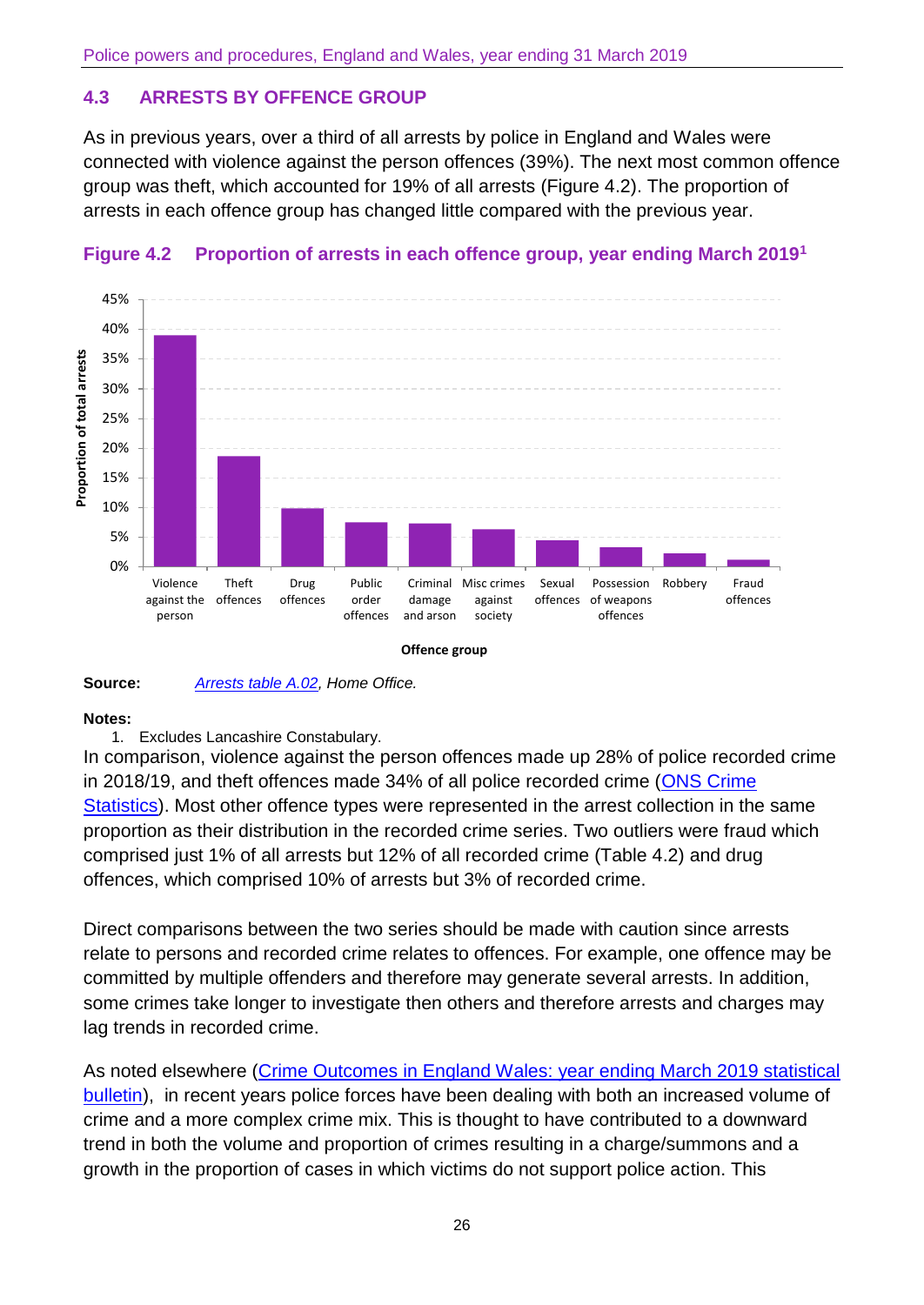provides important context to the statistics on arrests presented here. Data on the outcomes assigned to police recorded crime, as well as the median length of time taken to assign an outcome by offence group, can be found in the ['Crime outcomes, England and Wales'](https://www.gov.uk/government/collections/crime-outcomes-in-england-and-wales-statistics) statistical bulletin.

| Table 4.2 | Offence group breakdowns of persons arrested in England and Wales |
|-----------|-------------------------------------------------------------------|
|           | and police recorded crime, year ending March 2019 <sup>1, 2</sup> |

| Percentages                  |         | <b>England and Wales</b> |
|------------------------------|---------|--------------------------|
| Offence group                | Arrests | Police<br>recorded crime |
| Violence against the person  | 39%     | 28%                      |
| Theft offences               | 19%     | 34%                      |
| Drug offences                | 10%     | 3%                       |
| Public order offences        | 8%      | 8%                       |
| Criminal damage and arson    | 7%      | 10%                      |
| Misc. crimes against society | 6%      | 2%                       |
| Sexual offences              | 4%      | 3%                       |
| Possession of weapons        | 3%      | 1%                       |
| Robbery                      | 2%      | 1%                       |
| <b>Fraud offences</b>        | 1%      | 12%                      |
| Total                        | 100%    | 100%                     |

**Source:** *[Arrests table A.02,](https://www.gov.uk/government/statistics/police-powers-and-procedures-england-and-wales-year-ending-31-march-2019) Home Office and [ONS Crime Statistics](https://www.ons.gov.uk/peoplepopulationandcommunity/crimeandjustice/bulletins/crimeinenglandandwales/yearendingmarch2018)*

#### **Notes:**

- 1. Following a change in offence groups (in 2015/16) it is believed that a number of police forces are incorrectly recording some 'public order' offences against 'miscellaneous crimes against society'. Caution should therefore be exercised when comparing these offences over time and across forces.
- 2. Excludes Lancashire Constabulary for arrests data only.

Information on police recorded crime figures are published by ONS in the [Crime statistics in](https://www.ons.gov.uk/peoplepopulationandcommunity/crimeandjustice/bulletins/crimeinenglandandwales/previousReleases)  [England and Wales](https://www.ons.gov.uk/peoplepopulationandcommunity/crimeandjustice/bulletins/crimeinenglandandwales/previousReleases) statistical bulletin.

The change in the number of arrests in the latest year varied among different offence groups. There was a 19% increase in arrests for possession of weapons offences and a 7% increase in drug offences, which reflects the increases in stop and search for these offence types (see Chapter 2). Police recorded crime data, as published in the 'Crime in England [and Wales'](https://www.ons.gov.uk/peoplepopulationandcommunity/crimeandjustice/bulletins/crimeinenglandandwales/previousReleases) statistical bulletin, show similar increases in both offence groups (19% in possession of weapons offences and 11% in drug offences).

In contrast to this, there was a 12% fall in arrests for fraud offences and an 8% fall in arrests for theft offences.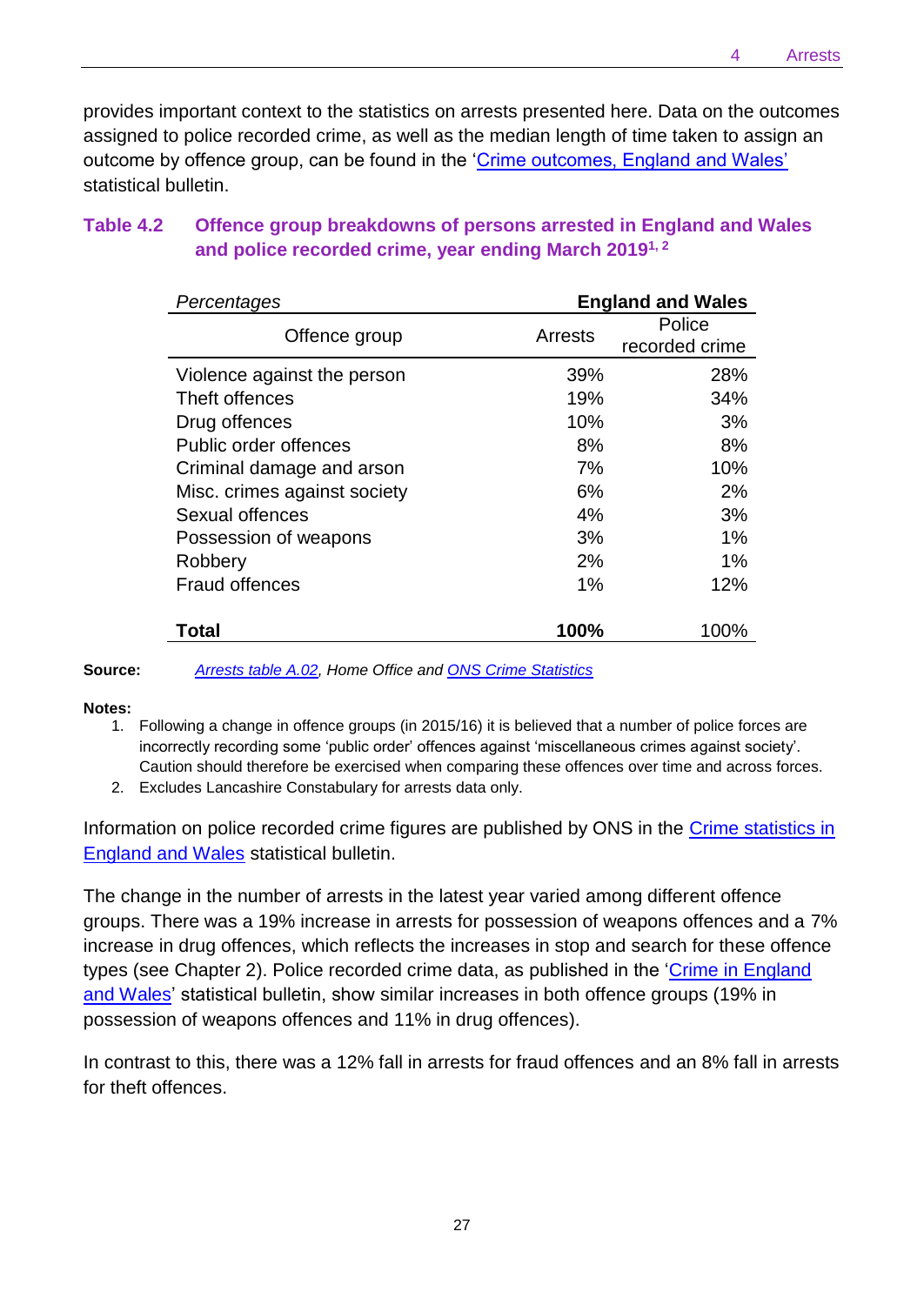## **Table 4.3 Offence group breakdowns of persons arrested in England and Wales, year ending March 2018 compared with year ending March 20191, 2**

| Numbers and percentages        |             |           | <b>England and Wales</b> |
|--------------------------------|-------------|-----------|--------------------------|
|                                | Year ending |           |                          |
| Offence group                  | 31-Mar-18   | 31-Mar-19 | % change                 |
|                                |             |           |                          |
| Violence against the person    | 260,311     | 261,914   | 0.6                      |
| Theft offences                 | 136,096     | 125,173   | $-8.0$                   |
| Drug offences                  | 61,838      | 66,211    | 7.1                      |
| Misc. crimes against society   | 46,215      | 42,498    | $-8.0$                   |
| Public order offences          | 48,998      | 50,534    | 3.1                      |
| Criminal damage and arson      | 48,385      | 49,275    | 1.8                      |
| Sexual offences                | 30,965      | 29,913    | $-3.4$                   |
| Possession of weapons offences | 18,643      | 22,241    | 19.3                     |
| Robbery                        | 14,868      | 15,352    | 3.3                      |
| <b>Fraud offences</b>          | 9,142       | 8,015     | $-12$                    |
| <b>Total</b>                   | 675,461     | 671,126   | $-0.6$                   |

#### **Source:** *[Arrests table A.02,](https://www.gov.uk/government/statistics/police-powers-and-procedures-england-and-wales-year-ending-31-march-2019) Home Office*

#### **Notes:**

- 1. Following a change in offence groups (in 2015/16) it is believed that a number of police forces are incorrectly recording some 'public order' offences against 'miscellaneous crimes against society'. Caution should therefore be exercised when comparing these offences over time and across forces. The Home Office is working with forces to investigate this issue.
- 2. Excludes Lancashire Constabulary for both years.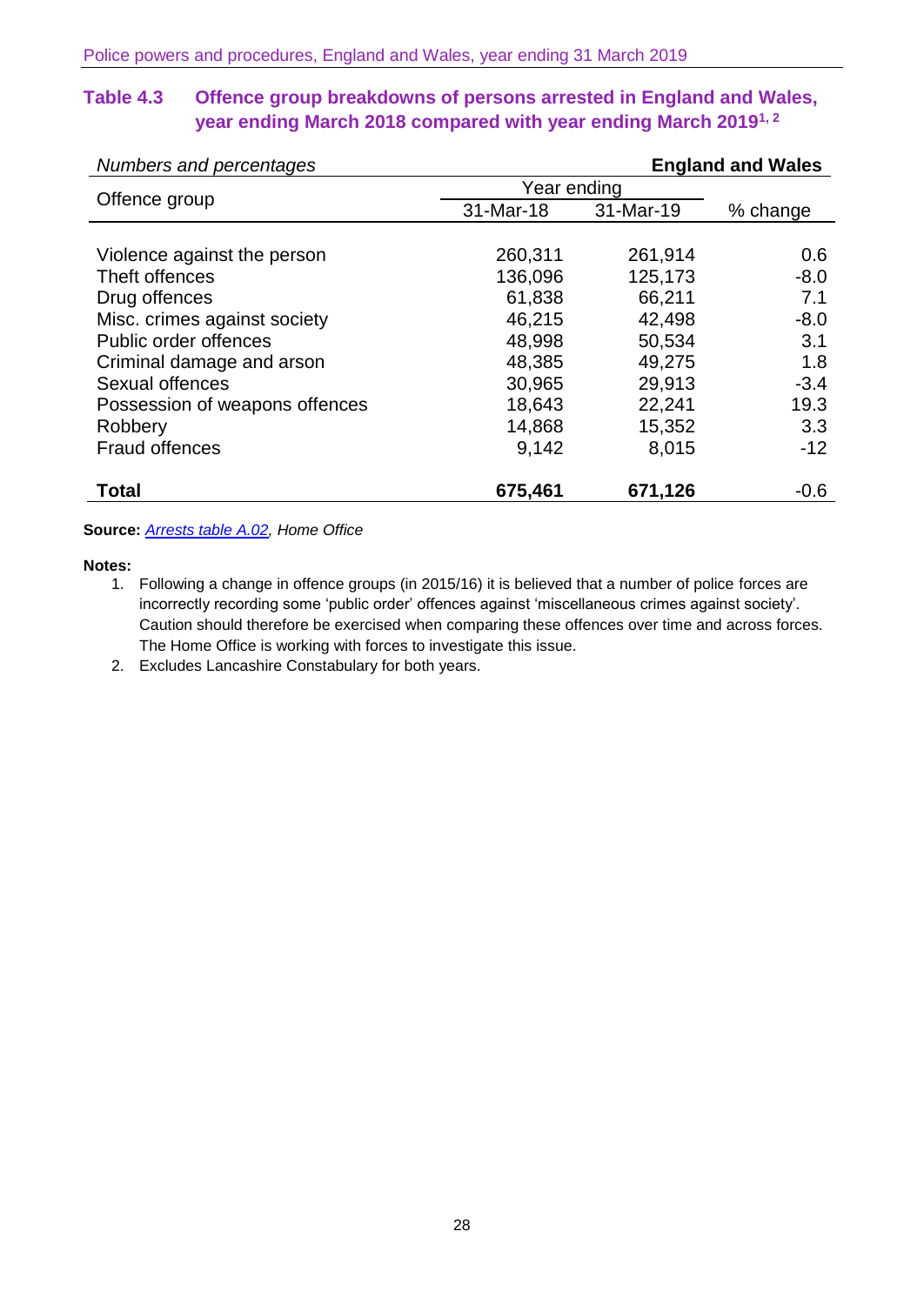#### **4.4 ARRESTS BY SEX**

As in previous years, the majority of arrests in the latest year were of males (86%). In the latest year there was a 0.4% fall in the number of males arrested, and a 1.8% fall in the number of females arrested, compared with the previous year.

The most common offence group related to the arrest, for both males and females, was violence against the person, followed by theft offences. However, there were some differences in arrest patterns for males and females. For example, females have consistently made up a very small proportion of those arrested for sexual offences (2%) and possession of weapons offences (8%), but a larger proportion of those arrested for fraud offences (22%). Figure 4.3 shows the split for each offence type.



## **Figure 4.3 Proportion of arrests by sex and offence group, England and Wales, year ending March 2019 1**

**Offence group**

Criminal damage and arson

Drug offences

Public order offences

Misc crimes against society

All offences

Fraud offences

**Source:** *[Arrests table A.02,](https://www.gov.uk/government/statistics/police-powers-and-procedures-england-and-wales-year-ending-31-march-2019) Home Office*

Violence Possession Sexual

of offences offences

Robbery Theft

offences

against the person weapons

#### **Notes:**

0%

10% 20%

30%

1. Excludes Lancashire Constabulary.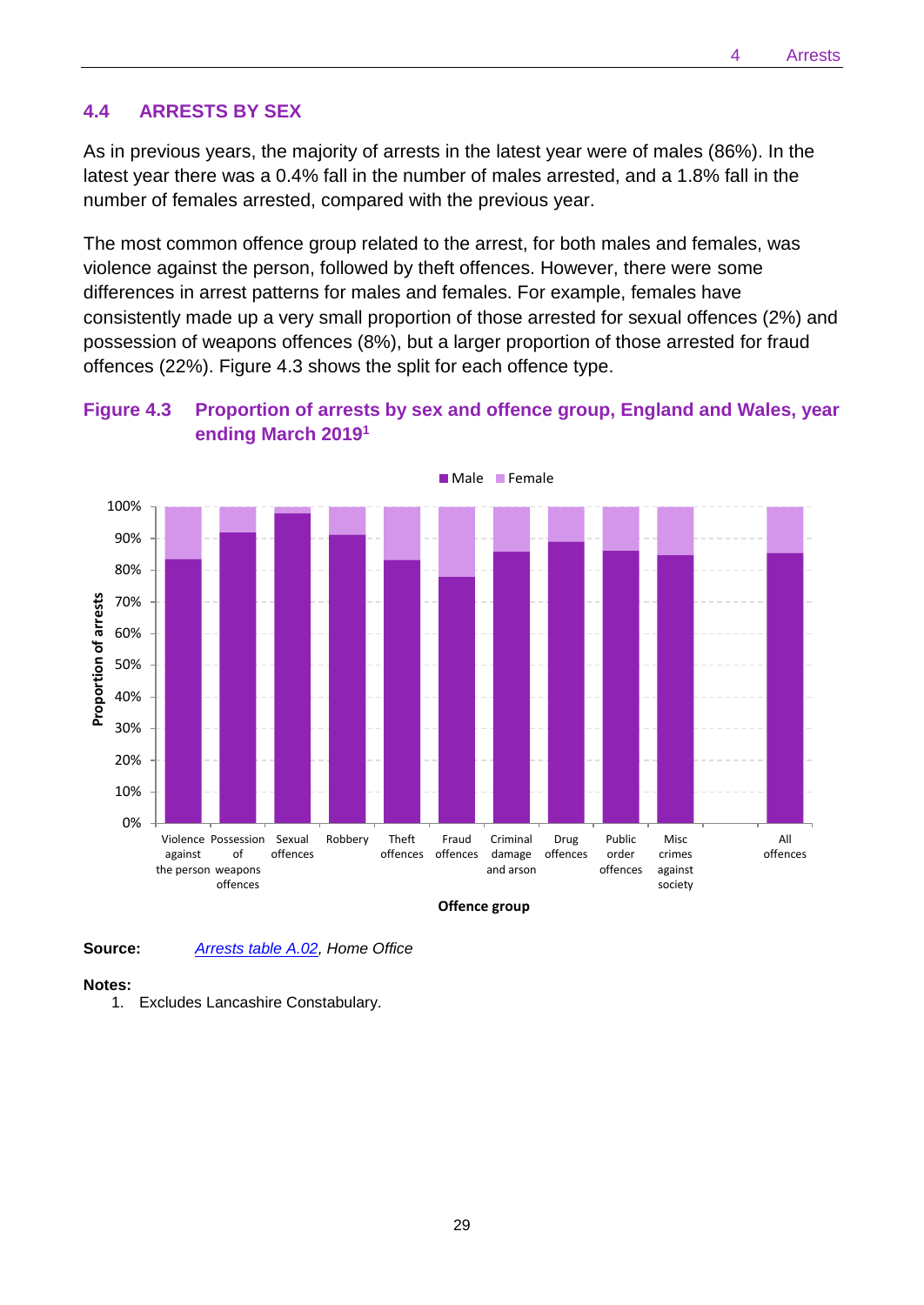# **4.5 ARRESTS BY AGE**

Data on arrests by age are grouped into 1 of 5 categories: 'Under 10', 'Aged 10 to 17', 'Aged 18 to 20', 'Aged 21 and over', or, 'Age unknown'. The legal minimum age for prosecution in England and Wales is 10 years old, so the 'Under 10' category includes persons who, after further investigation, were found to be too young to be charged with an offence.

The proportions of arrests in each age-group remained similar to the previous year, with 82% of all arrestees being 21 or over. However, there was some variation when analysing the reasons for arrest. For example, although persons under 21 years old accounted for 18% of all arrests, they made up 48% of arrests for robbery offences and just under a third (32%) of possession of weapons offences. Those aged 21 or over made up 89% of all arrests for fraud offences. Figure 4.4 shows the number of persons arrested by offence type and age-group.







#### **Notes:**

- 1. Excludes those whose age was unknown (759 arrests), and those who were under 10 years old at the time of the arrest (6).
- 2. Excludes Lancashire Constabulary.

In the latest year, the number of arrests of those aged 10 to 17 and 18 to 20 fell by 5% compared with the previous year. However, the number of arrests of those aged 21 and over increased by 0.3%. As Figure 4.5 shows, arrests across all three age-groups have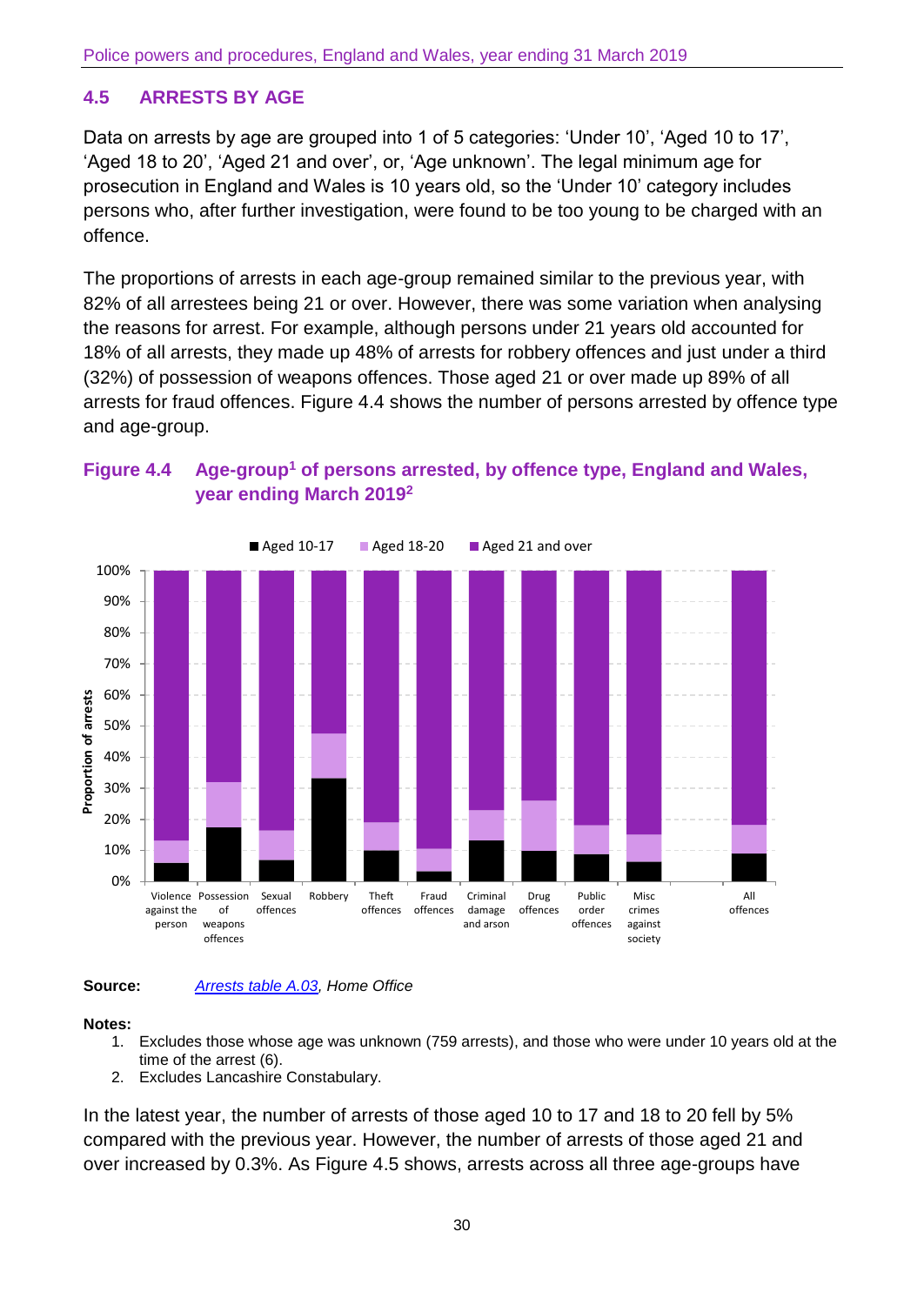fallen sharply over the past decade, with arrests of those age under 21 falling by much more than arrests of those aged 21 and over. There has therefore been a shift in the age profile of those arrested over this period; in 2006/07 those aged 21 and over accounted for 61% of all arrests but accounted for 82% in 2018/19 (a similar proportion to the previous year).





**Source:** *[Arrests table A.01b,](https://www.gov.uk/government/statistics/police-powers-and-procedures-england-and-wales-year-ending-31-march-2019) Home Office*

#### **Notes:**

1. Excludes Lancashire Constabulary.

#### **4.6 ARRESTS BY ETHNICITY**

When an individual is arrested, they are asked to define their ethnicity. For the purpose of this analyses, these are grouped into the following 6 categories:

- White
- Black (or Black British)
- Asian (or Asian British)
- Chinese or other
- **Mixed**
- Not stated

The ethnic breakdown of those arrested in the latest year was similar to the previous year. Excluding those who did not state their ethnicity (who accounted for around 12% of arrestees in 2018/19), 77% of those arrested defined their ethnicity as White, 10% as Black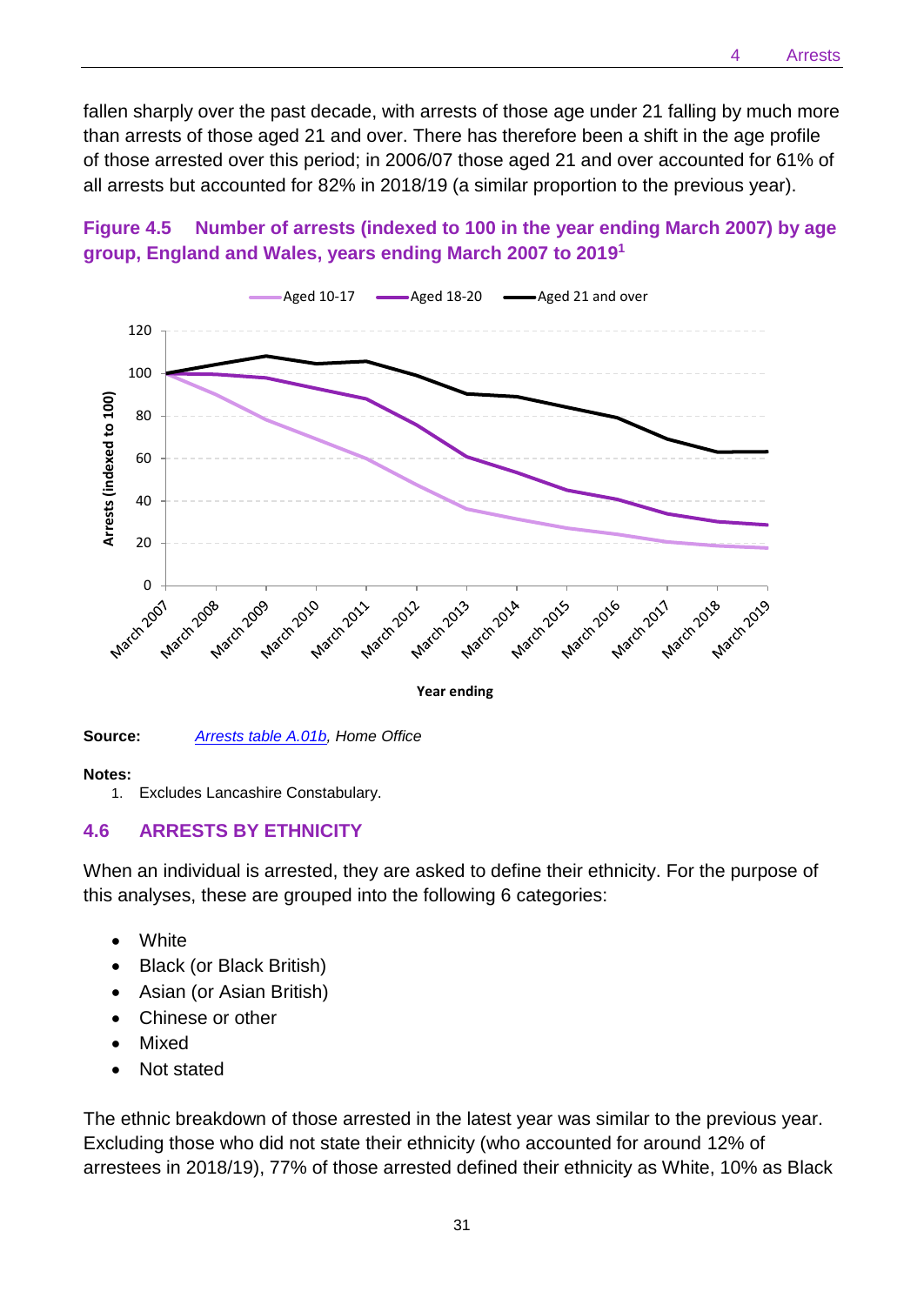(or Black British) and 7% as Asian (or Asian British). The remaining 6% considered themselves either of mixed ethnicity, or Chinese or other.

The following analysis considers the ethnicity of those arrested relative to the population as a whole, by calculating arrest rates for each ethnic group. Population data is based on the 2011 Census, and so should be considered with caution given the length of time since the last Census. Data are presented in terms of how likely BAME people are to be arrested compared with those who are White.

As in previous years, persons who identified as Black (or Black British) were over 3 times as likely to be arrested than those who identified themselves as White, and BAME people were over 1 and a half times as likely to be arrested that those who identified themselves to be White in the latest year (Figure 4.6).

## **Figure 4.6 Likelihood<sup>1</sup> of being arrested by ethnic group, compared with those from White ethnic groups, England and Wales<sup>2</sup> , the year ending March 2019 3**



**Source:** *[Arrests table A.04,](https://www.gov.uk/government/statistics/police-powers-and-procedures-england-and-wales-year-ending-31-march-2019) Home Office*

#### **Notes:**

- 1. A likelihood of 1 indicates that the ethnic group is equally as likely to be arrested as those who are White.
- 2. Population breakdowns are based on 2011 Census (the latest available figures). It is likely that ethnicity breakdowns of the population have changed since 2011. Such changes are not accounted for in the figures. Therefore, these figures should be considered estimates only.
- 3. Excludes Lancashire Constabulary.

With the exception of Chinese or Other, which increased by 3.1%, there were fewer arrests in all other ethnicities in the latest year. Overall, the number of arrests of BAME people fell by 6%, and there was also a decrease of 7% in the number of arrests of those who considered themselves to be White. However, there was a large increase in arrestees without a stated ethnicity (Table 4.4).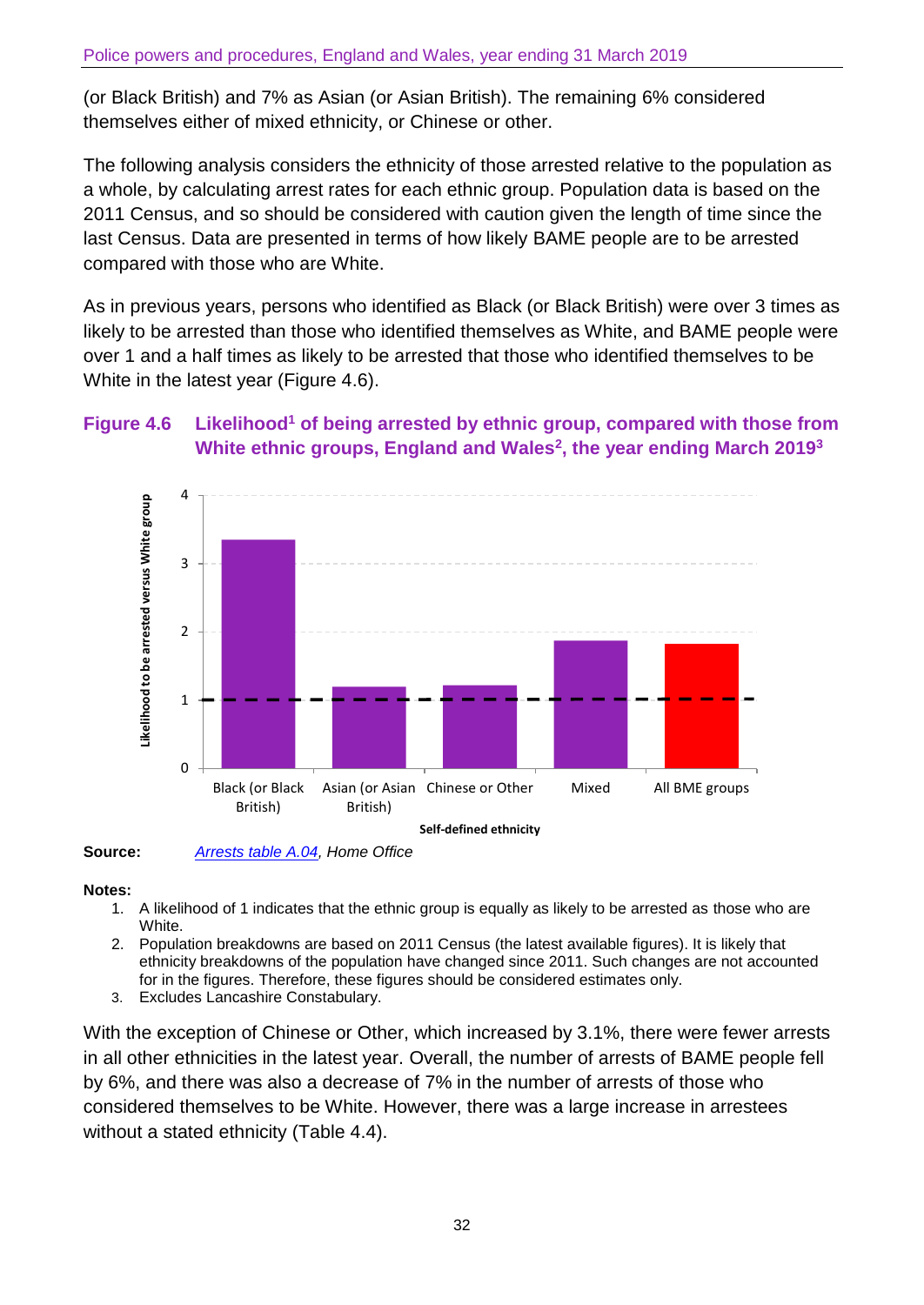| Numbers and percentages  |             | <b>England and Wales</b> |          |
|--------------------------|-------------|--------------------------|----------|
|                          | Year ending |                          |          |
|                          | 31          | 31                       |          |
|                          | March       | March                    |          |
| Self-defined ethnicity   | 2018        | 2019                     | % change |
|                          |             |                          |          |
| White                    | 485,885     | 452,320                  | -6.9     |
| Black (or Black British) | 64,670      | 60,116                   | $-7.0$   |
| Asian (or Asian British) | 45,603      | 42,872                   | $-6.0$   |
| Mixed                    | 23,137      | 21,832                   | $-5.6$   |
| <b>Chinese or Other</b>  | 10,810      | 11,148                   | 3.1      |
| Not stated               | 45,356      | 82,838                   | 82.6     |
|                          |             |                          |          |
| <b>BAME</b>              | 144,220     | 135,968                  | $-5.7$   |
|                          |             |                          |          |
| Total                    | 675,461     | 671,126                  | -0.6     |

# **Table 4.4 Ethnic breakdowns of persons arrested in England and Wales, year ending March 2019 compared with 2018 1**

**Source:** *[Arrests table A.04,](https://www.gov.uk/government/statistics/police-powers-and-procedures-england-and-wales-year-ending-31-march-2019) Home Office*

#### **Notes:**

 $\overline{\phantom{a}}$ 

1. Excludes Lancashire Constabulary.

## **4.7 ARRESTS BY POLICE FORCE AREA**

The number of arrests expressed per 1,000 members of the population in England and Wales was 12 in the year ending March 2019. This varied by Police Force Area<sup>7</sup> with the highest rate in Humberside (20 per 1,000). The lowest arrest rate, at 7 arrests per 1,000 members of the population, was found in the Devon and Cornwall and Gloucestershire Police Force Areas.

Differences in the proportion of BAME arrestees in some Police Force Areas are likely to, in part, reflect the differing populations and visitors to those areas. For example, the proportion of those arrested that were BAME ranges from under 3% (in Durham, Cumbria and North Wales areas) to 54% (in the Metropolitan Police Service area). Comparisons in arrest rates between areas should be made with caution because population breakdowns are based on residents of a particular area (i.e. they do not include visitors).

Of the 42 forces in England and Wales who provided data, 21 showed an increase in the number of arrests, while 21 forces showed a decrease, in the latest year compared with the previous.

 $7$  City of London Police force area has been excluded from this analysis, as the small resident population and large transient population within means that rates can be misleading.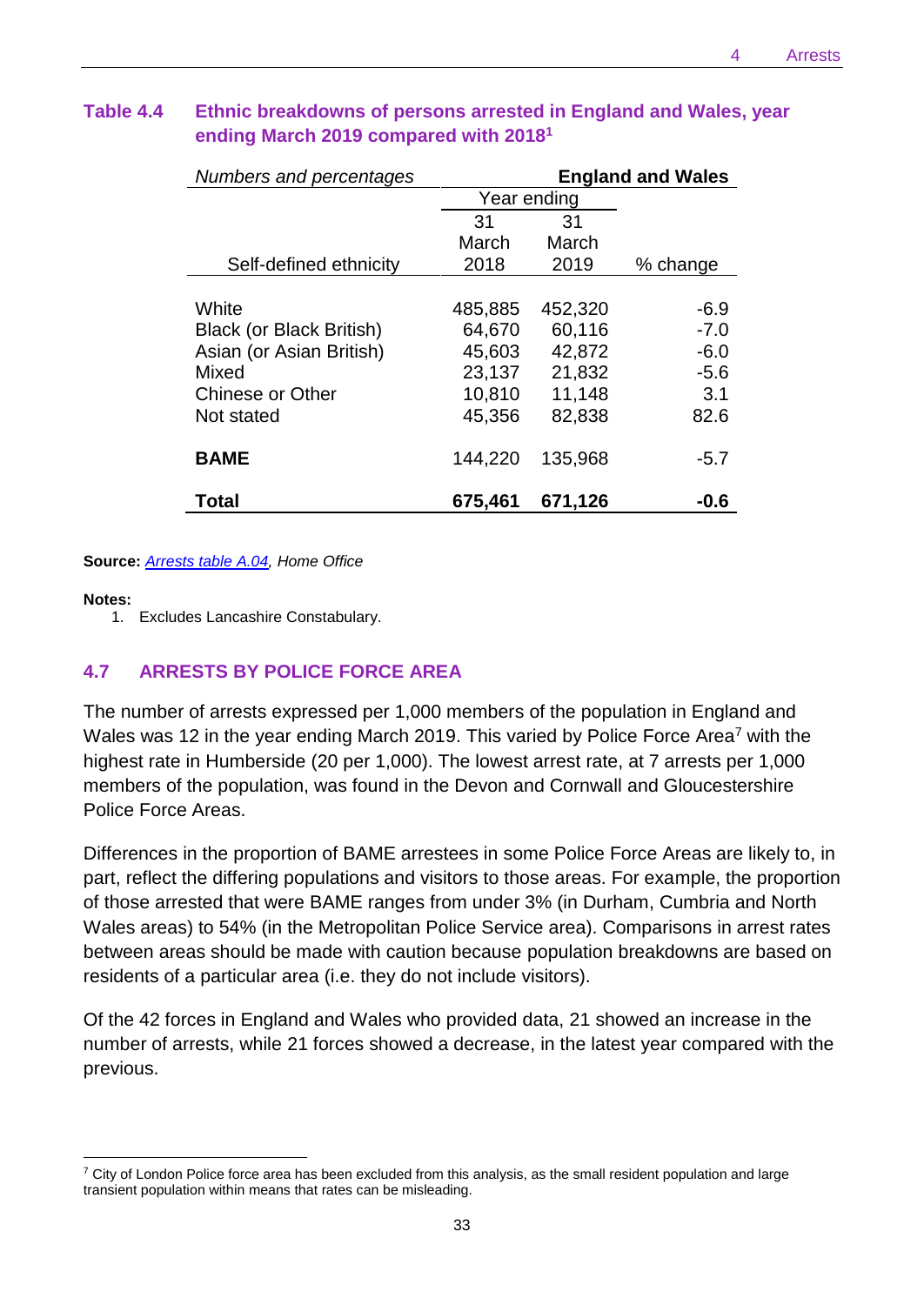# **Figure 4.7 Number of persons arrested per 1,000 population<sup>1</sup> , by Police Force Area, England and Wales<sup>2</sup> , year ending March 2019 3**



**Source:** *[Arrests table A.05,](https://www.gov.uk/government/statistics/police-powers-and-procedures-england-and-wales-year-ending-31-march-2019) Home Office.*

**Notes:**

- 1. Calculated using the mid-2018 [population estimates for England and Wales,](https://www.ons.gov.uk/peoplepopulationandcommunity/populationandmigration/populationestimates/bulletins/annualmidyearpopulationestimates/latest) supplied by ONS.
- 2. City of London rates not shown due to the small resident population of the area relative to the transient or visiting population. City of London figures have been included in the England and Wales total.
- 3. Excludes Lancashire Constabulary.

# **4.8 DATA QUALITY AND INTERPRETING THE FIGURES**

The figures presented are correct at the time of publication and include revisions submitted by forces for the previous years.

In 2016/17, 2017/18 and 2018/19, Lancashire Constabulary were unable to supply complete arrests data. Figures for this force were therefore estimated in the open data tables for 2016/17, but have been omitted for 2017/18 and 2018/19.

Devon and Cornwall Police, Kent Police and North Wales Police are unable to separately identify the primary arrest in a series of reasons for arrests. Due to this, these forces' data includes all arrests for notifiable offences and are not directly comparable with other forces. These forces have minimal effect on national totals and have therefore been included in the England and Wales total.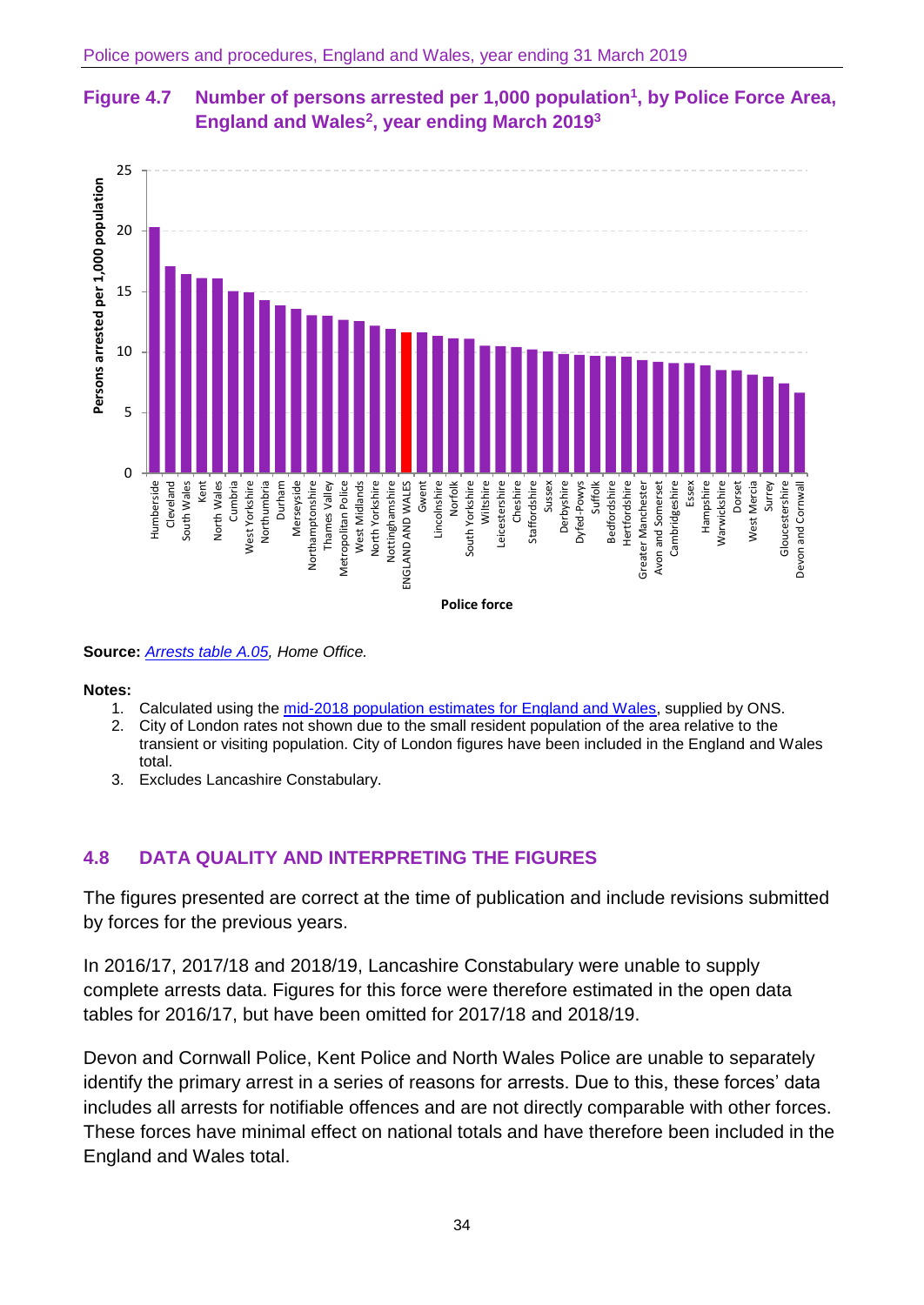## **4.9 OTHER DATA SOURCES**

While some ethnic breakdowns are provided here, more detailed figures and analyses are published by the Ministry of Justice (MOJ). The latest edition of its **Statistics on Race and** [the Criminal Justice System](https://www.gov.uk/government/collections/race-and-the-criminal-justice-system) series was published in February 2018. Figures presented relate to the period up to and including the financial year ending March 2016 and may since have been superseded by data included in this edition of 'Police powers and procedures'. The next edition in the MOJ statistical series is due to be published in November 2019.

MOJ also publishes biennial statistics on the representation of females and males as victims, suspects, offenders and employees in the criminal justice system. Its latest statistics can be found in Statistics on [Women and the Criminal Justice System 2015,](https://www.gov.uk/government/statistics/women-and-the-criminal-justice-system-statistics-2015) and includes arrest figures for the financial year ending March 2016. The next edition in the MOJ statistical series is due to be published in November 2018.

The Youth Justice Board's series on [Youth Justice Statistics](https://www.gov.uk/government/statistics/youth-justice-statistics-2015-to-2016) looks at the flow of young people through the Youth Justice System. The latest edition was released in January 2019 and includes arrests data for the financial year ending March 2018. The next release is scheduled for January 2020 and will cover the period up to the financial year ending March 2019.

Data on individuals given an out of court disposal or proceeded against at court are published in MOJ's [Criminal Justice Statistics Quarterly.](https://www.gov.uk/government/collections/criminal-justice-statistics-quarterly#history)

[Crime Statistics,](http://www.ons.gov.uk/ons/rel/crime-stats/crime-statistics/index.html) including police recorded crime figures, are published by ONS on a quarterly basis.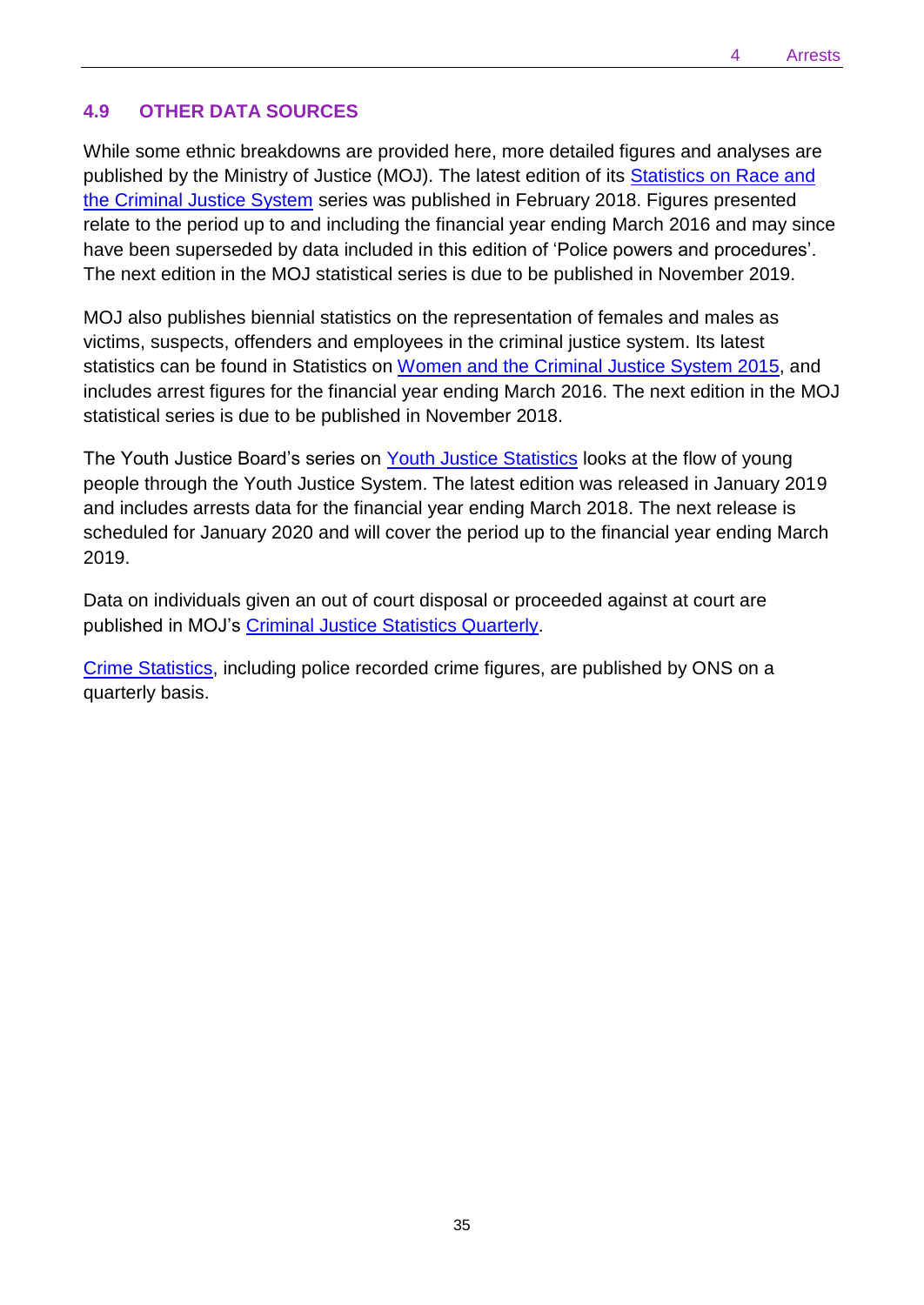# <span id="page-35-0"></span>**5 Other PACE powers**

#### **Key results**

In the year ending March 2019:

- There were a total of **4,235 persons detained** by police in England and Wales under part IV of PACE for more than 24 hours and subsequently released. This represented **an increase of 23% compared with the previous year** (based on data from 30 forces that were able to provide complete data for both years).
- Of those detained and subsequently released, **89% (3,780)** were **held for between 24 and 36 hours,** a further **347 persons** were **held for more than 36 hours** before being released without charge, and **107** people were **detained under warrant for further detention.**
- Based on the 40 forces who could supply data, there were **73 intimate searches** carried out by police. Excluding forces who could not supply data for both years, this was **a decrease of 32 searches on the previous year.**

#### **5.1 INTRODUCTION**

The police have several other powers that are authorised under the Police and Criminal Evidence Act (PACE). This section provides information on the police powers of detentions and intimate searches.

#### **5.2 DETENTIONS**

Under section 42 of PACE, police may detain a suspect before charge, usually for a maximum of 24 hours, or for up to 36 hours when an alleged offence is an indictable<sup>8</sup> one. From 20 January 2004, powers were introduced which enabled an officer of the rank superintendent or above to authorise continued detention for up to 36 hours following an arrest. Additionally, police may apply to the Magistrates' Court to authorise warrants of further detention, extending the detention period to a maximum of 96 hours without charge. Further details can be found in the [user guide.](https://www.gov.uk/government/collections/police-powers-and-procedures-england-and-waleshttps:/www.gov.uk/government/collections/police-powers-and-procedures-england-and-wales)

This section provides information on the number of persons detained for more than 24 hours who were subsequently released without charge. It also provides details on the number of warrants for further detention that were applied for and the number that led to charges. Data are requested by the Home Office from the 43 territorial police forces in England and Wales on a financial-year basis, though not all forces have been able to provide these data.

In the year ending March 2019, there were a total of 4,235 persons detained by police in England and Wales under part IV of PACE for more than 24 hours and subsequently

 $\overline{\phantom{a}}$ <sup>8</sup> These offences are the most serious breaches of criminal law and must be tried at the Crown Court.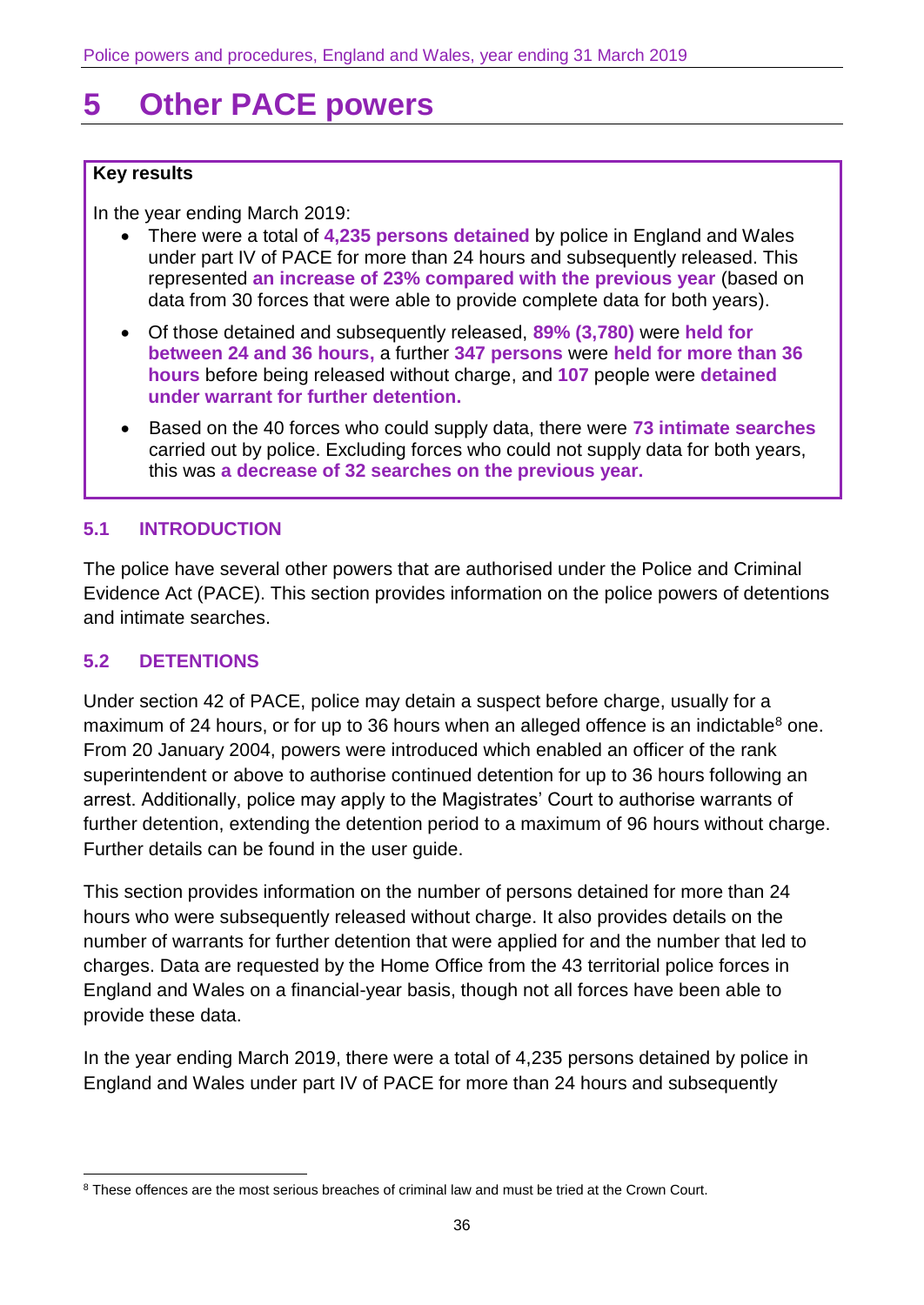released. This represented an increase of 23% compared with the previous year (based on data from 30 forces that were able to provide complete data for both years).

Of those detained and subsequently released, 89% (3,780) were held for between 24 and 36 hours, a further 347 persons were held for more than 36 hours before being released without charge and 107 were detained under warrant for further detention (before being released without charge).

In the year ending March 2019, police in England and Wales applied to magistrates for 429 warrants of further detention. Of these applications 9 were refused, meaning warrants were granted in 98% of cases. When a warrant of further detention was granted, this led to a charge in 60% of cases (251 cases).

**Source:** *[Other Pace Powers data tables, D\\_01 to D\\_04,](https://www.gov.uk/government/statistics/police-powers-and-procedures-england-and-wales-year-ending-31-march-2018) Home Office*

#### **5.3 INTIMATE SEARCHES**

If a person who is arrested is believed to be concealing Class A drugs, or anything that could be used to cause physical injury, a suitably qualified person may carry out an intimate search under section 55 of PACE. This section includes data on the number of intimate searches carried out by police in England and Wales, as well as details of who conducted the search and why, on a financial-year basis. Further details can be found in the [user](https://www.gov.uk/government/collections/police-powers-and-procedures-england-and-wales)  [guide.](https://www.gov.uk/government/collections/police-powers-and-procedures-england-and-wales)

As is the case with detentions over 24 hours, some forces were unable to provide these data. Based on the 40 forces who could supply data, there were 73 intimate searches carried out by police in the year ending March 2019. Excluding forces who could not supply data for both years, this was a decrease of 32 searches on the previous year.

Of the 73 intimate searches, 71 (97%) were carried out by a medical practitioner or in the presence of a suitably qualified person and 2 (3%) were carried out by a police officer. There were no searches carried out by designated civilian detention officers.

Of all searches, 90% were made in an attempt to find Class A drugs, with the remaining searches conducted to find harmful articles. This is consistent with breakdowns for recent years, where around 80% to 90% of searches were conducted to find Class A drugs. Of the searches made for drugs in the latest year, Class A drugs were found in 18% of cases, up 5 percentage points from 13% in the previous year. Additionally, harmful articles were found in 3 of the 7 searches conducted to find harmful articles.

Of the 40 police forces in England and Wales who could supply data to the Home Office, 19 had carried out intimate searches in the year ending March 2019. Norfolk Constabulary conducted the most intimate searches (11), followed by Merseyside Police (9), and Suffolk Constabulary (8).

**Source:** *[Other Pace Powers data tables, IS\\_01 to IS\\_02](https://www.gov.uk/government/statistics/police-powers-and-procedures-england-and-wales-year-ending-31-march-2019), Home Office*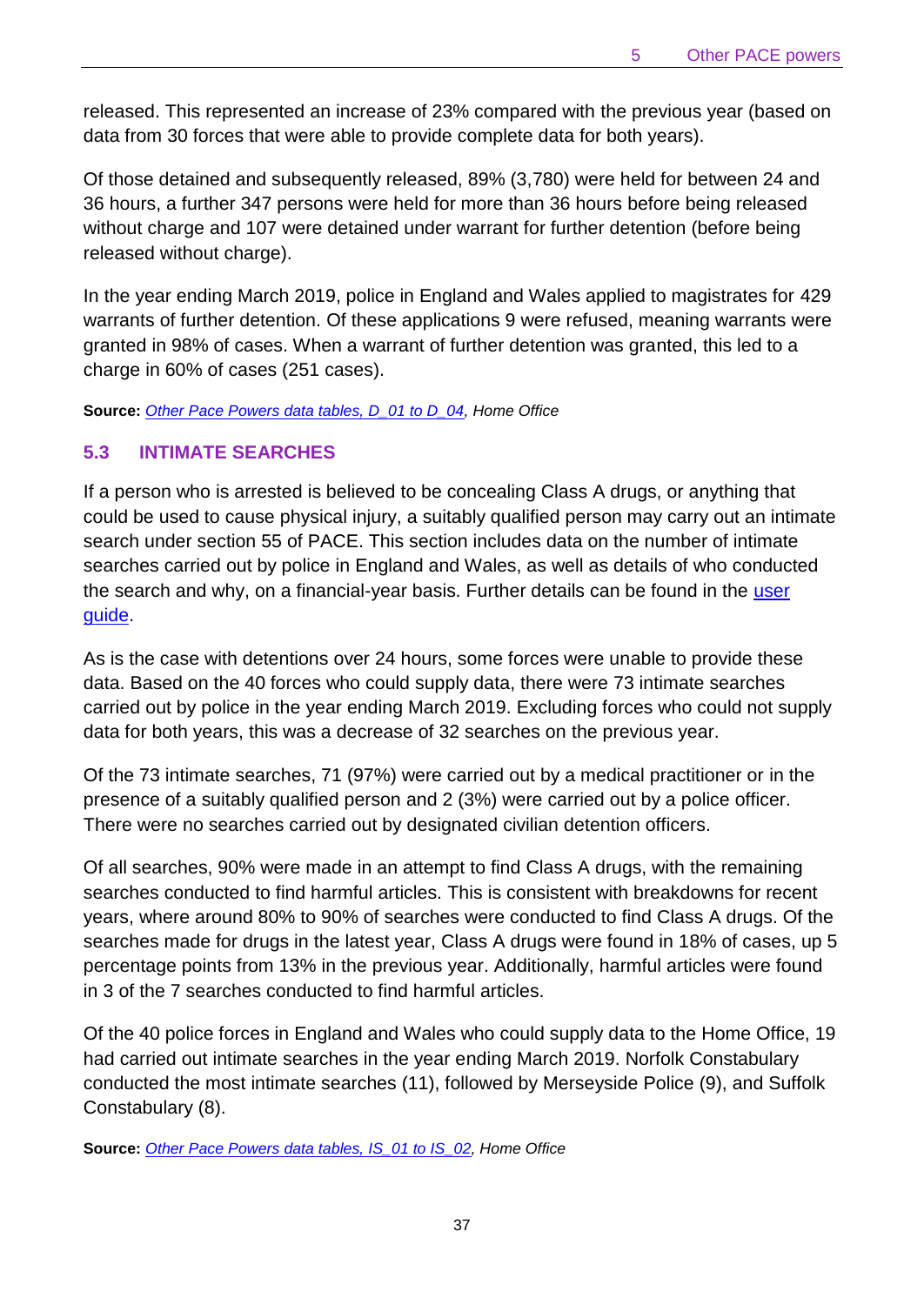# **5.4 DATA QUALITY**

The presented statistics in this section are correct at the time of publication.

Cheshire, Durham, Dorset, Gloucestershire, Hertfordshire, Kent, Lincolnshire, North Wales, Thames Valley, and North Wales police forces were unable to provide complete detentions data for the year ending March 2019. These forces, along with those who could not provide complete data for the year ending March 2018, have been excluded from year on year comparisons, as outlined in the footnotes accompanying the [detentions tables.](https://www.gov.uk/government/statistics/police-powers-and-procedures-england-and-wales-year-ending-31-march-2019)

Durham, Kent and Thames Valley police forces were unable to provide any data on intimate searches in the year ending March 2019. Data for these 3 forces have been excluded from any year on year comparison.

The [user guide](https://www.gov.uk/government/collections/police-powers-and-procedures-england-and-wales) provides further details relating to definitions, legislation and procedures, and data quality.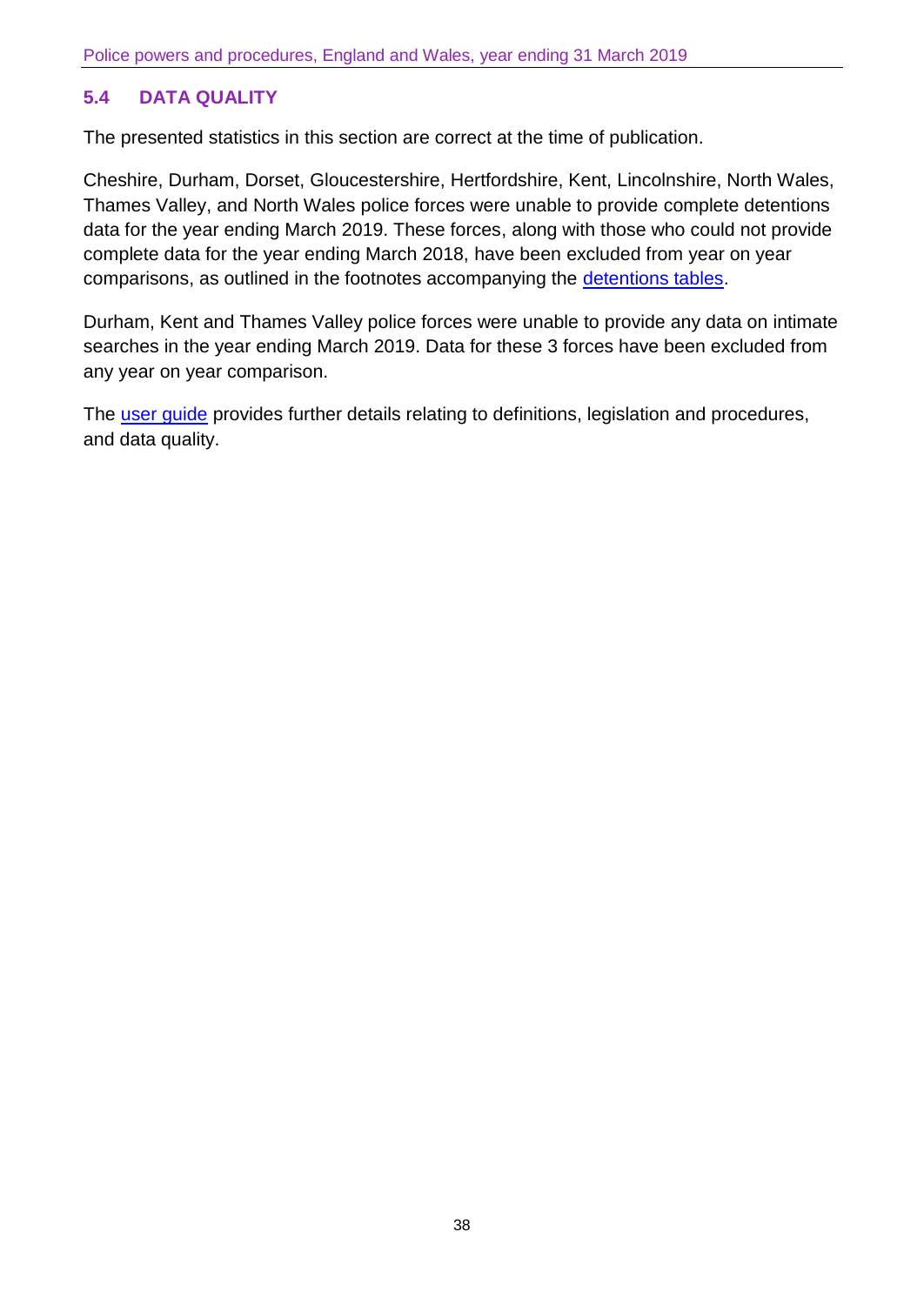# <span id="page-38-0"></span>**6 Fixed penalty notices and other outcomes for motoring offences**

### **Key results**

In the year ending December 2018:

- There were **2.5 million motoring offences** recorded in 2018 (excluding **354,705 cancelled cases**), which resulted in a Fixed Penalty Notice or another outcome, an **increase of 3.8%** compared with the previous year.
- **Over four-fifths (85%)** of recorded motoring offences were **for speed limit offences** (2,105.409), **up 1 percentage point on the previous year** (2,013,830). The number of **speed limit offences** has increased gradually year-on-year since 2011, and now **stand at the highest level recorded.**
- **45%** of driving offences **resulted in driver retraining, a fine was paid in a further 40% of cases** and **15% of cases involved court action** (excluding those subsequently cancelled), similar proportions to the previous year

## **6.1 INTRODUCTION**

 $\overline{\phantom{a}}$ 

A fixed penalty notice (FPN) is a prescribed financial penalty issued to a motorist as an alternative to prosecution. They can be issued for a limited range of motoring offences, such as speeding offences and using a handheld mobile phone while driving. An FPN can be endorsable (accompanied by points on a driving licence) or non-endorsable (not accompanied by points on a driving licence).

Data in this section are extracted from the PentiP system, a central database, which replaced the Vehicle Procedures and Fixed Penalty Office (VP/FPO) system in 2011. VP/FPO data were previously supplied to the Home Office by individual police forces. Further information can be found in the [user guide.](https://www.gov.uk/government/collections/police-powers-and-procedures-england-and-wales)

In 2017 the Home Office widened the scope of the collection for motoring offences to include cases where a driver retraining course, such as a speed awareness course, was attended by the individual, as well as cases where an individual faced court action. However, information on the outcome of those summoned to court is not provided and therefore data do not contain the number of individuals prosecuted for motoring offences<sup>9</sup>. A full-time series back to 2011 was published. Since PentiP is an administrative dataset used by police forces, data for previous years can be amended. Furthermore, there is a cleansing process where some outcomes (particularly cancelled FPNs) are removed from the system after 6 months. For this reason, after publication in this bulletin, the figures represented in

<sup>9</sup> Ministry of Justice publishes data in its [Criminal Justice Statistics Quarterly](https://www.gov.uk/government/collections/criminal-justice-statistics-quarterly) publication on prosecutions and convictions for motoring offences.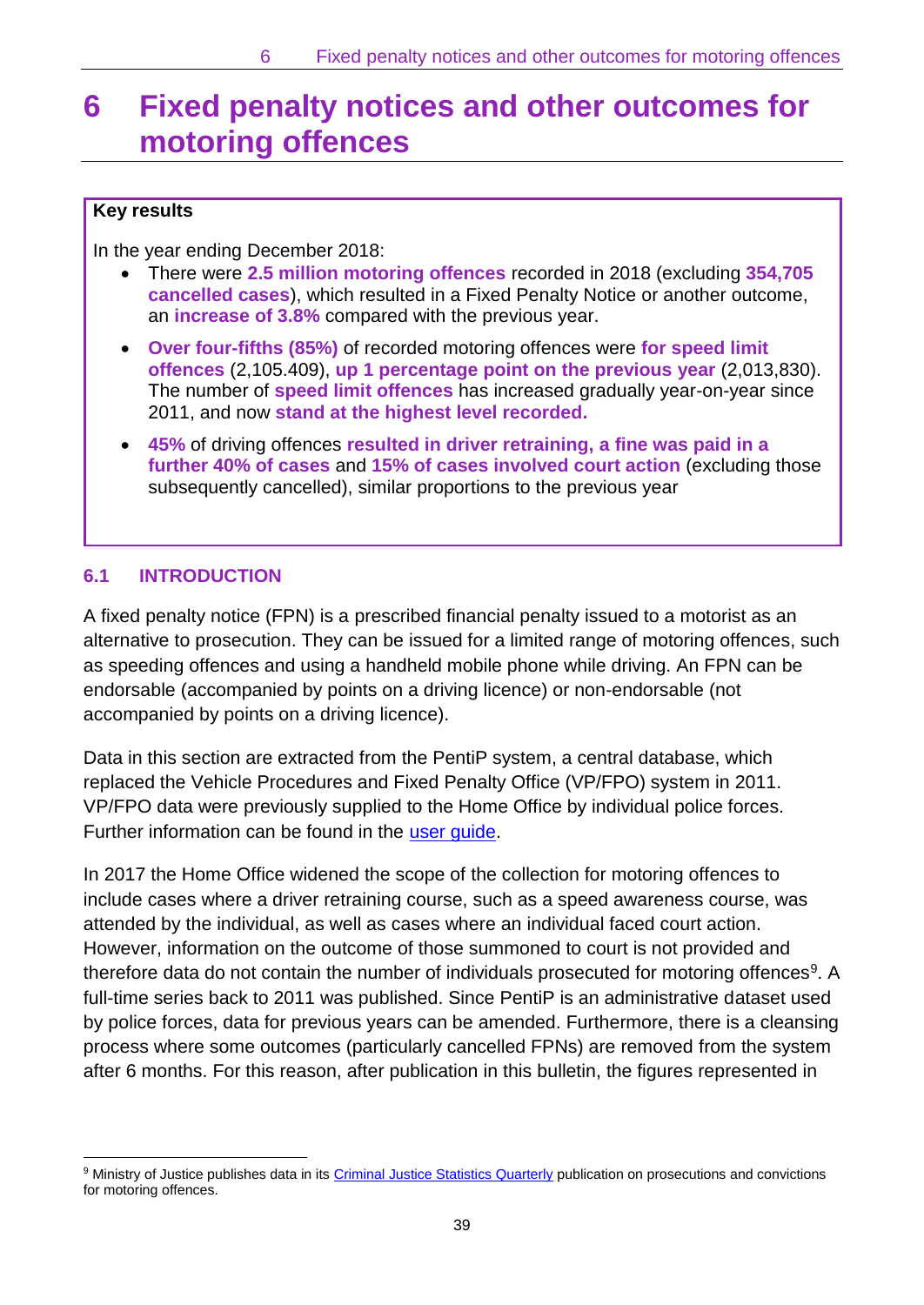the accompanying data tables become fixed, and revisions are not made to data from previous years in subsequent releases.

This section contains data on the outcomes for motoring offences (as recorded on the PentiP system) for Police Force Areas in England and Wales (excluding BTP) on a calendar-year basis. Data are broken down by the number of motoring offences that resulted in an FPN (endorsable and non-endorsable), the number of offences where the driver attended a driver retraining course, and the number of offences which resulted in court action, as well as cancelled FPNs. The data also contain information on the types of motoring offences which led to these outcomes, whether or not the offence was camera detected, and whether or not a fine was paid (where the offence resulted in an FPN).

In previous versions of this bulletin, and although separately identified and labelled within the chapter and data tables, all outcomes were referred to as 'issued FPNs'. However, in cases where the driver accepted a driver retraining course, or faced immediate court action, an FPN will not have been issued by the police. Following engagement with stakeholders, and for clarity throughout this chapter, each outcome is now referred to separately.

Data on FPNs and other outcomes for motoring offences in England and Wales are presented in [the FPN and other outcomes data tables.](https://www.gov.uk/government/statistics/police-powers-and-procedures-england-and-wales-year-ending-31-march-2019)

# **6.2 TRENDS IN FPNS AND OTHER OUTCOMES OF MOTORING OFFENCES**

Excluding cancelled cases<sup>10</sup> (354,705 cases), the PentiP system recorded 2.5 million motoring offences in 2018, which resulted in an FPN or another outcome, an increase of 3.8% compared with the previous year. Specifically, in 2018:

- 882,660 cases resulted in the driver receiving an endorsable FPN (36%);
- 116,816 cases resulted in a non-endorsable FPN (5%);
- A driver attended a drive retraining course in 1,112,399 cases (45%); and,
- 371,081 cases resulted in court action (15%).

 $\overline{\phantom{a}}$ 

The number of endorsable FPNs issued has remained fairly stable in recent years (around 880,000 in 2018). The number of non-endorsable FPNs had fallen year-on-year from 2011 to 2017, however, there was a small increase in the latest year from approximately 115,600 in 2017 to 116,800 in 2018 (Figure 6.1).

 $10$  Examples of cancelled FPNs include cases where the police were unable to identify the driver of the vehicle, or when the vehicle belonged to the emergency services.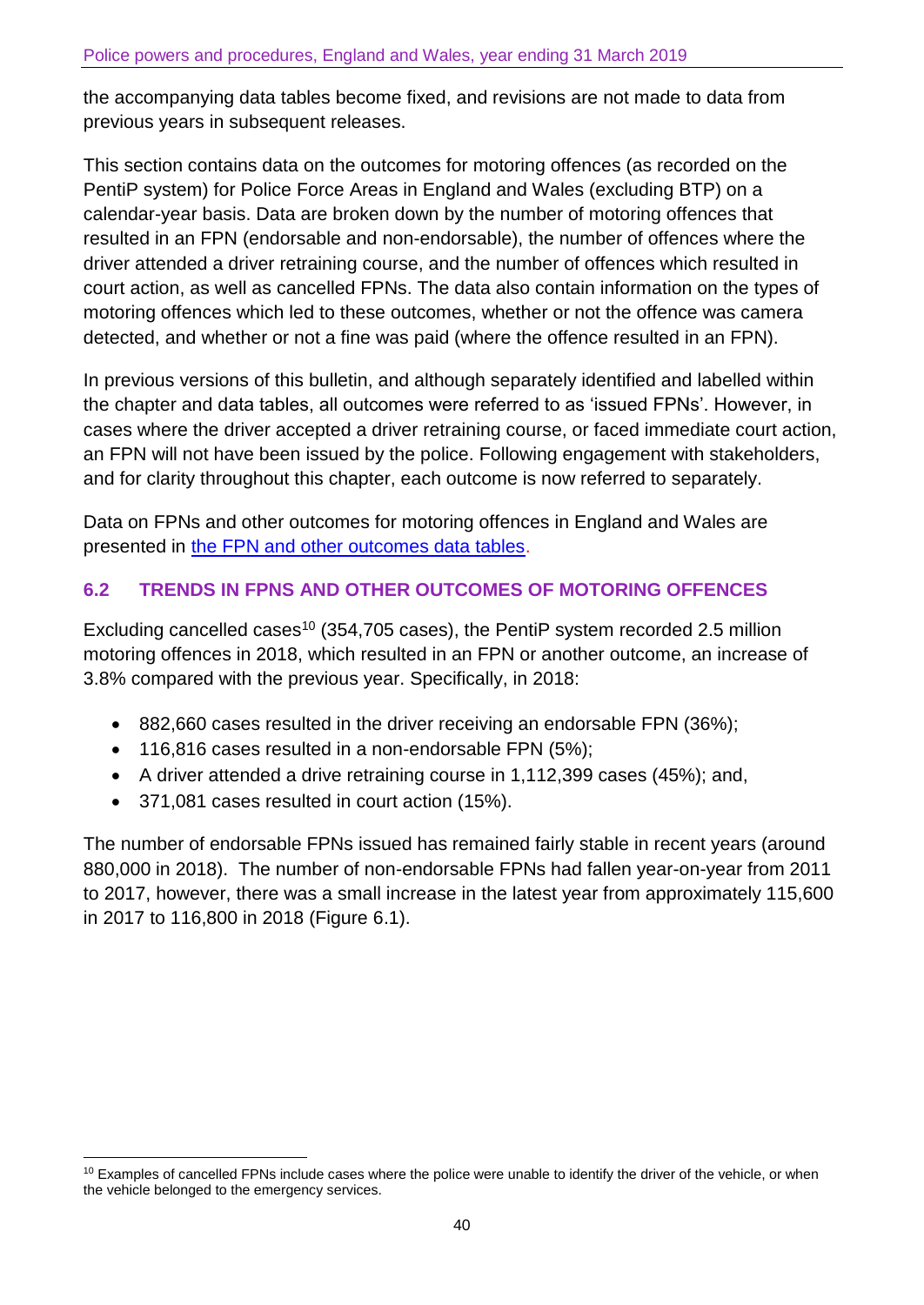



**Source:** *[FPN\\_01,](https://www.gov.uk/government/statistics/police-powers-and-procedures-england-and-wales-year-ending-31-march-2019) Home Office*

#### **Notes:**

- 1. Excludes cancelled FPNs.
- 2. Excludes motoring offences which were dealt with via other outcomes such as cases where the individual attended a driver retraining course or faced court action.
- 3. Excludes British Transport Police.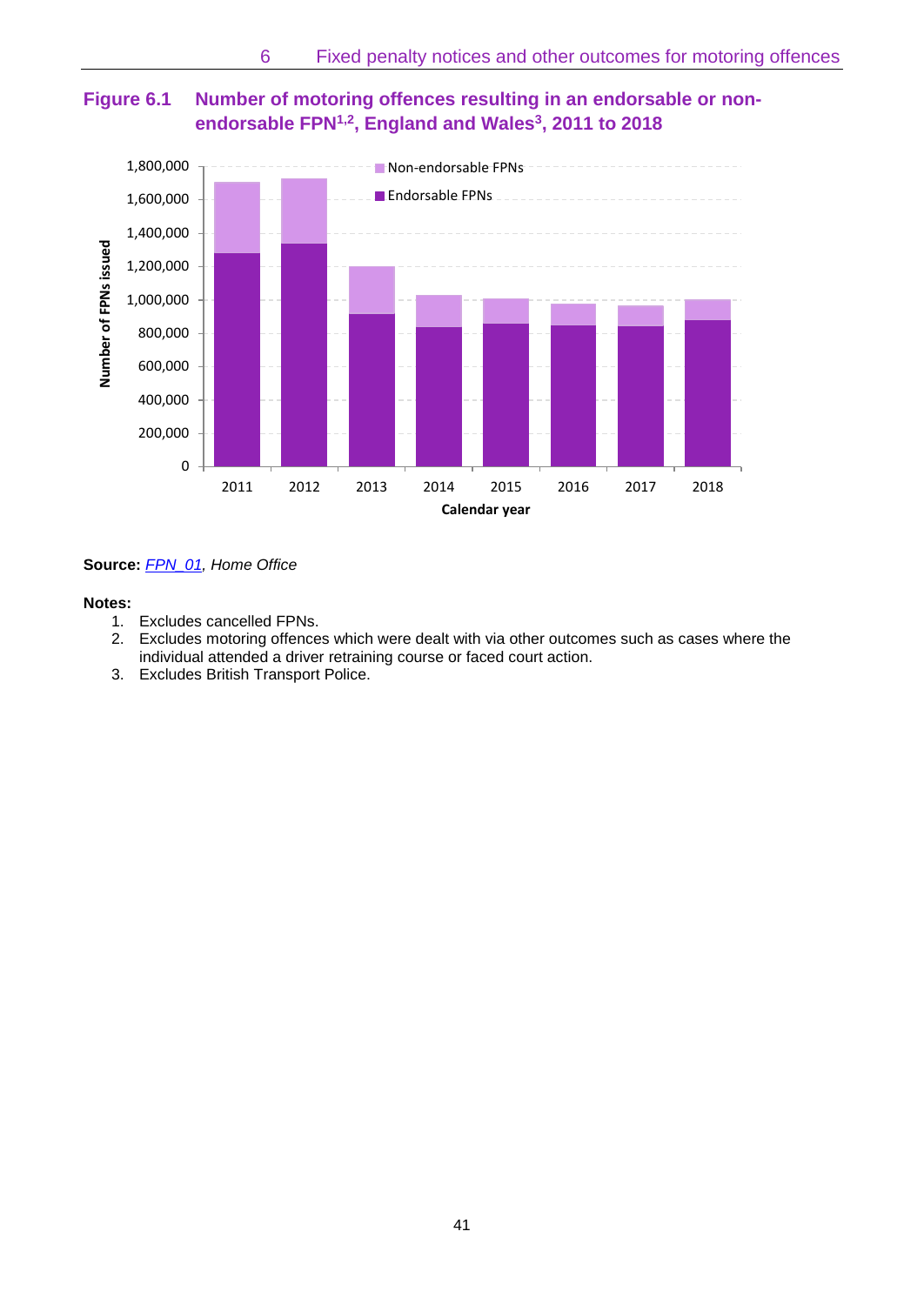## **6.3 FPNS AND OTHER OUTCOMES BY OFFENCE TYPE**

Over four-fifths (85%) of the motoring offences recorded on PentiP were for speed limit offences (2,105.409), up 1 percentage point on the previous year (2,013,830). The number of speed limit offences has increased gradually year-on-year since 2011, and now stand at the highest level recorded (Figure 6.2).





**Source:** *[FPN\\_02,](https://www.gov.uk/government/statistics/police-powers-and-procedures-england-and-wales-year-ending-31-march-2019) Home Office*

#### **Notes:**

- 1. Excludes FPNs which were subsequently cancelled.
- 2. Includes cases where the individual attended a driver retraining course or faced court action.
- 3. Excludes British Transport Police.

Careless driving offences (excluding the use of handheld mobile phone while driving) saw the largest increase (in percentage terms) of 20% in 2018 compared with the previous year (from 15,334 to 18,467). Seat belt offences saw a 17% increase from 18,467 to 21,626. Use of a handheld mobile phone fell by 27% from 52,993 offences to 38,601. This may reflect changing police priorities and activities.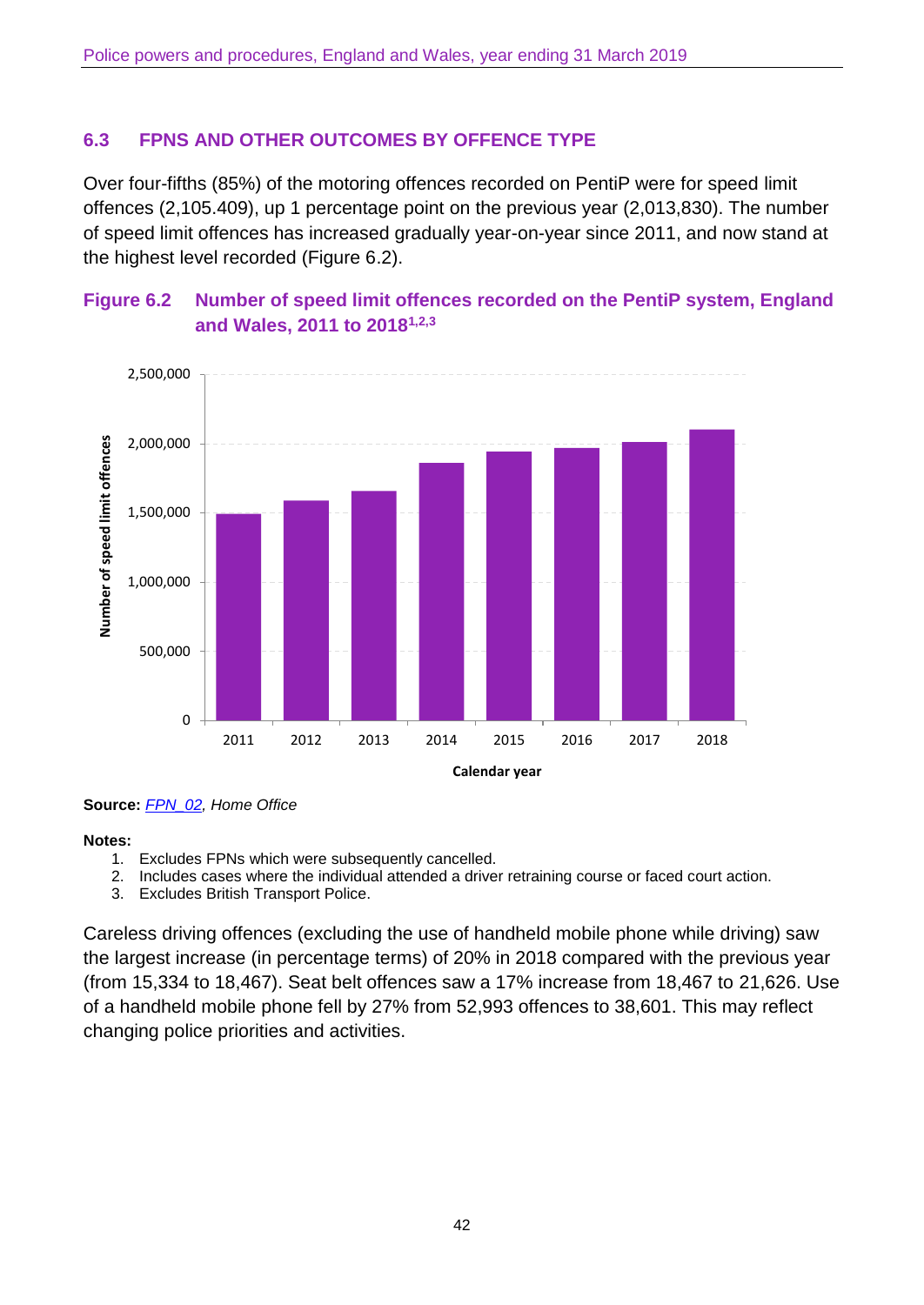# **6.4 CAMERA-DETECTED OFFENCES**

Offences that come under 'neglect of traffic directions' (for example, failure to adhere to traffic signs such as 'right of way') and 'speed limit offences' may be detected by the police, or by traffic enforcement cameras. The proportion of 'neglect of traffic directions' offences that were detected by a camera in 2018 was 74%, a small decrease compared with 2017 (77%). The majority (97%) of 'speed limit offences' were camera-detected in 2018, up one percentage point on the previous year.

## **Table 6.1 Number 'speed limit offences' and 'neglect of traffic directions' offences and proportion that were camera-detected, England and Wales<sup>2</sup> , 2017 and 2018**

| Numbers and                             | <b>England and Wales</b> |           |  |  |
|-----------------------------------------|--------------------------|-----------|--|--|
|                                         | <b>Calendar year</b>     |           |  |  |
| Offence type                            | 2017                     | 2018      |  |  |
| <b>Neglect of traffic</b><br>of which   | 87,479                   | 93,903    |  |  |
| Camera-detected (%)                     | 77                       | 74        |  |  |
| <b>Speed limit offences</b><br>of which | 2,013,830                | 2,105,409 |  |  |
| Camera-detected (%)                     | 96                       |           |  |  |

#### **Source:** *[FPN\\_04,](https://www.gov.uk/government/statistics/police-powers-and-procedures-england-and-wales-year-ending-31-march-2019) Home Office*

**Notes:**

- 1. Includes offences were an FPN was issued or the individual attended driver retraining or court action. Excludes FPNs which were subsequently cancelled.
- 2. Excludes British Transport Police.

## **6.5 OUTCOMES FOLLOWING MOTORING OFFENCES**

In the "year ending March 2017" publication, the Home Office widened the scope of the outcome data it collects and publishes. Data in this section have been widened to include cases where a driver retraining course, such as a speed awareness course was attended by the individual. These statistics also now include the number of individuals facing court action, but do not provide the outcome of those summoned to court and therefore do not provide the number of individuals prosecuted for motoring offences. A full-time series back to 2011 is published alongside this release.

After an individual is found to have committed a motoring offence there are a number of possible outcomes:

- receive an FPN and pay a fine
- attend a driver retraining course
- court action which may lead to prosecution.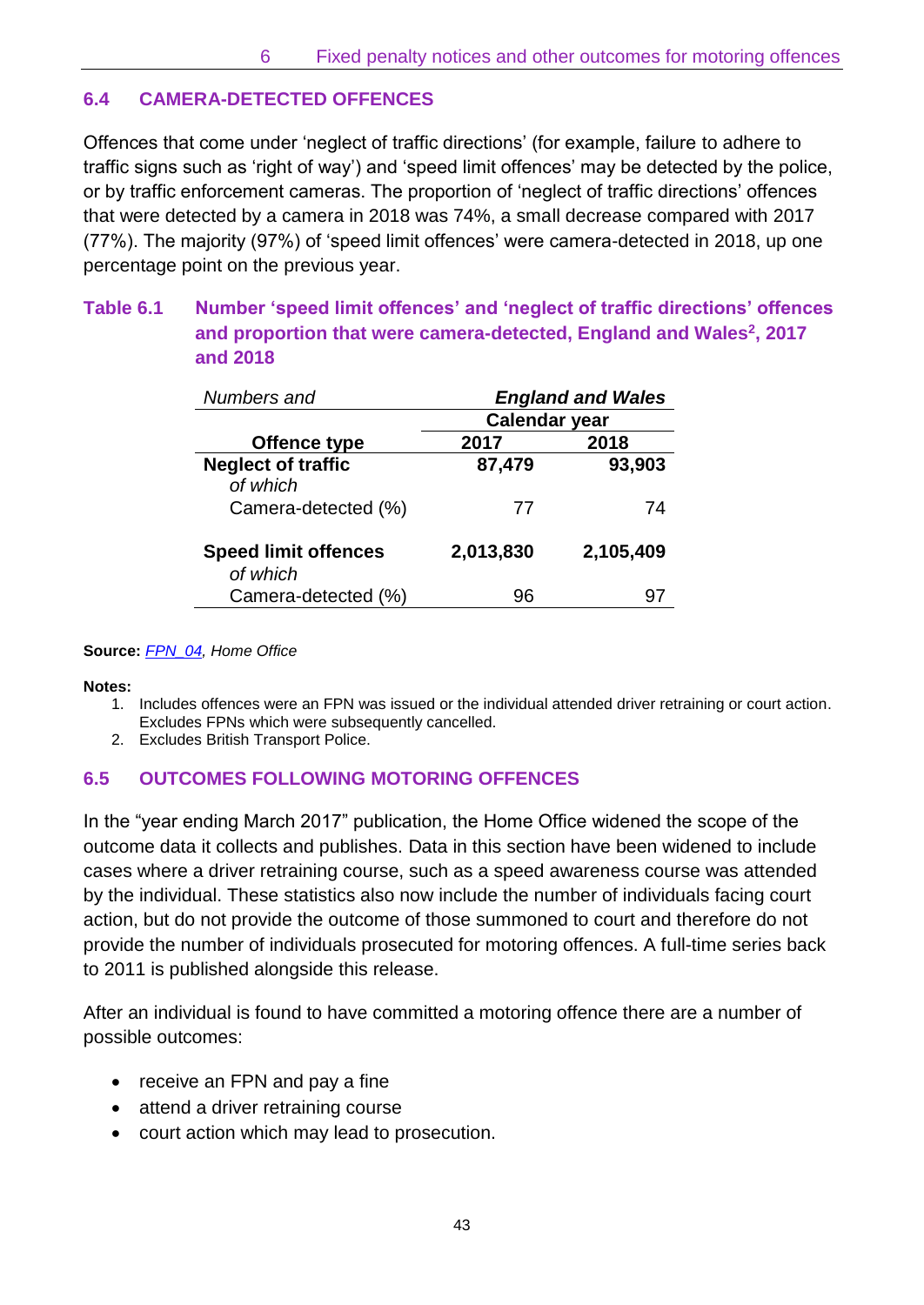There has been an increase in the number of people attending a driver retraining course as an alternative outcome to paying a fine. In 2011, 14% of individuals found to have committed a motoring offence (excluding cases which were subsequently cancelled) attended a driver retraining course. This figure has increased to between 44% and 46% of individuals attended a driver retraining course in each of the five years from 2014 to 2018.

The use of driver retraining courses is at the discretion of the police and the use of such courses can differ by Police Force Area. It's important to note that an individual can only attend a driver retraining course once in a 3-year period for committing the same offence. Therefore, if the individual reoffends and commits the same offence within a three-year period, having previously attended a driver retraining course, they cannot attend again.

In 2018, a fine was paid in a further 40% of cases (excluding those subsequently cancelled) and 15% of cases involved court action, similar proportions to the previous year. These statistics do not provide the outcome of those summoned to court and therefore do not provide the number of individuals successfully prosecuted for motoring offences.



**Figure 6.3 Outcomes following motoring offences, England and Wales, 2011 to 20181,2,3,4**

**Source:** *[FPN\\_01,](https://www.gov.uk/government/statistics/police-powers-and-procedures-england-and-wales-year-ending-31-march-2019) Home Office*

#### **Notes:**

- 1. Excludes FPNs which were subsequently cancelled.
- 2. Includes offences were an FPN was issued or the individual attended driver retraining or court action.
- 3. Excludes British Transport Police.
- 4. There is a large number of incomplete FPNs in 2011 and 2012 due to the transition from VP/FPO to PentiP in 2011. Caution should be taken when looking at the proportion of outcomes for these years.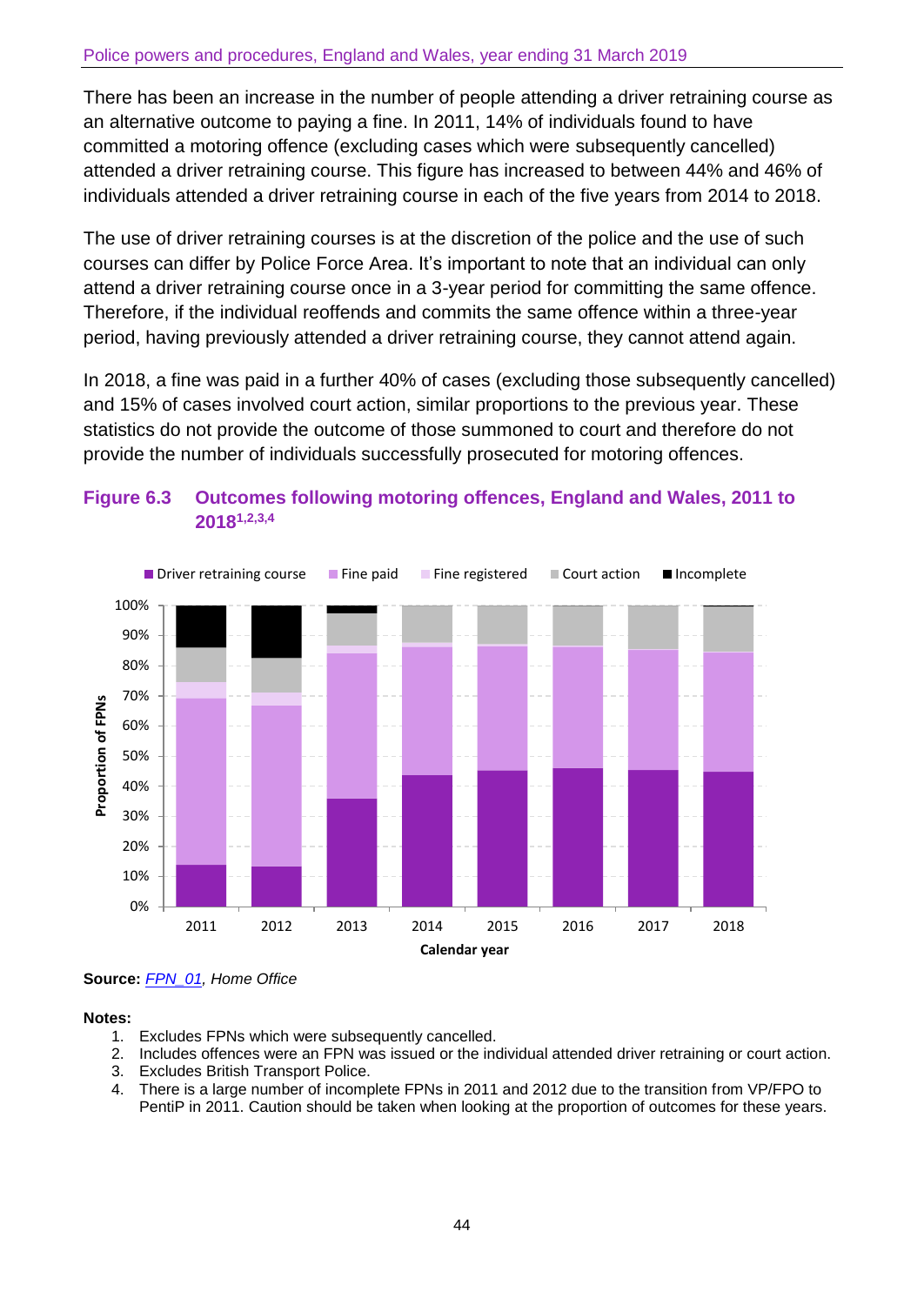# **6.6 DATA QUALITY**

From 2011, data have been extracted from the PentiP system, a central database which replaced the Vehicle Procedures and Fixed Penalty Office (VP/FPO) system. VP/FPO data were previously supplied to the Home Office by individual police forces.

In 2017 the Home Office widened the scope of the dataset for Fixed Penalty Notices (FPNs) for motoring offences to include cases where a driver retraining course, such as a speed awareness course, was attended by the individual, as well as cases where an individual faced court action. However, information on the outcome of those summoned to court is not provided and therefore data do not contain the number of individuals prosecuted for motoring offences<sup>11</sup>. A full-time series back to 2011 was published.

Further information can be found in the user quide.

# **6.7 OTHER DATA SOURCES**

Ministry of Justice publishes data in its [Criminal Justice Statistics Quarterly](https://www.gov.uk/government/collections/criminal-justice-statistics-quarterly) publication on:

• penalty notices for disorder (PNDs); these follow similar principles to FPNs and can be issued for low-level summary offences, e.g. being drunk and disorderly, petty theft, and possession of cannabis prosecutions and convictions for motoring offences

The Department for Transport (DfT) publishes a number of Road Accident and Safety [Statistics](https://www.gov.uk/government/collections/road-accidents-and-safety-statistics) including data on:

• road casualties; and

 $\overline{\phantom{a}}$ 

• drink and drug driving.

<sup>&</sup>lt;sup>11</sup> Ministry of Justice publishes data in it[s Criminal Justice Statistics Quarterly](https://www.gov.uk/government/collections/criminal-justice-statistics-quarterly) publication on prosecutions and convictions for motoring offences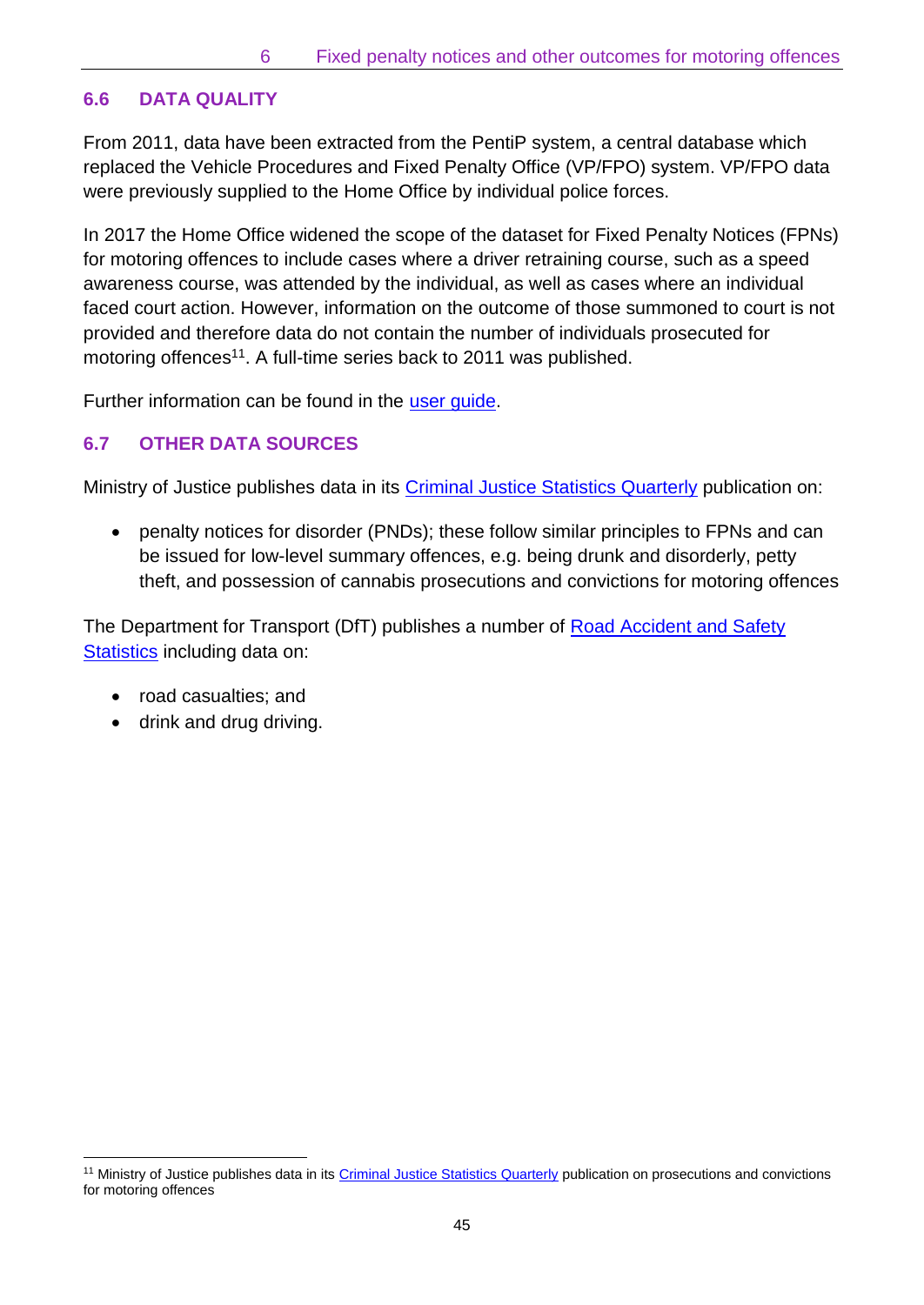# <span id="page-45-0"></span>**7 Breath tests**

#### **Key results**

In the year ending December 2018:

- There were **320,988 breath tests** carried out by police, **a 2% fall compared with the previous year** (when comparing data for 39 forces who were able to provide full data in both years). This fall continues the **downward trend** seen **since the peak of 670,023 breath tests in 2009.**
- **15%** of breath tests were **positive or refused** the highest proportion since 2007.
- As in previous years, more breath tests were undertaken in **December** than any other month, followed by June, coinciding with police drink and drug driving campaigns.

#### **7.1 INTRODUCTION**

Under the Road Traffic Act 1988, police may conduct a breath test at the roadside to determine whether motorists are driving with alcohol in their body, beyond the prescribed limit.

This section includes data on the number of breath tests carried out by police in England and Wales (excluding BTP). It presents data on a calendar-year basis up to and including 2018. The data show the number of:

- breath tests carried out by police in England and Wales;
- positive/refused breath tests; and,
- breath tests conducted per 1,000 population in each police force across England and Wales.

Further details relating to definitions, legislation and procedure are given in the [user guide.](https://www.gov.uk/government/publications/police-powers-and-procedures-in-england-and-wales-201112-user-guide)

## **7.2 TRENDS IN BREATH TESTS**

Excluding the four forces who were unable to provide complete data, there were 320,988 breath tests undertaken in 2018, representing a fall of 2% when compared with 326,221 breath tests carried out in 2017 (excluding 4 forces who could not supply full breath test data for 2017<sup>12</sup>). This fall continues the downward trend seen since the peak of 670,023 breath tests in 2009 (also excluding the 4 forces who could not supply data for 2017).

 $\overline{\phantom{a}}$ <sup>12</sup> Norfolk, Suffolk and the Metropolitan police were unable to provide complete data in 2018. In 2017, four police forces were unable to provide this data (Metropolitan police, Norfolk, Suffolk and Sussex).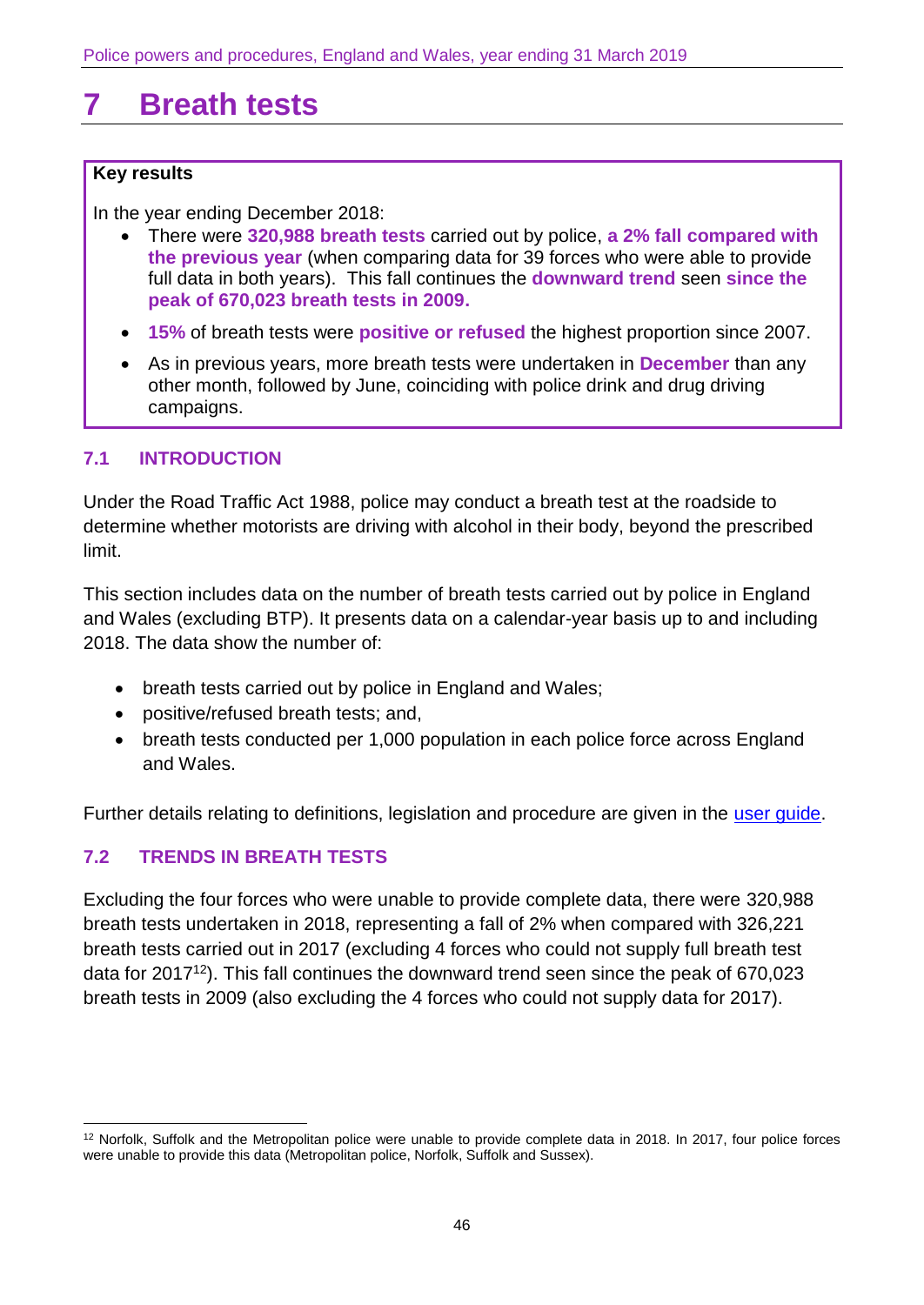Excluding Norfolk, Suffolk, and the Metropolitan police (who were unable to provide complete data<sup>13</sup>), there were 49,045 breath tests which were positive or refused in 2018. Excluding 4 forces who could not supply data for 2017 or 2018, there was a 9% increase in the number of positive or refused breath tests in 2018 (from 44,913 to 48,818). The number of positive or refused breath tests in 2018 represents 15% of the total number of breath tests, the highest proportion since 2007. The proportion of breath tests that were positive or refused gradually fell from 19% in 2003 to 10% in 2013 and remained stable until 2014. From 2014 to 2018 there has been a gradual increase in the proportion of breath tests that were positive or refused, from 11% to 15%.



## **Figure 7.1 Number of breath tests, and the proportion of positive/refused tests carried out by police in England and Wales, 2002 to 2018<sup>1</sup>**

**Source:** *[Breath test table BT.03,](https://www.gov.uk/government/statistics/police-powers-and-procedures-england-and-wales-year-ending-31-march-2019) Home Office*

#### **Notes:**

 $\overline{\phantom{a}}$ 

1. Excludes Sussex police, who could not supply complete data in 2017 and Metropolitan, Norfolk and Suffolk police, who could not supply complete data in 2017 or 2018.

#### **7.3 SEASONAL VARIATION**

In 2018, excluding Metropolitan police, Norfolk and Suffolk, most breath tests were carried out in December (57,185). This comprised 18% of all breath tests in 2018 and coincides with the annual national Christmas drink and drug driving campaign. The second highest number of breath tests occurred in June, with 37,025. This accounted for a further 11% of all breath tests in 2018 and is likely to be due to police campaigns against drink and drug driving during the early summer period.

<sup>&</sup>lt;sup>13</sup> The Metropolitan Police were unable to provide data on the total number of breath tests conducted in 2018, however, they were able to supply information on the number of positive tests.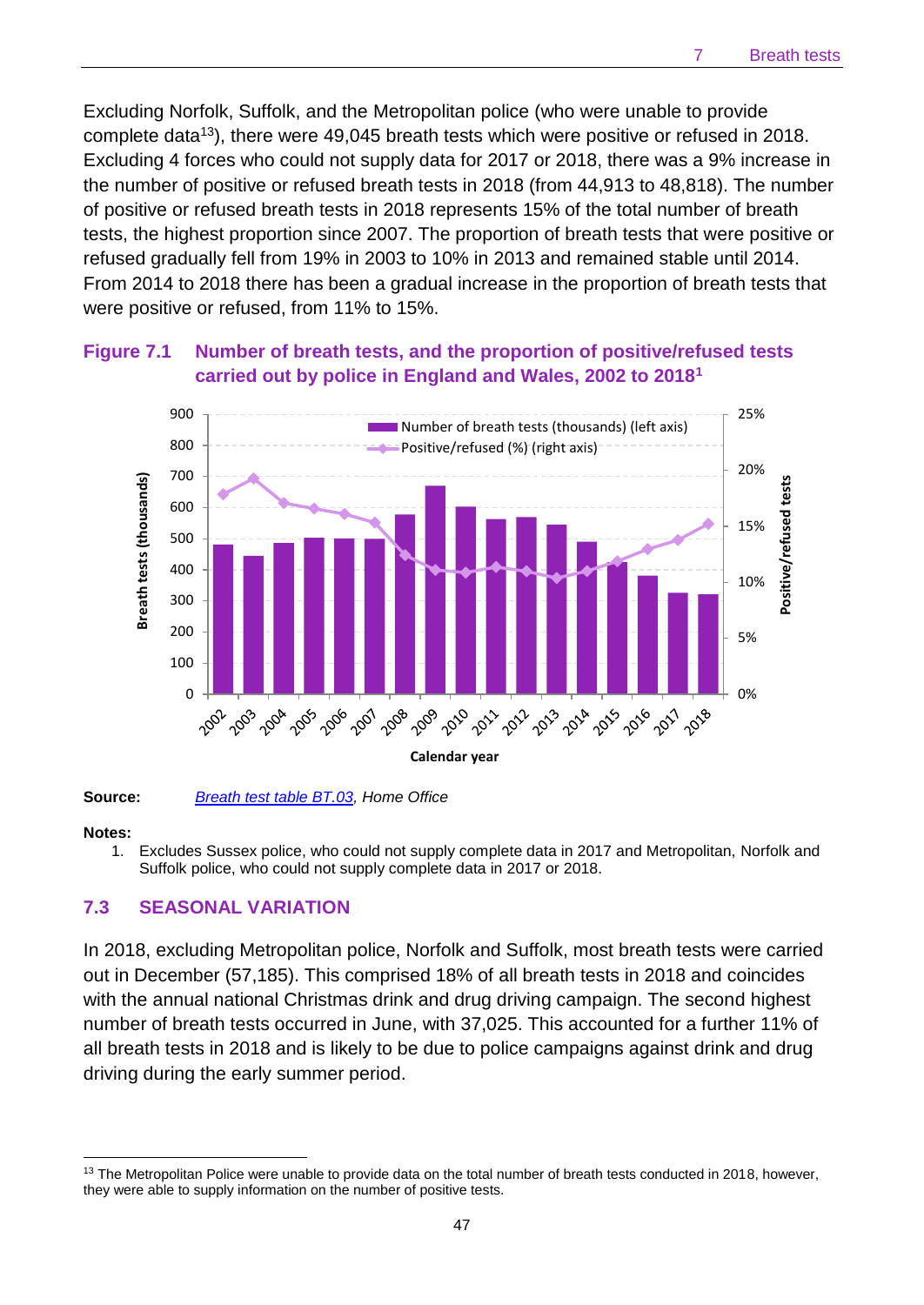Excluding the two peaks in June and December, the number of breath tests in each month averaged 22,921. The number of tests carried out in June (37,025) was over one and a half times this average, and in December (57,185) was two and a half times the average of the other months.

Although more breath tests were conducted in June and December, the number of positive or refused tests increased only slightly, and so the proportion of tests that were positive or refused was much lower in June (11%) and December (9%) than it was throughout the rest of the year (between 15% and 18% in the other months).



# **Figure 7.2 Number of breath tests, and proportion of positive/refused tests carried out by police in England and Wales, by month, 2018<sup>1</sup>**

**Source:** *[Breath test table BT.04,](https://www.gov.uk/government/statistics/police-powers-and-procedures-england-and-wales-year-ending-31-march-2019) Home Office*

#### **Notes:**

1. Excludes the Metropolitan Police, Norfolk, and Suffolk who could not supply complete data in 2018.

## **7.4 GEOGRAPHICAL PATTERNS**

In 2018, excluding the forces who could not supply complete data, 7 breath tests were conducted per 1,000 population across England and Wales. The rate for Wales (12 per 1,000 population) was greater than that for England (6 per 1,000 population). This was, in part, due to the relatively large rates of breath tests carried out by North Wales Police (17 per 1,000 population) and Dyfed-Powys Police (16 per 1,000 population).

In England, Durham Police had the highest rate with 17 tests per 1,000 population and Sussex Police had lowest rate with 1 test per 1,000 population. The proportion of breath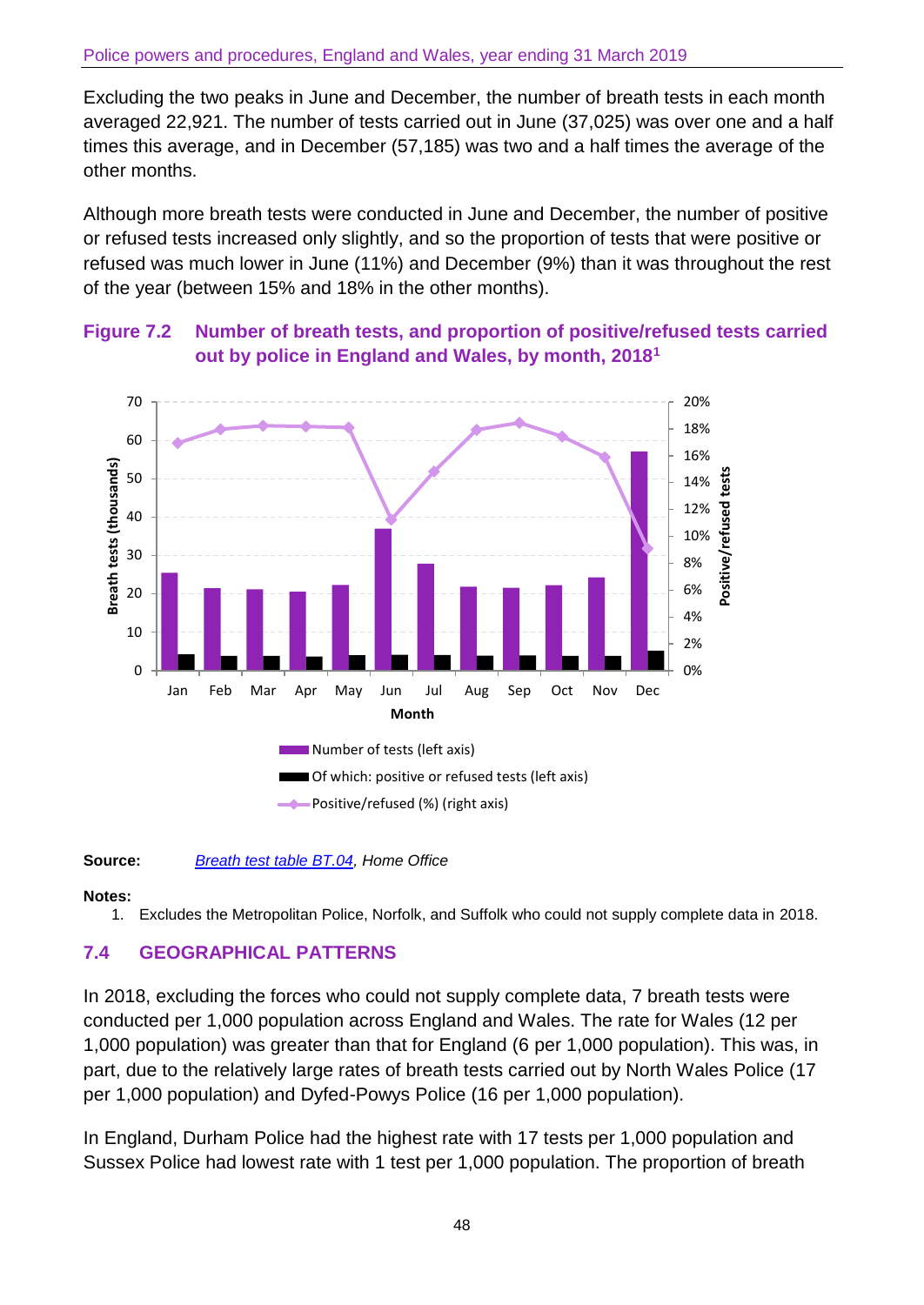tests that were positive or refused ranged from 7% in Humberside to 39% in West Yorkshire Police Force Area.

## **7.5 DATA QUALITY AND INTERPRETING THE FIGURES**

Results of breath alcohol screening tests can only be regarded as indicative of the level of alcohol present in a sample of breath and are not used to determine whether or not a driver was above or below the legal limit to drive. It remains the case that it is only at a police station or hospital that a specimen(s) can be obtained to determine a person's actual alcohol concentration, using pre-calibrated evidential devices ensuring the sample has not been affected by any interfering substances or that blood or urine specimens may be taken for subsequent laboratory analysis. These subsequent evidential tests are not included in the breath test statistics.

From April 2008, new digital recording equipment started to be used by forces. The devices are able to record exact breath alcohol readings and the result of individual tests, as well as reason for test, time of day, day of week and age and gender profiles of those tested, and results are downloaded to data systems on a monthly basis and provided to the Department for Transport (DfT).

Data presented here have been sourced from annual statistical returns received from the 43 police forces in England and Wales. By 2011, a large number of police forces in England and Wales had made greater use of the digital breath test devices, in comparison with previous years. However, the manual recording systems are still used by some police forces. The figures presented here are based on the combined results of both systems. Negative breath test data supplied to the Home Office may have been underreported based on the old system and it is likely that moving to the digital services has led to improvements in data recording practices by forces. This appears to have been reflected in the decrease in the proportion of positive or refused tests of total breath tests, since the beginning of 2008.

The [user guide](https://www.gov.uk/government/collections/police-powers-and-procedures-england-and-wales) provides further details relating to data quality and interpreting the figures.

## **7.6 OTHER DATA SOURCES**

Analysis of reported roadside breath alcohol screening tests, based on data from digital breath testing devices, is published by the Department for Transport (DfT). Latest figures were included within DfT's [Reported road casualties in Great Britain: 2017 annual report.](https://www.gov.uk/government/statistics/reported-road-casualties-great-britain-annual-report-2017)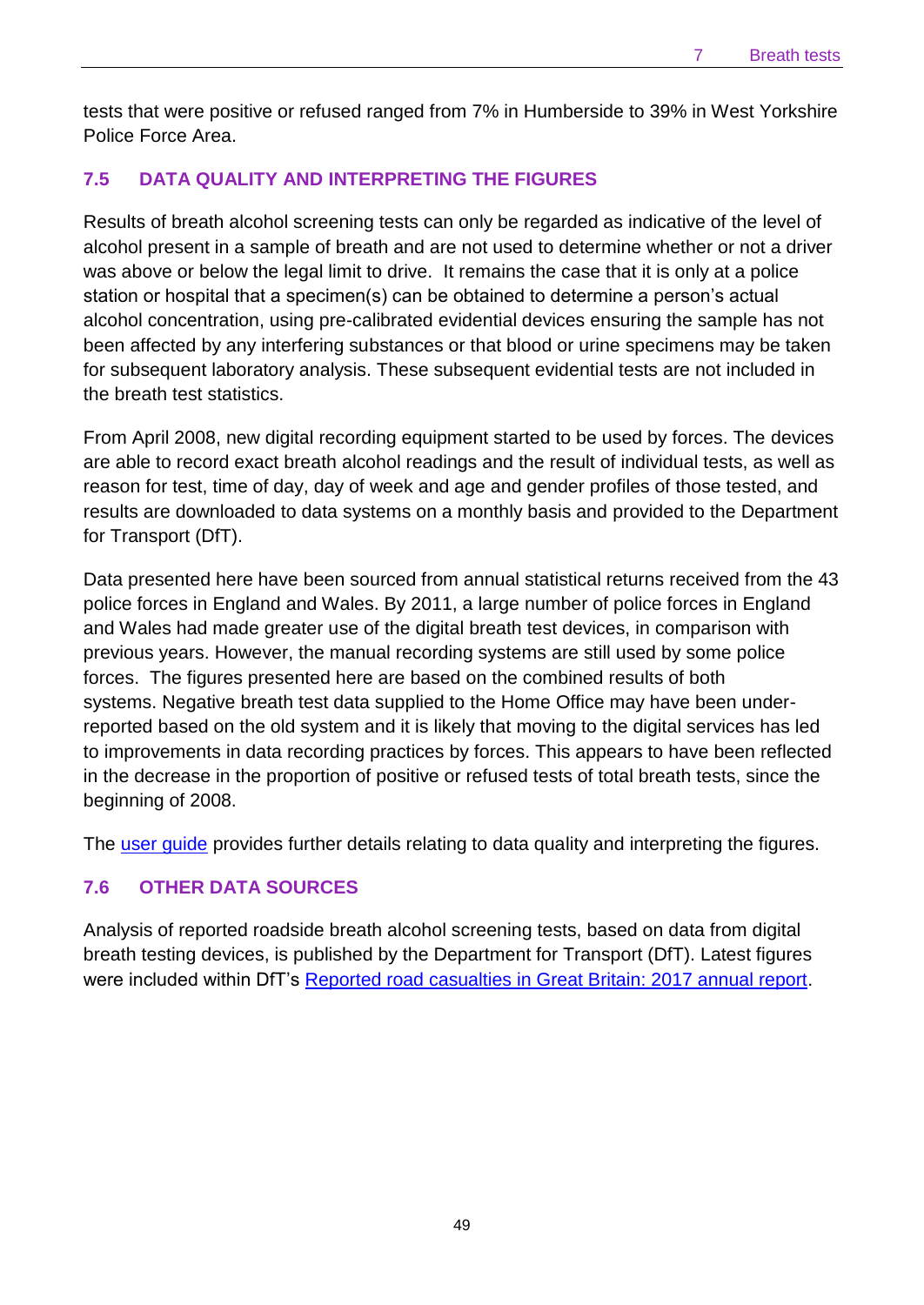# <span id="page-49-0"></span>**8 Detentions under section 136 of the Mental Health Act 1983**

## **Key results**

In the year ending March 2019:

- There were **33,238 detentions** under section 136 of the Mental Health Act 1983. This is a **12% increase** compared with the previous year, in which there were 29,662 detentions.
- Where the details were known, **55%** were detentions of **males**, **96%** of cases were **adults aged 18 or over** and **85%** were **White.**
- Where the details were known, the person being detained was taken to a **healthbased place of safety in 81% of cases**. **17%** were taken to **Accident and Emergency** as a place of safety, and **136 people (0.5%)** were taken to a **police station**, down from **471** people in the previous year.

## **8.1 INTRODUCTION**

Police forces in England and Wales regularly interact with people experiencing mental ill health. Sometimes these interactions may result in the need to remove a person from where they are, and take them to a place of safety, under section 136 of the Mental Health Act 1983.

Under section 136 of the Act a police officer may remove a person from any public place to a place of safety (for up to 72 hours) if, in the officer's judgement, that person appears to be suffering from mental ill health and is in need of immediate care or control, in the interests of their safety or the safety of others. This chapter relates to detentions under section 136 only.

## **Data Collected**

Following concerns raised about the quality and transparency of police data in this area, at the Policing and Mental Health Summit in October 2014 the Home Secretary announced that the Home Office would work with the police to develop a new data collection covering the volume and characteristics of detentions under the Mental Health Act 1983.

A data collection was developed which requests forces to provide information on the age, gender and ethnicity of people detained, as well as the place of safety used (including, where applicable, the reason for using police custody), and the method of transportation used (including, where applicable, the reason for using a police vehicle).

In the year ending March 2016, the Home Office piloted this new data collection on a voluntary basis, and a response was received from 15 forces. These data were published in an Annex to the [Police Powers and Procedures, year to](https://www.gov.uk/government/statistics/police-powers-and-procedures-england-and-wales-year-ending-31-march-2016) March 2016 statistical release.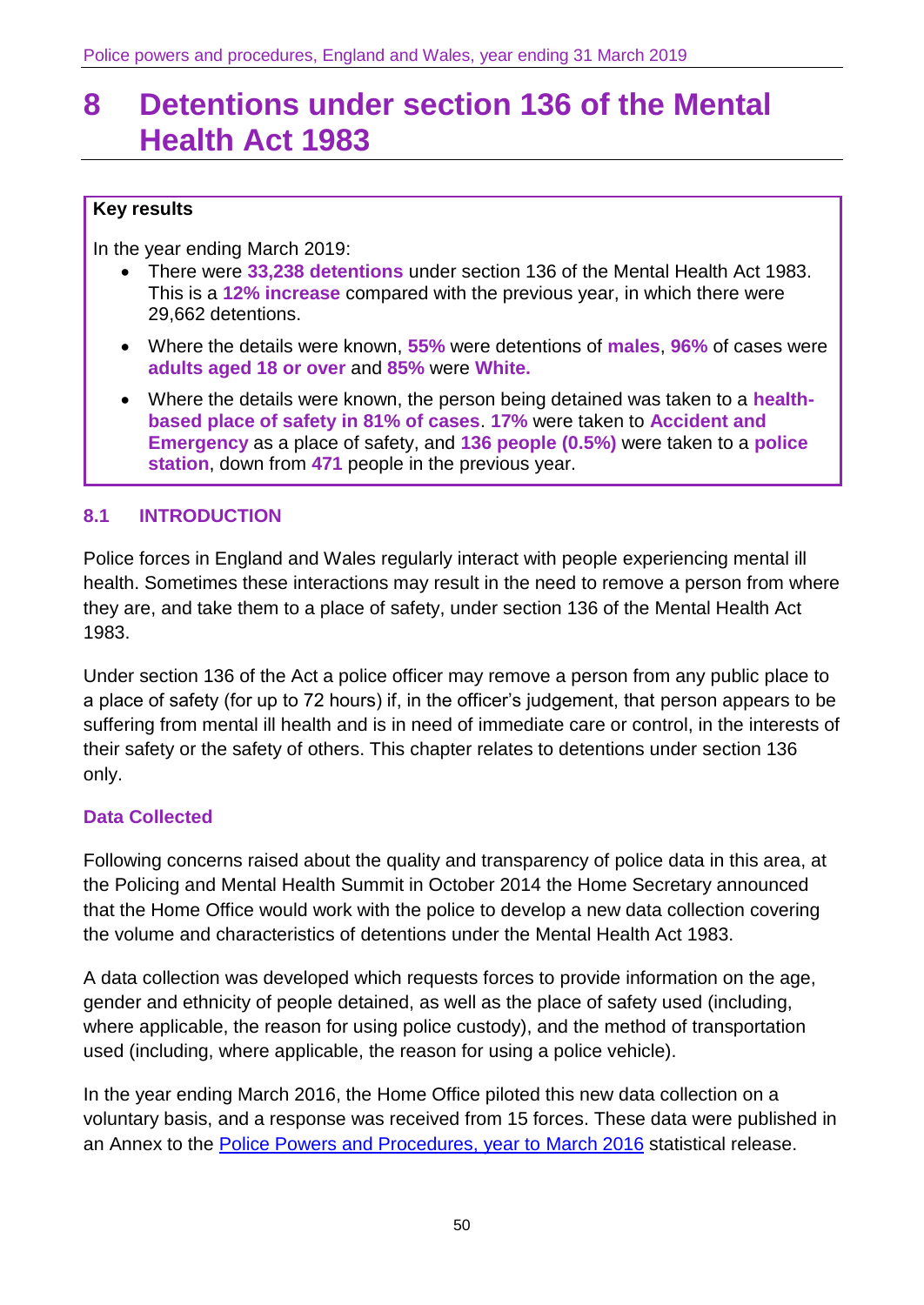This section summarises the findings on detentions under section 136 from the 43 territorial police forces in England and Wales, as well as the British Transport Police. Prior to 2016/17, data on the total number of section 136 detentions were collected and published by the National Police Chiefs' Council (NPCC), available [here.](http://www.npcc.police.uk/documents/S136%20Data%202015%2016.pdf)

# **8.2 DETENTIONS UNDER SECTION 136 OF THE MENTAL HEALTH ACT 1983**

In the year ending March 2019 there were 33,238 detentions under section 136 of the Mental Health Act 1983. Three forces<sup>14</sup> reported changes in the recording of section 136 detentions compared with the previous year, making meaningful year on year comparisons difficult. However, excluding those forces, there was a 12% increase compared with the previous year.

- Of the cases where the gender of the person being detained was recorded, 55% were detentions of males.
- 96% of cases were detentions of adults aged 18 or over (excluding those cases where the age of the person being detained was not recorded).
- In terms of the ethnicity of those being detained (excluding those cases where the ethnicity was not recorded):
	- o 85% of detentions were of White people
	- o 7% were of Black people
	- o 5% were Asian

 $\overline{\phantom{a}}$ 

o The remaining 3% of people detained were Chinese/Japanese/South East Asian, or of another ethnicity

<sup>14</sup> Forces who reported inconsistencies in reporting between 2017/18 and 2018/19 were: Lancashire, Warwickshire and West Mercia.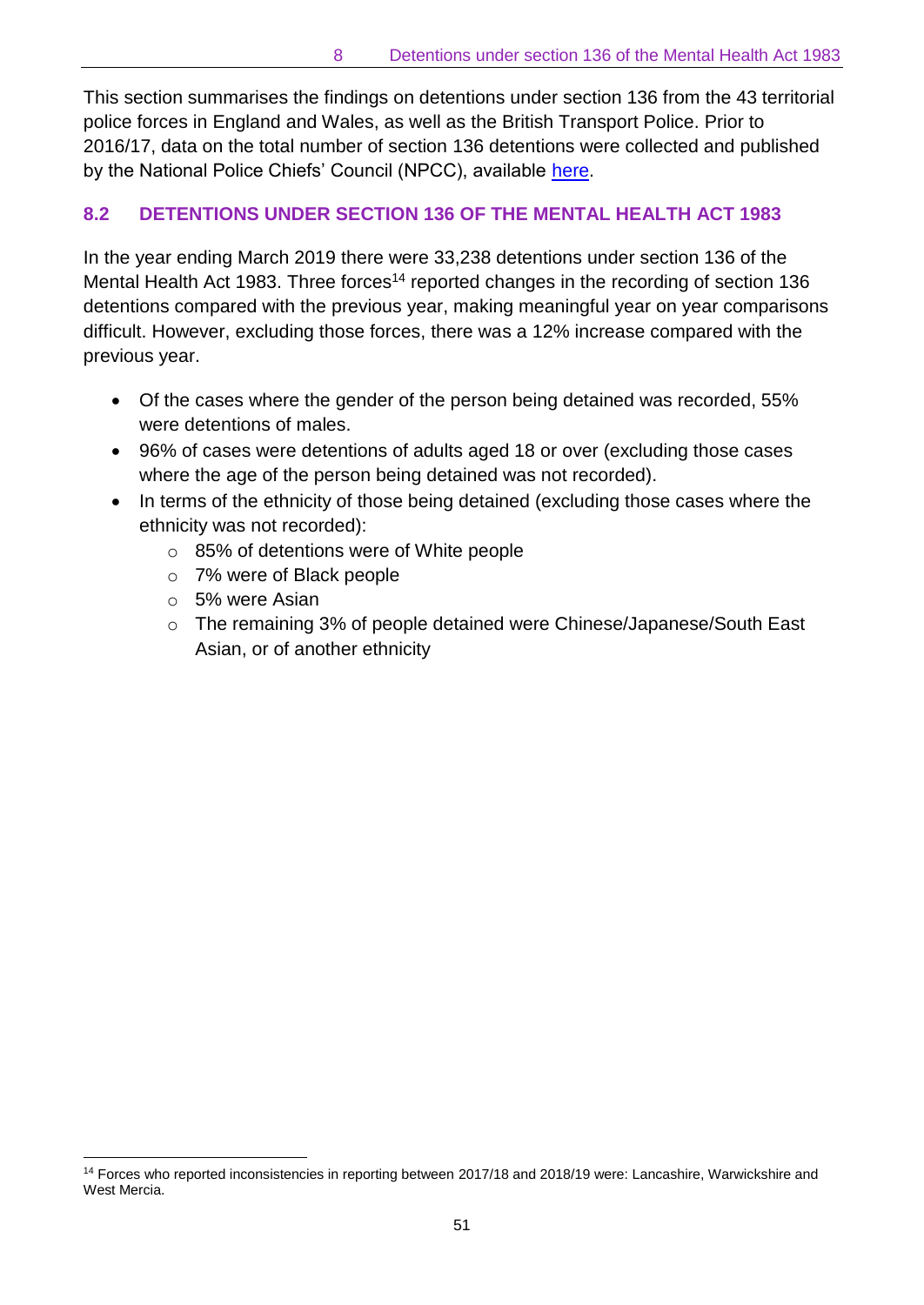



#### **Source:** *[MHA\\_03,](https://www.gov.uk/government/statistics/police-powers-and-procedures-england-and-wales-year-ending-31-march-2018) Home Office*

#### **Notes:**

1. Excludes those cases where the ethnicity was not known.

#### **Method of transport to a place of safety**

Some forces were unable to distinguish the method of transport used to transport a person to a place of safety. This resulted in the method of transport for approximately one in seven (14%) cases being recorded as "not known". Of those cases where the method of transport was recorded, a police vehicle was used in 15,122 (53%) of cases, a similar proportion to last year. An ambulance was used in a further 12,298 (43%) of cases, the same proportion to the previous year.

In the case where a police vehicle was used to transport the person to a place of safety, police forces are requested to give a reason why. In the 15,122 cases where a police vehicle was used, the reason why was "not known" in 2,315 cases (15%). Of those cases where the reason for using a police vehicle was recorded, 5,103 were because an ambulance was not available in a reasonable amount of time (40%), 4,465 were because a risk assessment concluded the person being detained should be transported in a police vehicle due to their behaviour (35%) and 2,755 were because an ambulance had not been requested (22%).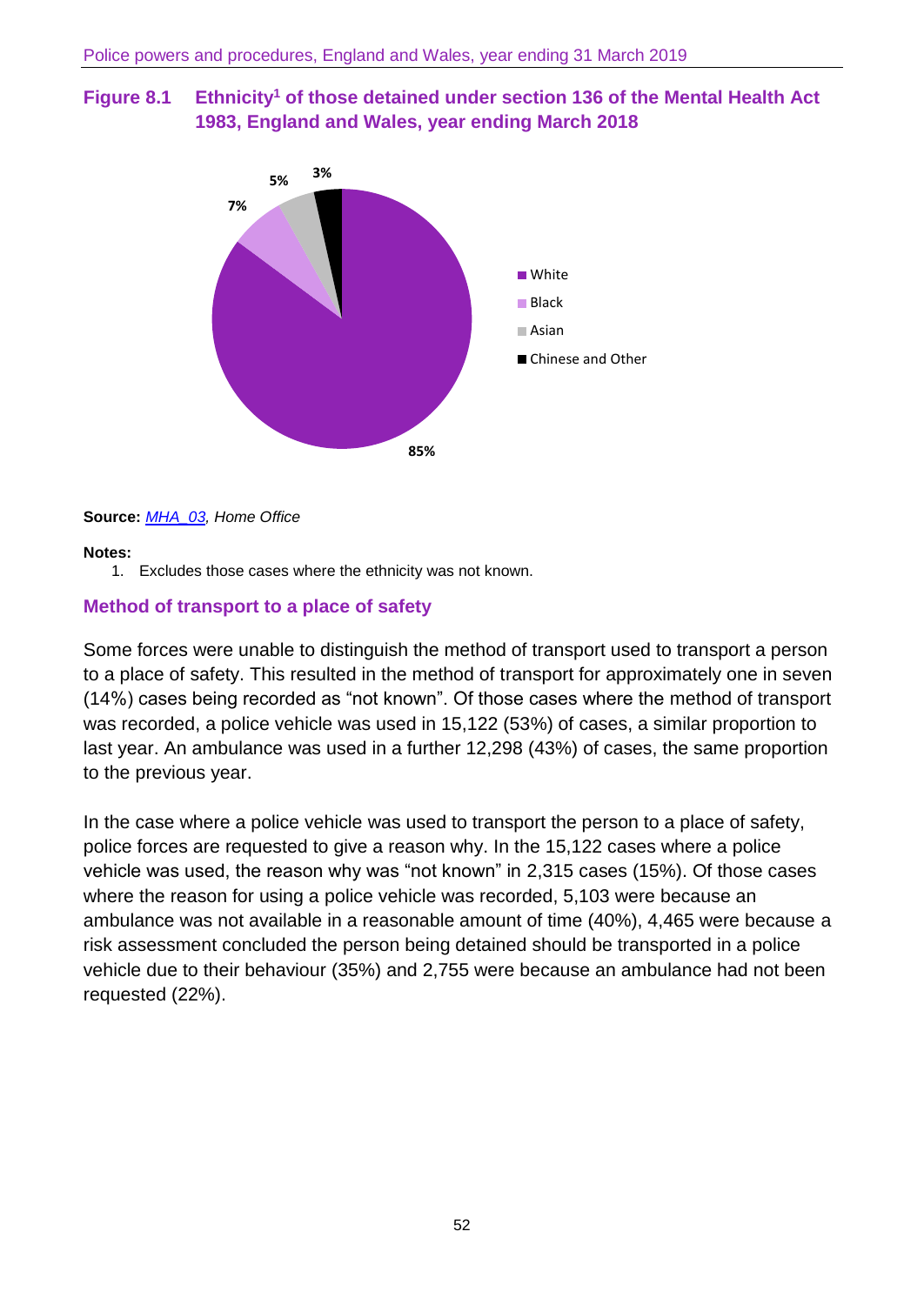# **Figure 8.2 Reasons for using a police vehicle to transport a detainee to a place of safety1,2, England and Wales<sup>2</sup> , year ending March 2019**



**Source:** *[MHA\\_04b,](https://www.gov.uk/government/statistics/police-powers-and-procedures-england-and-wales-year-ending-31-march-2019) Home Office*

#### **Notes:**

- 1. Excludes those cases where the reason for using a police vehicle was not known.
- 2. Other includes cases where an ambulance was re-tasked to a higher priority call and when an ambulance crew refused to convey.

## **Place of safety**

Following a detention under section 136 of the Mental Health Act, a place of safety was recorded in 89% of cases. Of the cases where the place of safety was known, the person being detained was taken to a health-based place of safety (HBPOS) in 81% of cases, a 4 percentage point fall compared with the year ending March 2018. Around one in six people (17%) were taken to Accident and Emergency as a place of safety, and 136 people (0.5%) were taken to a police station, down from 471 people (2%) in the previous year.

In those cases where the person being detained was taken to a police station (excluding those cases where the reason is not known):

- 62% were arrested for a substantive offence
- 16% were because conditions in Regulations were met
- 22% were for another reason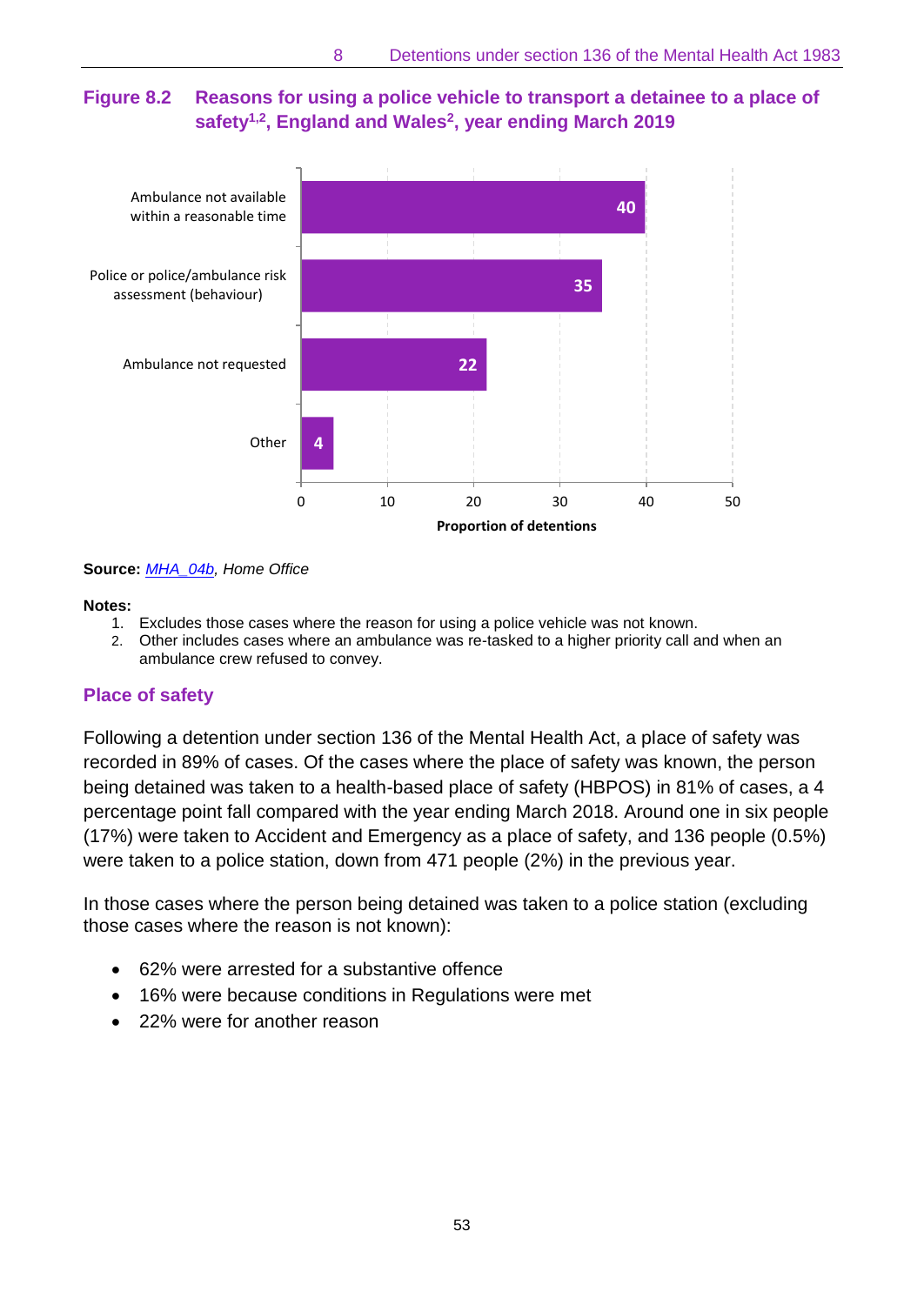# **Figure 8.3 Reasons for the detainee being taken to a police station<sup>1</sup> , England and Wales<sup>2</sup> , year ending March 2019**



#### **Source:** *[MHA\\_05b,](https://www.gov.uk/government/statistics/police-powers-and-procedures-england-and-wales-year-ending-31-march-2019) Home Office*

#### **Notes:**

1. Excludes those cases where the reason for using a police station was not known.

New provisions contained in the Policing and Crime Act 2017 and designed to improve outcomes for people in mental health crisis, came into effect on 11 December 2017. These included banning the use of police cells for under 18s in mental health crisis and ensuring that they can only be used as a place of safety for adults in genuinely exceptional circumstances.

Of the 1,438 detentions of those aged under 18 years old, a police station was used as a place of safety 4 times (0.3%). This compares with 0.4% of detainees aged 18 years or over who were held in a police station (of 31,608 detentions of over 18s, 131 were taken to a police station).

## **8.3 OTHER DATA SOURCES**

As part of its annual Mental Health Bulletin, NHS Digital (formerly the Health and Social Care Information Centre) publishes data on inpatients detained in hospitals in England under the Mental Health Act 1983. Although these numbers will include some cases where the police initially detained the individual, they will also include a large number of other cases where the police were not involved. The latest data can be found [here.](https://www.gov.uk/government/statistics/mental-health-bulletin-2017-18-annual-report)

Data on the number of occasions where a HBPOS was used can differ between the NHS Digital data and the NPCC data, due to the different data sources used.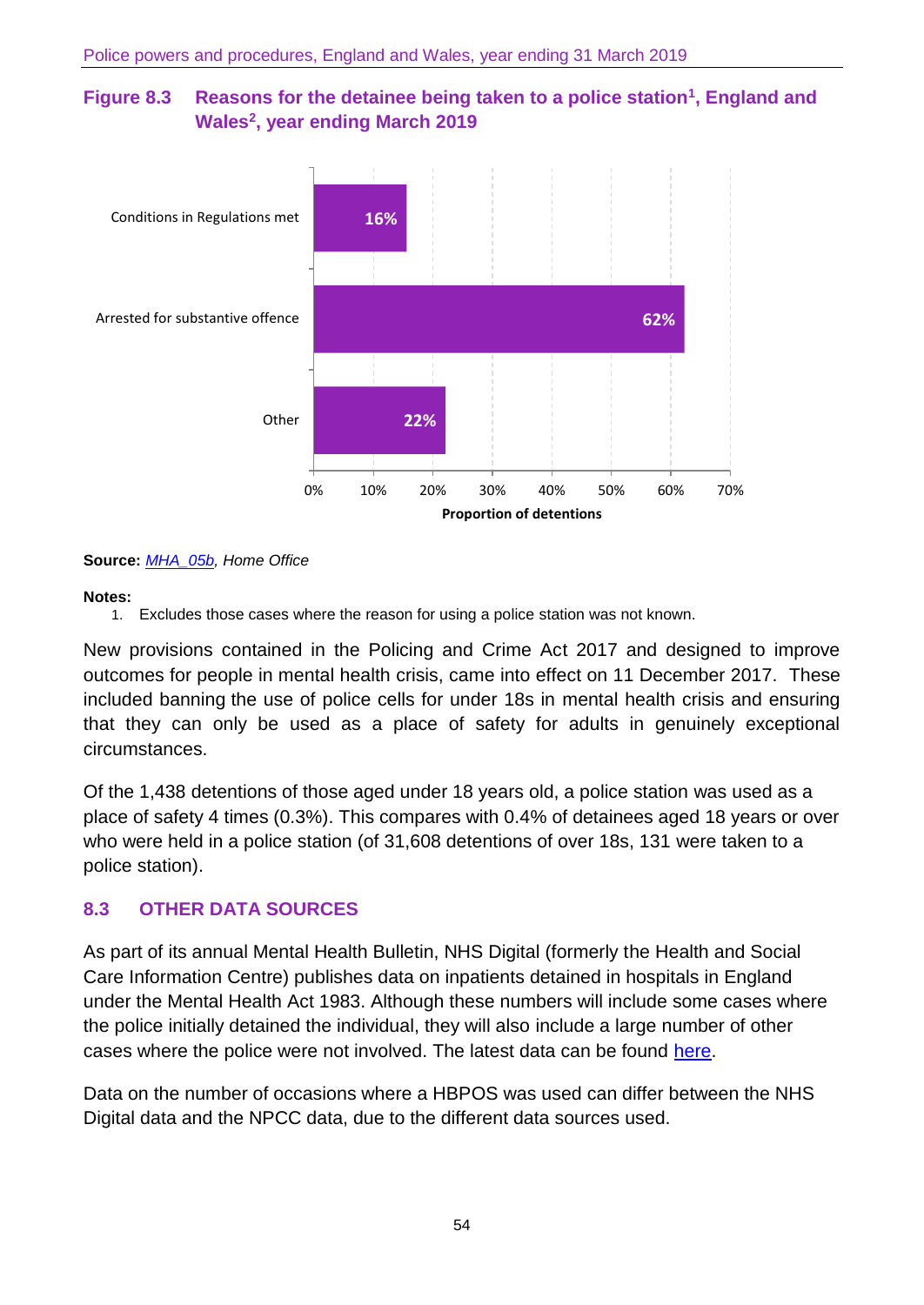# <span id="page-54-0"></span>**Annex A Experimental Statistics – Detentions under section 135 of the Mental Health Act 1983**

# **A.1 INTRODUCTION**

Police forces in England and Wales regularly interact with people experiencing mental ill health. Sometimes these interactions may result in the need to remove a person from where they are, and take them to a place of safety, under section 135 of the Mental Health Act 1983.

Under section 135 a magistrate may issue a warrant, on application by a mental health professional, authorising a police officer to enter specific premises in respect of a mentally disordered person, believed to be in need of care or control, and to remove that person from those premises if necessary. Incidents are only recorded by the police under section 135 if an officer enters a private premise in execution of the warrant (including by force if necessary) and/or removes the person from the premises to a place of safety in accordance with the terms of the warrant.

Either or both of these powers must be executed by an officer for it to constitute a section 135 detention for the purposes of this data collection. Therefore, incidents where an officer attends a private premise, in response to ad hoc requests for assistance or other reasons, but does not execute either part of a section 135 warrant are not recorded in this data set.

Data analysis on detentions under section 135 of the Act is based on data received from 40 police forces for 2018/19. Some of these forces mentioned quality concerns with their data, including partial returns. Therefore, data in this chapter give an indicative picture only, and should be treated with caution.

Due to the provisional and incomplete nature of this dataset, these statistics have been designated as **Experimental Statistics**, to acknowledge that further development will take place in the future. The Home Office is working with forces to understand the issues they face with this data collection and will consider whether any changes to the data return requirement are needed.

# **A.2 KEY FINDINGS**

In the year ending March 2019, and based on a subset of 40 police forces, there were around 2,640 detentions under section 135 of the Mental Health Act.

- Of the cases where the gender of the person being detained was recorded, 60% were detentions of males
- The vast majority (99%) of cases were detentions of adults aged 18 or over (excluding those cases where the age of the person being detained was not recorded)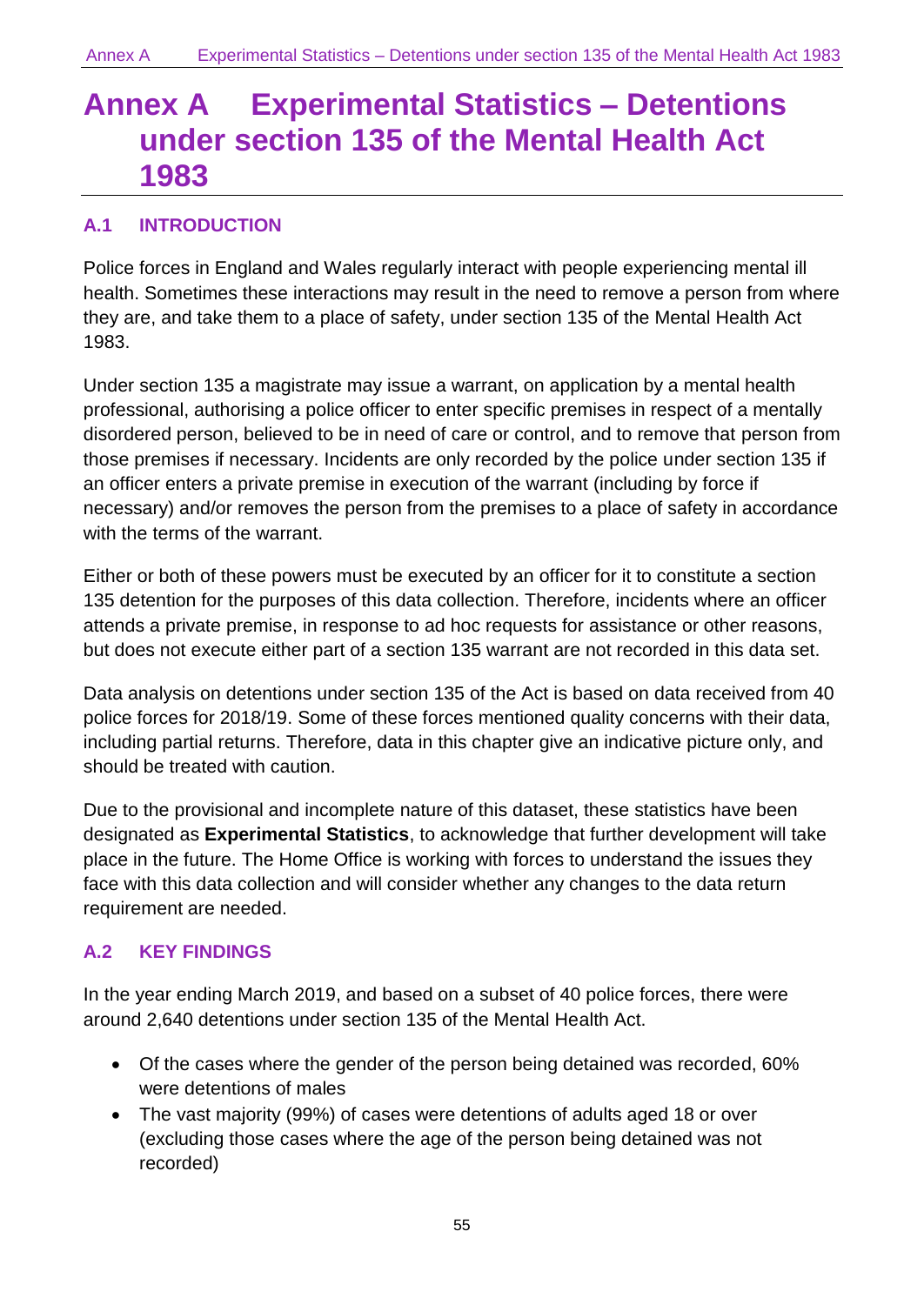- In terms of the ethnicity of those being detained (excluding those cases where the ethnicity was not recorded):
	- o 64% of detentions were of White people
	- o 23% were of Black people
	- o 9% were Asian
	- o the remaining 4% of people detained were Chinese/Japanese/South East Asian, or of another ethnicity.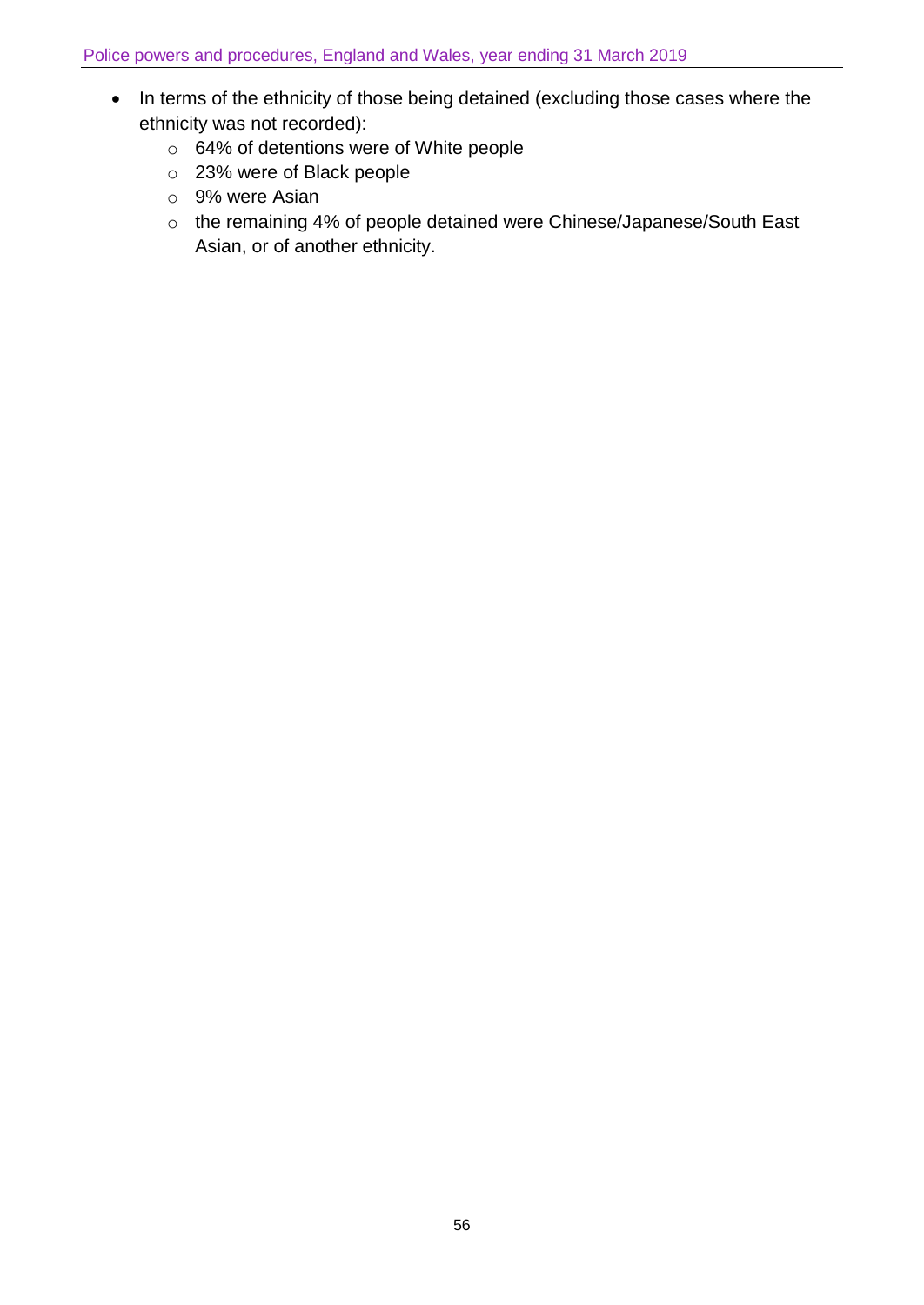|                           | Gender         |                |                          |                         |
|---------------------------|----------------|----------------|--------------------------|-------------------------|
| <b>Police Force Area</b>  | <b>Male</b>    | <b>Female</b>  | Not known                | <b>Total</b>            |
| Avon and Somerset         | 8              | 2              | $\overline{\phantom{a}}$ | 10                      |
| Bedfordshire              | 5              | $\overline{4}$ |                          | 9                       |
| Cambridgeshire            |                | ٠.             |                          |                         |
| Cheshire                  | 3              | $\overline{4}$ |                          | 7                       |
| Cleveland                 | 1              |                |                          | 1                       |
| Cumbria                   | 39             | 36             |                          | 75                      |
| Derbyshire                | 5              | $\overline{2}$ |                          | $\overline{\mathbf{z}}$ |
| Devon and Cornwall        | Ω.             | ٠.             |                          | ٠.                      |
| Dorset                    | $\overline{2}$ | 1              |                          | 3                       |
| Durham                    | 15             | 8              |                          | 23                      |
| Dyfed-Powys               | 5              | 3              |                          | 8                       |
| Essex                     | 58             | 52             |                          | 110                     |
| Gloucestershire           |                | 1              |                          | 1                       |
| <b>Greater Manchester</b> | 10             | 6              | 1                        | 17                      |
| Gwent                     | 13             | 4              |                          | 17                      |
| Hampshire                 |                | Ω.             |                          |                         |
| Hertfordshire             |                |                | 127                      | 127                     |
| Humberside                | $\overline{4}$ |                |                          | 4                       |
| Kent                      | 16             | 10             |                          | 26                      |
| Lancashire                | 43             | 30             | 1                        | 74                      |
| Leicestershire            | 59             | 41             |                          | 100                     |
| Lincolnshire              | 11             |                |                          | 11                      |
| London, City of           |                |                |                          |                         |
| Merseyside                | 12             | 17             |                          | 29                      |
| Metropolitan Police       | 616            | 426            | 3                        | 1,045                   |
| <b>Norfolk</b>            | 49             | 21             |                          | 70                      |
| <b>North Wales</b>        |                |                | 14                       | 14                      |
| North Yorkshire           |                |                |                          |                         |
| Northamptonshire          | 23             | 22             |                          | 45                      |
| Northumbria               | 29             | 14             |                          | 43                      |
| Nottinghamshire           | 66             | 26             | $\mathbf{1}$             | 93                      |
| South Wales               | 21             | 15             |                          | 36                      |
| South Yorkshire           | 43             | 21             | 58                       | 122                     |
| Staffordshire             | 5              | 3              | ÷,                       | 8                       |
| <b>Suffolk</b>            | 17             | $\overline{2}$ |                          | 19                      |
| Surrey                    | 61             | 39             |                          | 100                     |
| <b>Sussex</b>             | 75             | 55             |                          | 130                     |
| <b>Thames Valley</b>      | 84             | 65             |                          | 149                     |
| Warwickshire              | $\overline{4}$ | 4              | 1                        | 9                       |
| West Mercia               | 8              | $\overline{4}$ |                          | 12                      |
| <b>West Midlands</b>      | 36             | 20             |                          | 56                      |
| <b>West Yorkshire</b>     | 8              | $\overline{4}$ |                          | 12                      |
| Wiltshire                 | 16             | 5              |                          | 21                      |
| <b>ENGLAND AND</b>        |                |                |                          |                         |
| <b>WALES</b>              | 1,470          | 967            | 206                      | 2,643                   |

#### **Table A.1 Section 135 detentions, by Police Force Area, year ending March 2019 1**

#### **Source:** *Home Office*

#### **Notes:**

 $' - ' = Nil$ ' .. ' = Not available

1. Due to the provisional and incomplete nature of this dataset, these statistics have been designated as **Experimental Statistics**.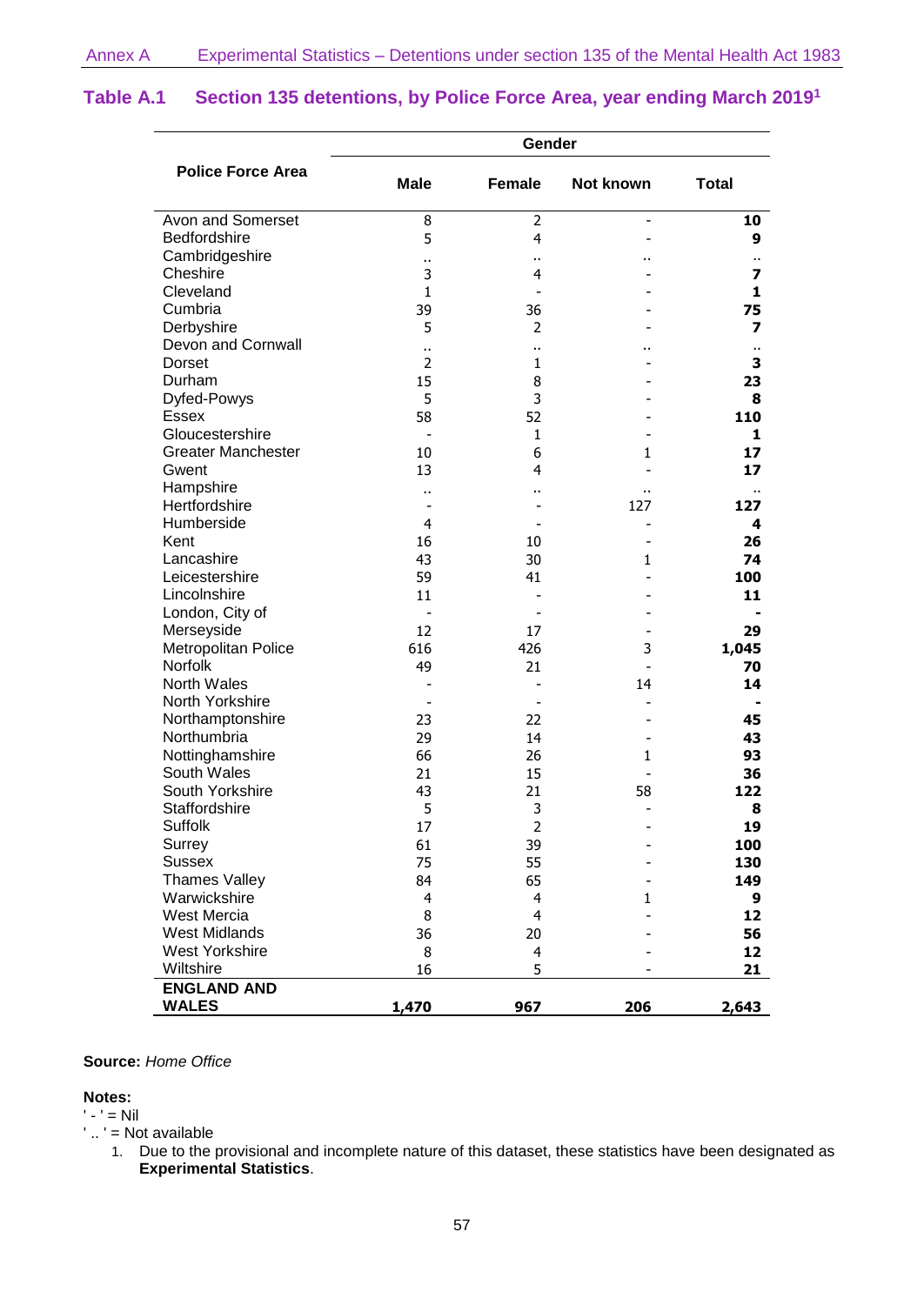# <span id="page-57-0"></span>**Annex B Experimental Statistics – Pre-charge bail**

## **B.1 INTRODUCTION**

Pre-charge bail, also known as police bail, is granted by the police under the Police and Criminal Evidence Act 1984 (PACE) to individuals that have been arrested on suspicion of a criminal offence, but where there are no grounds to keep them in detention while the investigation continues.

Applying bail conditions means that the police can manage a suspect effectively within the community while further investigations progress. Pre-charge bail can be made subject to conditions under the Bail Act 1976. Conditions may be necessary in order to ensure that the suspect:

- surrenders to custody at the end of the bail period
- does not commit an offence while on bail
- does not interfere with witnesses
- does not otherwise obstruct the course of justice

Conditions may typically include:

- a ban on leaving the country, including a requirement to surrender a passport
- not being allowed to enter a certain area, such as the home of the alleged victim
- a ban on using the internet
- not being allowed to communicate with certain people, e.g. victims, witnesses or known associates

On 3 April 2017, the Policing and Crime Act 2017 was announced which introduced measures to limit pre-charge bail periods aiming to rebalance the police's user of bail in the interests of fairness. The Policing and Crime Act 2017 limited pre-charge bail to an initial period of 28 days. It is still possible for police to secure an extension beyond the initial period of 28 days where it is appropriate and necessary, for example in complex cases. One extension of up to 3 months can be authorised by a senior police officer at superintendent level or above. In exceptional circumstances, where the police need to keep an individual on bail for longer, they will have to apply to a magistrate for further bail.

#### **Data Collected**

From April 2017 the Home Office has requested information on a voluntary basis from police forces on the number of individuals released on pre-charge bail following an arrest, broken down by bail length. The analyses in this chapter is based on data received from 41 police forces for the 2018/19 financial period. Some of these forces mentioned quality concerns with their data, including partial returns. Therefore, data in this chapter give an indicative picture only, and should be treated with caution.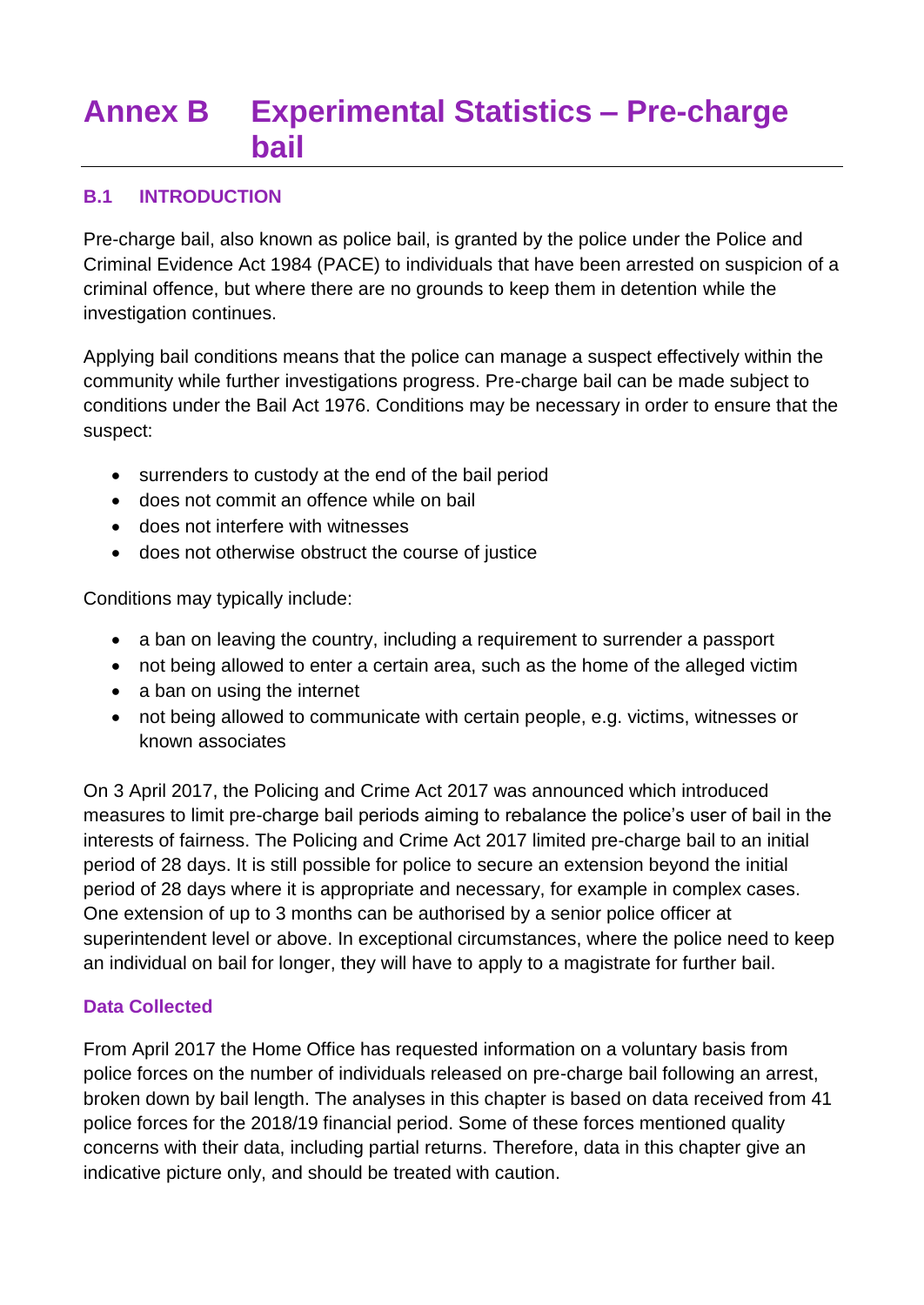Due to the provisional and incomplete nature of this dataset, these statistics have been designated as **Experimental Statistics**, to acknowledge that further development will take place in the future. The Home Office is working with forces to understand the issues they face with this data collection and will consider whether any changes to the data return requirement is needed.

## **B.2 KEY FINDINGS**

In the year ending March 2019, based on a subset of 41 police forces in England and Wales, there were around 86,600 individuals released on pre-charge bail. Of these cases:

- 57% were released on bail for 28 days or less
- 78% were released on bail for 3 months or less
- 22% were released on bail for more than 3 months

#### **Table B.1 Pre-charge bail durations, year ending March 20191,2**

| <b>Bail duration</b> | <b>Bails</b> |
|----------------------|--------------|
| 0 to 7 days          | 6,088        |
| 8 to 14 days         | 4,480        |
| 15 to 21 days        | 10,389       |
| 22 to 28 days        | 28,057       |
| 29 days to 3 months  | 18,893       |
| 3 to 6 months        | 9,403        |
| 6 to 12 months       | 6,962        |
| More than 12 months  | 2,356        |
| Total                | 86,628       |

#### **Source:** *Home Office*

**Notes:**

 $' - ' = Nil$ 

- 1. Due to the provisional and incomplete nature of this dataset, these statistics have been designated as **Experimental Statistics**.
- 2. Data are based on a subset of 41 police forces in England and Wales.